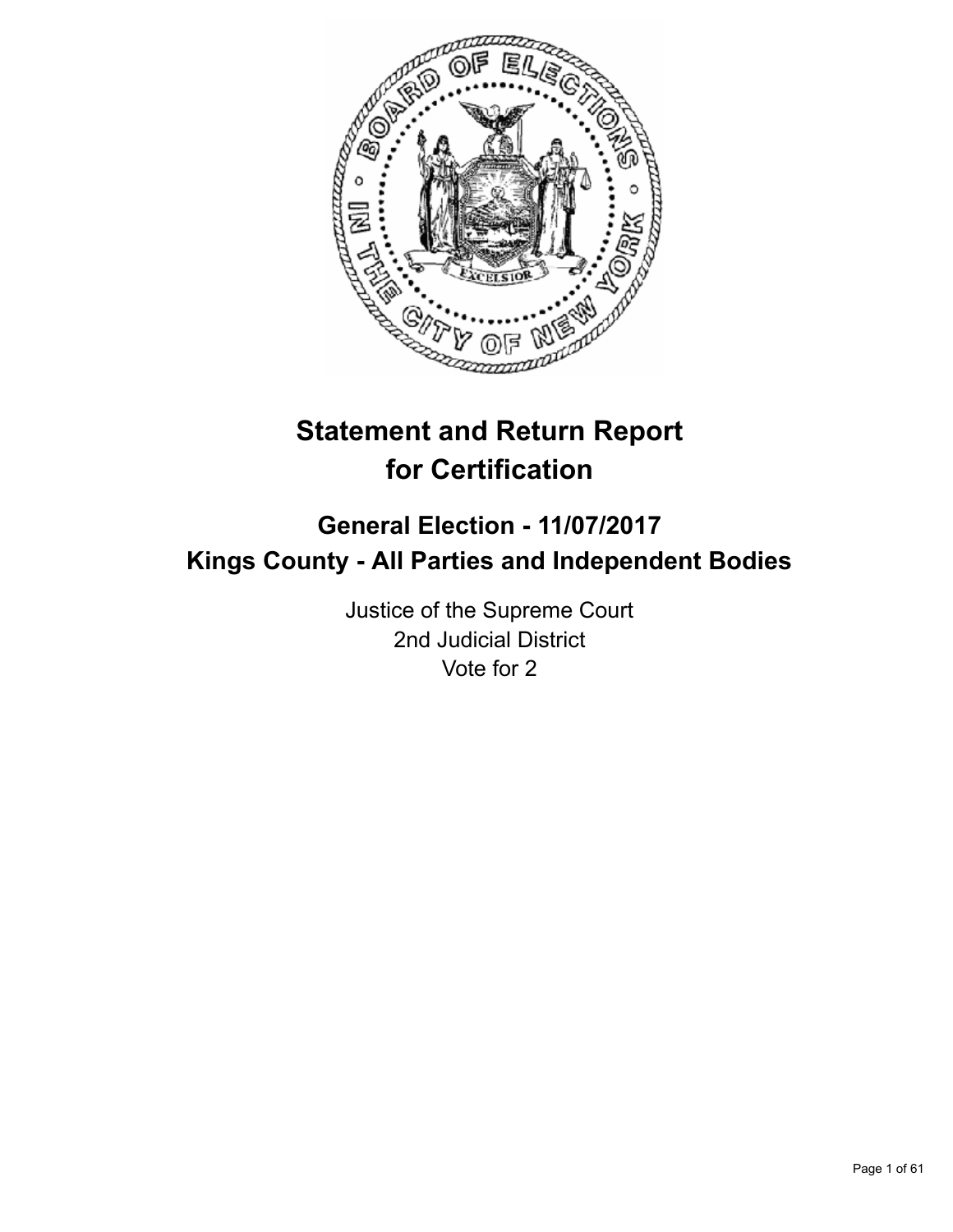

| <b>PUBLIC COUNTER</b>                                    | 16,825         |
|----------------------------------------------------------|----------------|
| MANUALLY COUNTED EMERGENCY                               | 1              |
| ABSENTEE / MILITARY                                      | 388            |
| <b>AFFIDAVIT</b>                                         | 114            |
| <b>Total Ballots</b>                                     | 17,328         |
| Less - Inapplicable Federal/Special Presidential Ballots | 0              |
| <b>Total Applicable Ballots</b>                          | 17,328         |
| <b>BRUCE M. BALTER (DEMOCRATIC)</b>                      | 9,671          |
| BRUCE M. BALTER (REPUBLICAN)                             | 3,356          |
| BRUCE M. BALTER (CONSERVATIVE)                           | 860            |
| ANDREW S. BORROK (DEMOCRATIC)                            | 7,725          |
| JOHN J. BRUNO (REPUBLICAN)                               | 3,865          |
| JOHN J. BRUNO (CONSERVATIVE)                             | 918            |
| ABDUL ALHAZRED (WRITE-IN)                                | 1              |
| AIMEA ZELTAS (WRITE-IN)                                  | 1              |
| AL FERRO (WRITE-IN)                                      | 1              |
| ALEXI SHALOM (WRITE-IN)                                  | 1              |
| ALTON MADDOX (WRITE-IN)                                  | 1              |
| ANTHONY WEINER (WRITE-IN)                                | 1              |
| ARTHUR GRVENER (WRITE-IN)                                | 1              |
| BERNIE SANDERS (WRITE-IN)                                | 1              |
| <b>BO DIETL (WRITE-IN)</b>                               | 1              |
| BRUCE ROBERT PETROFF (WRITE-IN)                          | 1              |
| <b>BRUCE WRIGHT (WRITE-IN)</b>                           | 1              |
| CAREY BERNSTEIN (WRITE-IN)                               | 1              |
| DEBRA A. JAMES (WRITE-IN)                                | 1              |
| DONALD GREEN JR. (WRITE-IN)                              | 1              |
| ERIC LEB (WRITE-IN)                                      | 1              |
| <b>GLENN KUSHEL (WRITE-IN)</b>                           | 1              |
| ISIRIS ISELA ISAAC (WRITE-IN)                            | 1              |
| ISRAEL GLASSER (WRITE-IN)                                | 1              |
| JACOB REISMAN (WRITE-IN)                                 | $\overline{2}$ |
| JEFFERY BERKE (WRITE-IN)                                 | 1              |
| JOHN QUAGLIONE (WRITE-IN)                                | 1              |
| JOHN RIDGE (WRITE-IN)                                    | 1              |
| JON STEWART (WRITE-IN)                                   | 1              |
| JOSE F. MAINON (WRITE-IN)                                | 1              |
| JOSEPH BRATT (WRITE-IN)                                  | 1              |
| JOSEPH LUHRS (WRITE-IN)                                  | 1              |
| JOSEPH S. AMSEL (WRITE-IN)                               | 1              |
| JOSEPH S. MARTNCCI, SR. (WRITE-IN)                       | 1              |
| LAWRENCE M. STERN (WRITE-IN)                             | 1              |
| LOMRADE SHLIN (WRITE-IN)                                 | 1              |
| MARK KASAN (WRITE-IN)                                    | 1              |
| MIKE GARSON (WRITE-IN)                                   | 1              |
| NAHUEL SEKLANY (WRITE-IN)                                | 1              |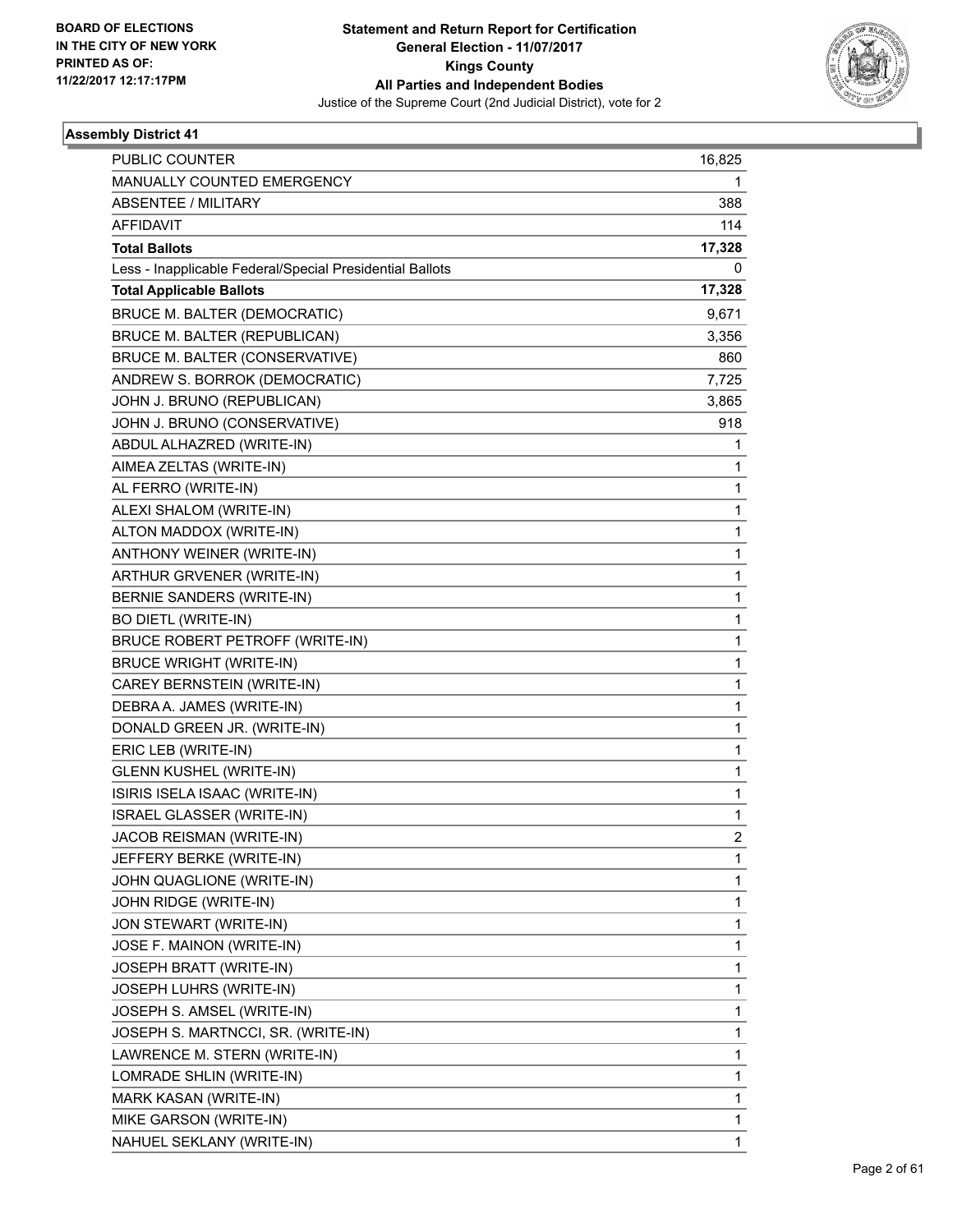

| NATHANIE BERKE (WRITE-IN)          | 1              |
|------------------------------------|----------------|
| NICK DAKA (WRITE-IN)               |                |
| NICO HISCHIER (WRITE-IN)           | 1              |
| PATRIA FRIAS COLON (WRITE-IN)      | 1              |
| PAUL H. GIUSBURG (WRITE-IN)        | 1              |
| PAUL VAYGEN (WRITE-IN)             | 1              |
| RALPH NADER (WRITE-IN)             | 1              |
| ROBERT SCHWARTZ (WRITE-IN)         | 1              |
| ROBERT VAEBW (WRITE-IN)            | 1              |
| SHATILLY ZUED ESQ (WRITE-IN)       | 1              |
| SHELDEN DRUGER (WRITE-IN)          | 1              |
| SOLOMON HANDLER (WRITE-IN)         | 1              |
| STEPHARIE SANDLER (WRITE-IN)       | 1              |
| STEPHEN COLBERT (WRITE-IN)         | 1              |
| TAT PICOTT (WRITE-IN)              | 1              |
| TREY GAUDY (WRITE-IN)              | 1              |
| UNATTRIBUTABLE WRITE-IN (WRITE-IN) | 31             |
| VINCENT MARTUSCIELLO (WRITE-IN)    | $\overline{2}$ |
| WILL LUHRS (WRITE-IN)              | 1              |
| YAKOV YOSEF HARTMAN (WRITE-IN)     | 1              |
| <b>Total Votes</b>                 | 26,480         |
| Unrecorded                         | 8,176          |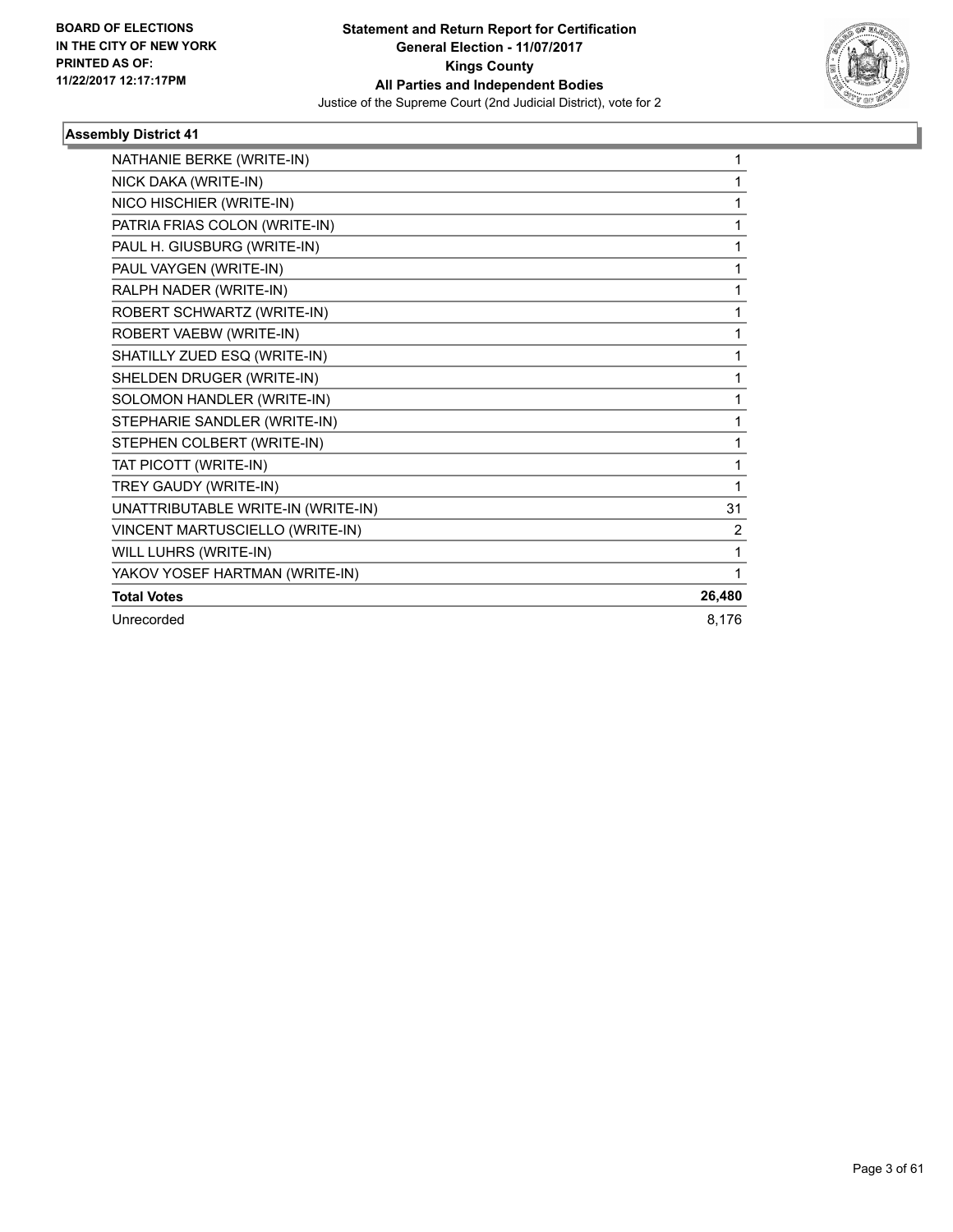

| <b>PUBLIC COUNTER</b>                                    | 17,776 |
|----------------------------------------------------------|--------|
| MANUALLY COUNTED EMERGENCY                               | 0      |
| ABSENTEE / MILITARY                                      | 362    |
| <b>AFFIDAVIT</b>                                         | 174    |
| <b>Total Ballots</b>                                     | 18,312 |
| Less - Inapplicable Federal/Special Presidential Ballots | 0      |
| <b>Total Applicable Ballots</b>                          | 18,312 |
| BRUCE M. BALTER (DEMOCRATIC)                             | 13,626 |
| <b>BRUCE M. BALTER (REPUBLICAN)</b>                      | 820    |
| BRUCE M. BALTER (CONSERVATIVE)                           | 283    |
| ANDREW S. BORROK (DEMOCRATIC)                            | 12,075 |
| JOHN J. BRUNO (REPUBLICAN)                               | 1,205  |
| JOHN J. BRUNO (CONSERVATIVE)                             | 342    |
| AL SHARPTON (WRITE-IN)                                   | 1      |
| AMA DWOMO (WRITE-IN)                                     | 1      |
| AMEET KABRAWALA (WRITE-IN)                               | 1      |
| ANDREW KRISEL (WRITE-IN)                                 | 1      |
| ARETHA CAMPBELL (WRITE-IN)                               | 1      |
| ARTHUR EDWARDS (WRITE-IN)                                | 1      |
| <b>ASSATA SHAKAR (WRITE-IN)</b>                          | 1      |
| AVI LEW (WRITE-IN)                                       | 1      |
| BERNIE SANDERS (WRITE-IN)                                | 2      |
| BETH BALTIMORE (WRITE-IN)                                | 3      |
| BILL NOVELLO (WRITE-IN)                                  | 1      |
| BOB ALLEN DEAL (WRITE-IN)                                | 1      |
| <b>BRADLEY GUNYOU (WRITE-IN)</b>                         | 1      |
| BRIAN M. COGAN (WRITE-IN)                                | 1      |
| CASEY DALPORTO (WRITE-IN)                                | 1      |
| CATHERINE GONZALES (WRITE-IN)                            | 1      |
| DAVID CASSATO (WRITE-IN)                                 | 1      |
| DERRIN BRADLEY (WRITE-IN)                                | 1      |
| DESIREE HAMILTON (WRITE-IN)                              | 1      |
| DORA L. IRIZZARY (WRITE-IN)                              | 1      |
| EDWARD KORSINSKY (WRITE-IN)                              | 1      |
| EMILY HORLY (WRITE-IN)                                   | 1      |
| EUGENE DEBS (WRITE-IN)                                   | 1      |
| <b>GEORGE WEISGERBER (WRITE-IN)</b>                      | 1      |
| HILLARY CLINTON (WRITE-IN)                               | 2      |
| HOMER RICHARDSON (WRITE-IN)                              | 1      |
| ISRAEL GOLDBERG (WRITE-IN)                               | 1      |
| JAMEL JOHNSON (WRITE-IN)                                 | 1      |
| JAMES BEDWACK (WRITE-IN)                                 | 1      |
| JAMES CURISER (WRITE-IN)                                 | 1      |
| JOEL SCHUNUR (WRITE-IN)                                  | 1      |
| JOSLYN CARTER (WRITE-IN)                                 | 1      |
| JUAN GROSS (WRITE-IN)                                    | 1      |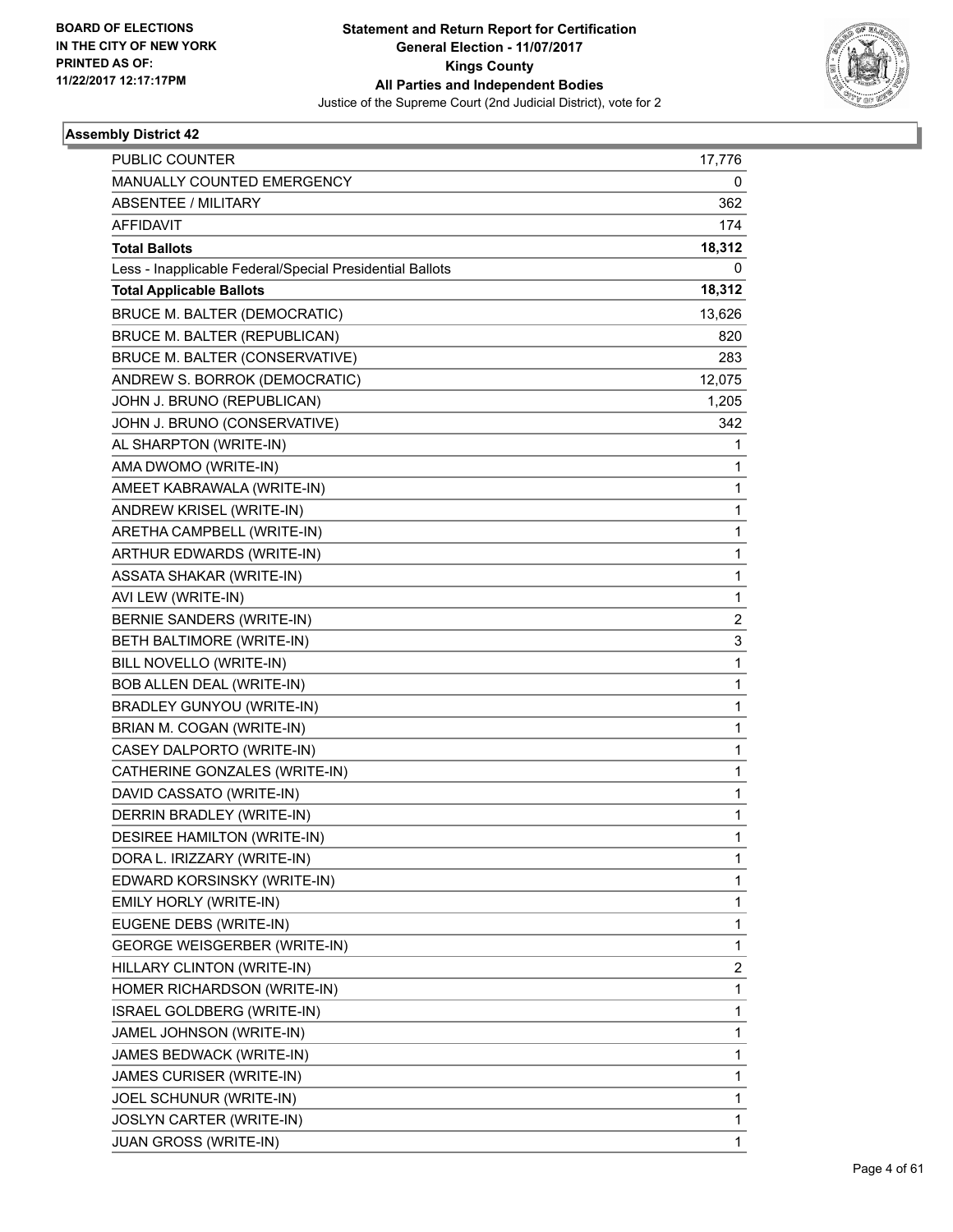

| KENDEA JOHNSON (WRITE-IN)                 | 1                       |
|-------------------------------------------|-------------------------|
| KYLO REN (WRITE-IN)                       | 1                       |
| LEIA ORGANA (WRITE-IN)                    | 1                       |
| LILA JHAVER (WRITE-IN)                    | 1                       |
| MAIRA MELTZER-COHEN (WRITE-IN)            | 2                       |
| MANUEL WAN (WRITE-IN)                     | 1                       |
| MARIEW NDIAYE (WRITE-IN)                  | 1                       |
| <b>MARTIN GORFINKEL (WRITE-IN)</b>        | 2                       |
| MARY E. LITE (WRITE-IN)                   | 1                       |
| MICHAEL CHRISEMER (WRITE-IN)              | $\mathbf 1$             |
| MICHAEL GORDBERGER (WRITE-IN)             | $\mathbf 1$             |
| MICHAEL MAGLOIRE (WRITE-IN)               | 1                       |
| MICHELE ALEXANDER (WRITE-IN)              | 1                       |
| MOSHE GRUNFELD (WRITE-IN)                 | $\mathbf 1$             |
| MUMIA ABU JAMAL (WRITE-IN)                | $\overline{\mathbf{c}}$ |
| OLIVIA SCHUMER ROSENBAUM (WRITE-IN)       | $\mathbf{1}$            |
| RAY MITCHELL (WRITE-IN)                   | $\overline{\mathbf{c}}$ |
| ROBERT CURRYSMITHSON (WRITE-IN)           | 1                       |
| RUDY GIULIANO (WRITE-IN)                  | $\mathbf 1$             |
| SAM ALCALF (WRITE-IN)                     | $\mathbf{1}$            |
| SAMUAL FRIEDENSTEIN (WRITE-IN)            | 1                       |
| SARA MANOUGH (WRITE-IN)                   | 1                       |
| SHIRLEY CHISHOLM (WRITE-IN)               | 1                       |
| SUNNY HOLSTEN (WRITE-IN)                  | 1                       |
| SYLVIA SCWEDER (WRITE-IN)                 | 1                       |
| TERRY WILLIAMS (WRITE-IN)                 | 1                       |
| TYLER HOPPE (WRITE-IN)                    | 1                       |
| UNATTRIBUTABLE WRITE-IN (WRITE-IN)        | 34                      |
| UNCOUNTED WRITE-IN PER STATUTE (WRITE-IN) | 2                       |
| VEDA JHAVER (WRITE-IN)                    | 1                       |
| WILLIAM SANTAGATA (WRITE-IN)              | 1                       |
| <b>Total Votes</b>                        | 28,457                  |
| Unrecorded                                | 8,167                   |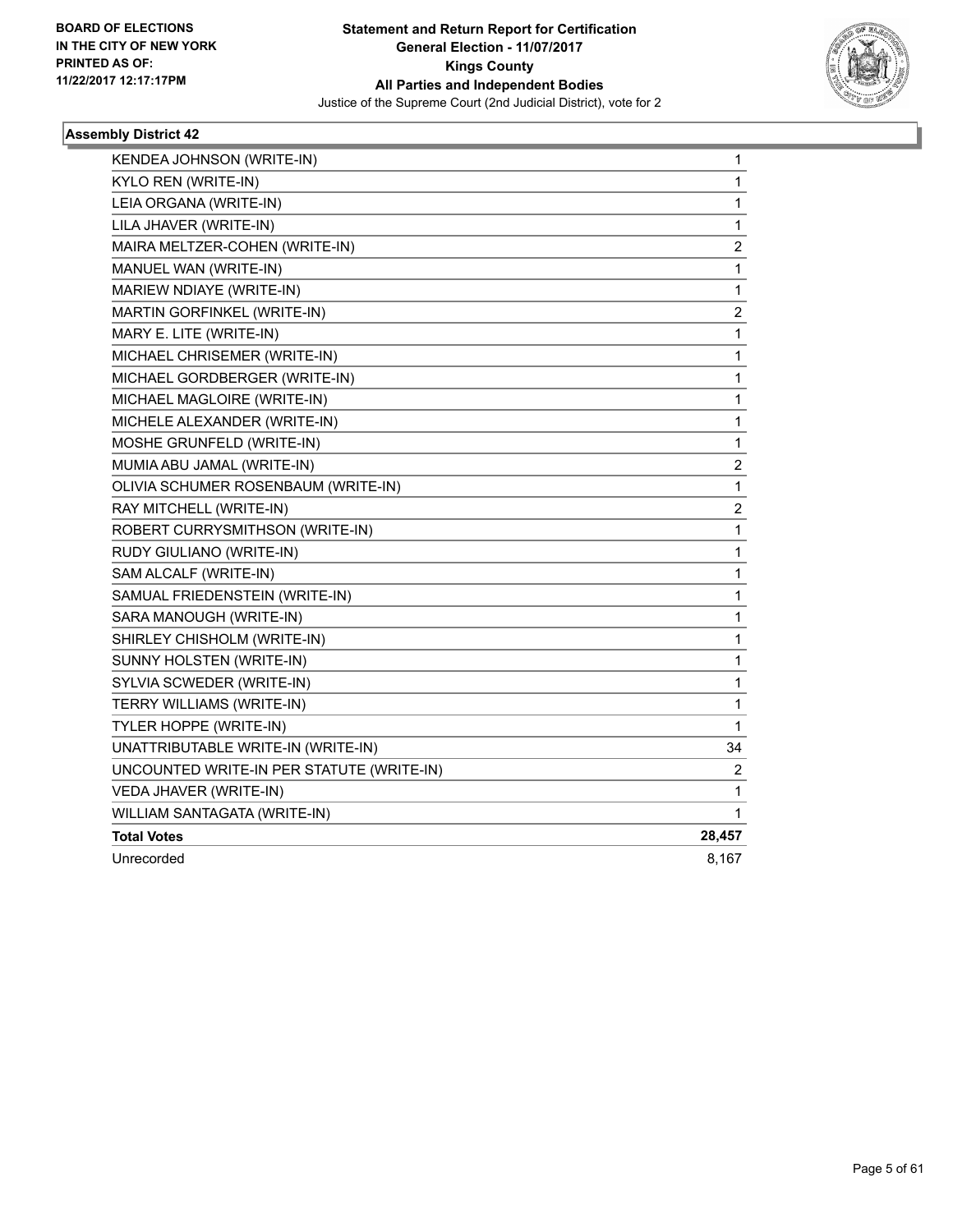

| <b>PUBLIC COUNTER</b>                                    | 20,400         |
|----------------------------------------------------------|----------------|
| MANUALLY COUNTED EMERGENCY                               | 0              |
| <b>ABSENTEE / MILITARY</b>                               | 427            |
| <b>AFFIDAVIT</b>                                         | 284            |
| <b>Total Ballots</b>                                     | 21,111         |
| Less - Inapplicable Federal/Special Presidential Ballots | 0              |
| <b>Total Applicable Ballots</b>                          | 21,111         |
| <b>BRUCE M. BALTER (DEMOCRATIC)</b>                      | 16,436         |
| BRUCE M. BALTER (REPUBLICAN)                             | 619            |
| BRUCE M. BALTER (CONSERVATIVE)                           | 266            |
| ANDREW S. BORROK (DEMOCRATIC)                            | 14,755         |
| JOHN J. BRUNO (REPUBLICAN)                               | 875            |
| JOHN J. BRUNO (CONSERVATIVE)                             | 307            |
| AKAI GURLEY (WRITE-IN)                                   | 1              |
| AKEEM BROWDER (WRITE-IN)                                 | 2              |
| ALEX PAREENE (WRITE-IN)                                  | $\mathbf 1$    |
| ALEXANDER PICEL (WRITE-IN)                               | 1              |
| ALTON MADDOX (WRITE-IN)                                  | 1              |
| ANDRE SOLEIL (WRITE-IN)                                  | 1              |
| ASSATA SHAKUR (WRITE-IN)                                 | 1              |
| BARACK OBAMA (WRITE-IN)                                  | 1              |
| BETH YOUNG (WRITE-IN)                                    | 1              |
| BEYONCE KNOWLES (WRITE-IN)                               | 2              |
| CHAIM A VAIL (WRITE-IN)                                  | 1              |
| CHANA SCHAFFER (WRITE-IN)                                | 1              |
| CHINLEYU UDOH (WRITE-IN)                                 | $\mathbf{1}$   |
| COLIN LIVERPOOL (WRITE-IN)                               | 1              |
| COLIN P. ASHLEY (WRITE-IN)                               | 1              |
| CRYSTAL KAYIZA (WRITE-IN)                                | $\mathbf{1}$   |
| DANIEL MCNIEL (WRITE-IN)                                 | 1              |
| DEAN FORREST (WRITE-IN)                                  | $\mathbf 1$    |
| DELRAWN SMALL (WRITE-IN)                                 | 1              |
| DODAI STEWART (WRITE-IN)                                 | 1              |
| DWAYNE JOHNSON (WRITE-IN)                                | 1              |
| EDWIN RAYMOND (WRITE-IN)                                 | 1              |
| ELIZABETH SISUL (WRITE-IN)                               | 1              |
| ELTON WEISS (WRITE-IN)                                   | 1              |
| ERIK JOHNSON (WRITE-IN)                                  | 1              |
| <b>GLORIA STEINEM (WRITE-IN)</b>                         | 1              |
| HILLARY CLINTON (WRITE-IN)                               | 1              |
| JANE SAMPEUR (WRITE-IN)                                  | 1              |
| JAQUELINE WOOLCOTT (WRITE-IN)                            | 1              |
| JIM ST. GERMAIN (WRITE-IN)                               | 1              |
| JOHN SMITH (WRITE-IN)                                    | 1              |
| JONATHAN FRAC (WRITE-IN)                                 | 1              |
| JORDAN TYSON (WRITE-IN)                                  | $\overline{2}$ |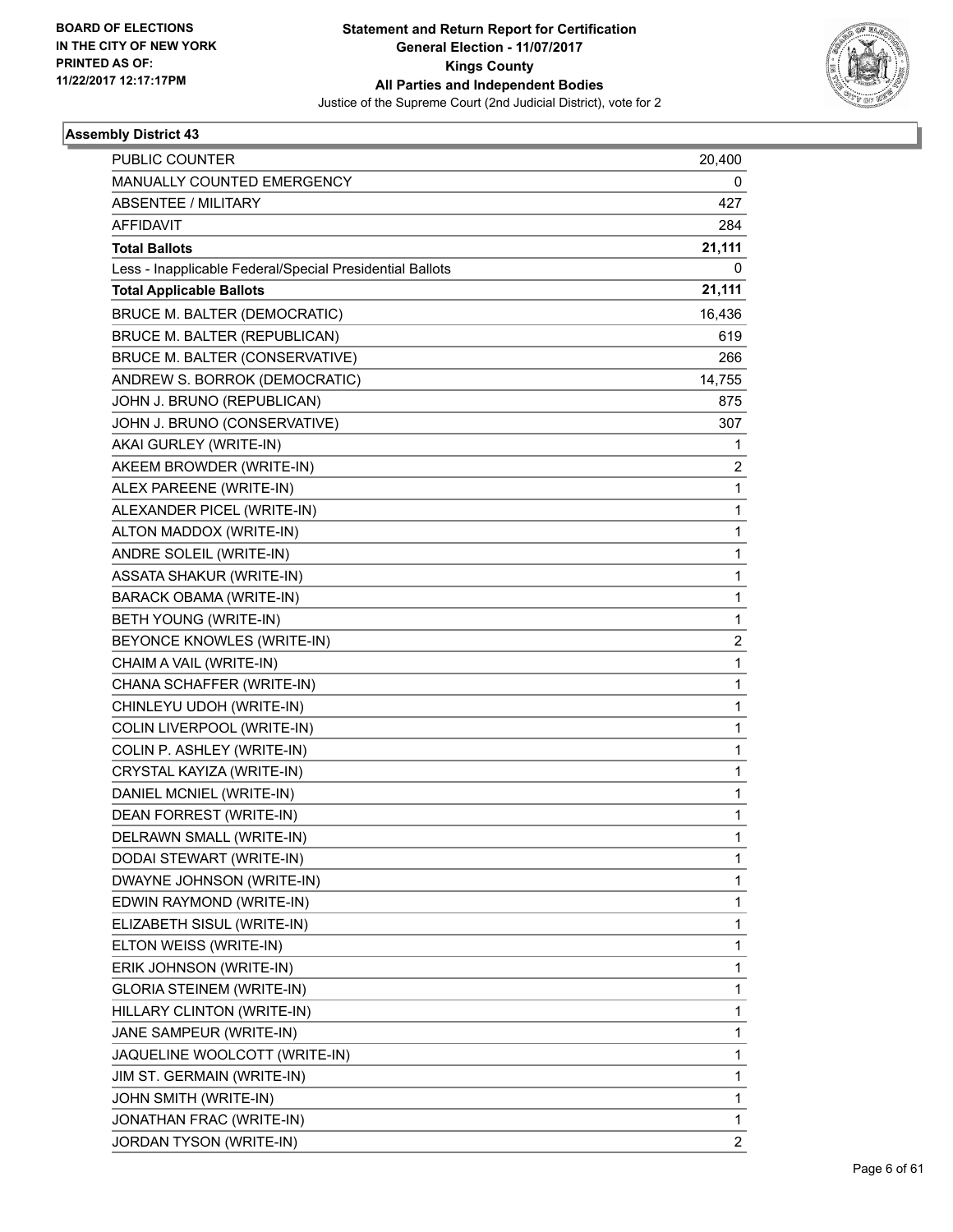

| <b>JULIAN LUCAS (WRITE-IN)</b>            | 1            |
|-------------------------------------------|--------------|
| KAREEM MUHAMMAD (WRITE-IN)                | 1            |
| KAREME BROWN (WRITE-IN)                   | 1            |
| KAREN THOMPSON (WRITE-IN)                 | $\mathbf{1}$ |
| KATE SHAW (WRITE-IN)                      | 1            |
| KELLY ARMSTRONG (WRITE-IN)                | 1            |
| KENDA JOHNSON (WRITE-IN)                  | $\mathbf{1}$ |
| KENYA JEFFERIES (WRITE-IN)                | 1            |
| KRISTOPS PORZINGIS (WRITE-IN)             | 1            |
| MARC LAMONT HILL (WRITE-IN)               | $\mathbf{1}$ |
| MARK SIMONE (WRITE-IN)                    | 1            |
| MARK WEINER (WRITE-IN)                    | 1            |
| MATTHEW CARETTO (WRITE-IN)                | $\mathbf{1}$ |
| MAXINE H. PARK (WRITE-IN)                 | 1            |
| MEGHAN FINN (WRITE-IN)                    | 1            |
| MELISA J SKINNER (WRITE-IN)               | $\mathbf{1}$ |
| MENDEL KUGEL (WRITE-IN)                   | 1            |
| MERISA P SKINNER (WRITE-IN)               | 1            |
| MILTON FRIEDMAN (WRITE-IN)                | $\mathbf{1}$ |
| MOISHE GOLDBERG (WRITE-IN)                | 2            |
| NORA CAMPBELL (WRITE-IN)                  | 1            |
| PREET BHARARA (WRITE-IN)                  | $\mathbf{1}$ |
| RAY JONES (WRITE-IN)                      | 1            |
| RICO CLEFFI (WRITE-IN)                    | 1            |
| ROSALIND CRUSH (WRITE-IN)                 | $\mathbf{1}$ |
| RUBIN BAKER (WRITE-IN)                    | 1            |
| RUPERT V BARRY (WRITE-IN)                 | 1            |
| RUTH GINSBERG (WRITE-IN)                  | $\mathbf{1}$ |
| SAMUEL EUGENE KIRSTEN FOY (WRITE-IN)      | 1            |
| SEAN SULLIVAN (WRITE-IN)                  | 1            |
| SIMON MAAS (WRITE-IN)                     | $\mathbf{1}$ |
| SIMON WILLETT (WRITE-IN)                  | 1            |
| STANICE JOHN (WRITE-IN)                   | 1            |
| STEFANIE A. JONES (WRITE-IN)              | $\mathbf{1}$ |
| STEVEN BLEDSOE (WRITE-IN)                 | 1            |
| TATUM BARNES (WRITE-IN)                   | 1            |
| TAYLOR ANUID (WRITE-IN)                   | $\mathbf{1}$ |
| TAYLOR BUNDY (WRITE-IN)                   | 1            |
| UNATTRIBUTABLE WRITE-IN (WRITE-IN)        | 23           |
| UNCOUNTED WRITE-IN PER STATUTE (WRITE-IN) | 3            |
| ZEPHYR TEACHOUT (WRITE-IN)                | $\mathbf{1}$ |
| ZOE TUCKER (WRITE-IN)                     | 1            |
| <b>Total Votes</b>                        | 33,361       |
| Unrecorded                                | 8,861        |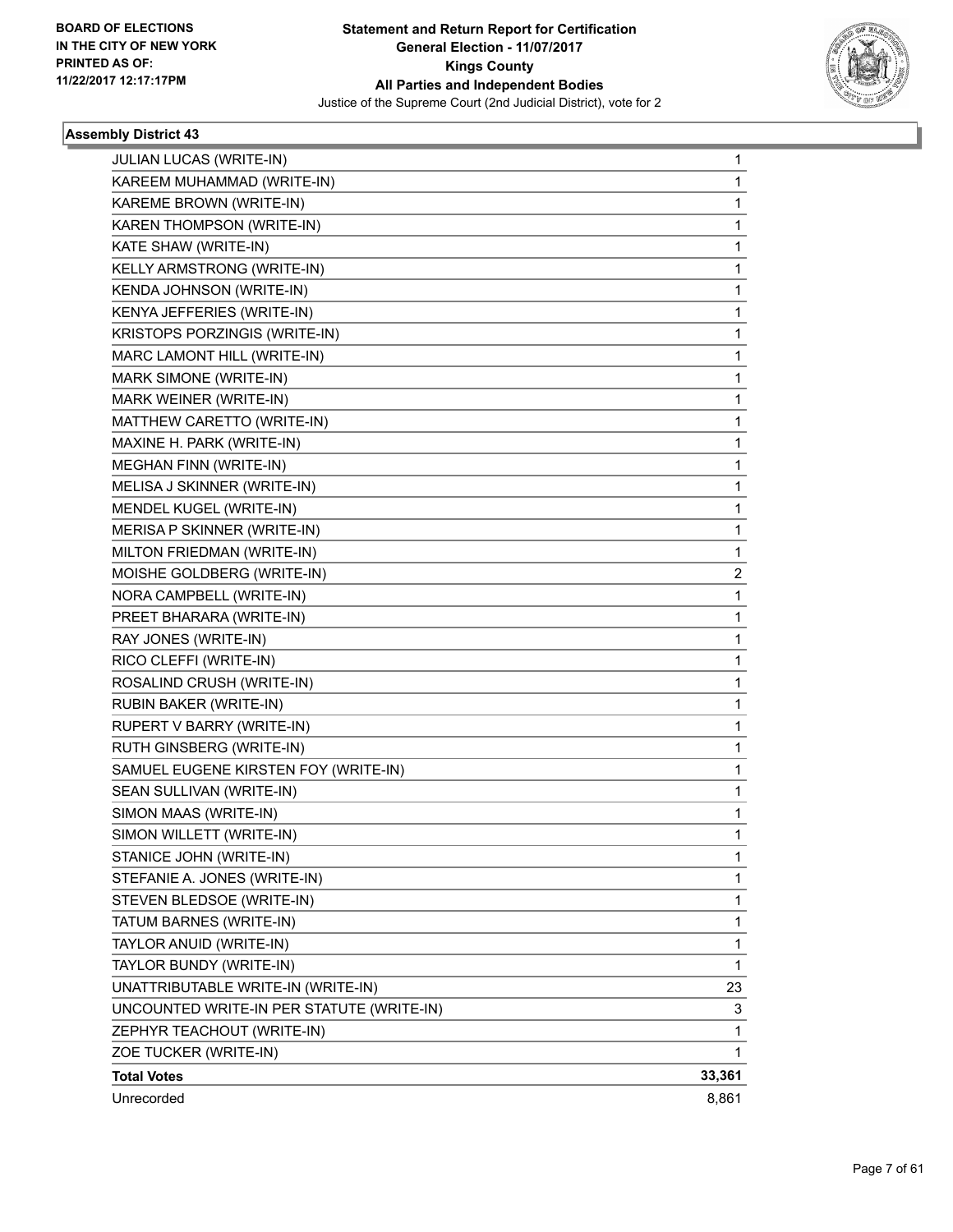

| <b>PUBLIC COUNTER</b>                                    | 22,521         |
|----------------------------------------------------------|----------------|
| MANUALLY COUNTED EMERGENCY                               | 0              |
| <b>ABSENTEE / MILITARY</b>                               | 339            |
| <b>AFFIDAVIT</b>                                         | 235            |
| <b>Total Ballots</b>                                     | 23,095         |
| Less - Inapplicable Federal/Special Presidential Ballots | 0              |
| <b>Total Applicable Ballots</b>                          | 23,095         |
| BRUCE M. BALTER (DEMOCRATIC)                             | 15,587         |
| <b>BRUCE M. BALTER (REPUBLICAN)</b>                      | 1,923          |
| BRUCE M. BALTER (CONSERVATIVE)                           | 824            |
| ANDREW S. BORROK (DEMOCRATIC)                            | 14,602         |
| JOHN J. BRUNO (REPUBLICAN)                               | 2,384          |
| JOHN J. BRUNO (CONSERVATIVE)                             | 872            |
| AARON D.NAPARSTEK (WRITE-IN)                             | 1              |
| AL PACINO (WRITE-IN)                                     | 1              |
| ALARIC CONNELL (WRITE-IN)                                | 1              |
| ALMA DOGGART (WRITE-IN)                                  | 1              |
| ALYSON CAIAZZO (WRITE-IN)                                | 1              |
| ANDREW NAPOLITANO (WRITE-IN)                             | 1              |
| ANDREW STENGEL (WRITE-IN)                                | 1              |
| ANDREW ZAPATA (WRITE-IN)                                 | 1              |
| ANNA CARLSEN (WRITE-IN)                                  | 1              |
| ANTHONY GALLAZZO (WRITE-IN)                              | 1              |
| ARON STROH (WRITE-IN)                                    | 1              |
| ATHEN GULICK (WRITE-IN)                                  | 1              |
| BARACK OBAMA (WRITE-IN)                                  | $\overline{2}$ |
| <b>BEN GILBERT (WRITE-IN)</b>                            | 1              |
| BESS STIFLEMAN (WRITE-IN)                                | 1              |
| BETH BALTIMORE (WRITE-IN)                                | 1              |
| BEYONCE KNOWLES-CORTES (WRITE-IN)                        | 1              |
| CHARITY BRADY (WRITE-IN)                                 | 1              |
| CHARLES THEEHNY (WRITE-IN)                               | 1              |
| CHAYA ZIBRORENBRAUM (WRITE-IN)                           | 1              |
| CHRIS KRCULIC (WRITE-IN)                                 | 2              |
| CHRISTOPHER NEFF (WRITE-IN)                              | 1              |
| DANCTH VADEN (WRITE-IN)                                  | 1              |
| DARYL GATES (WRITE-IN)                                   | 1              |
| DAVID PERKIN (WRITE-IN)                                  | 1              |
| DENISE SCHULMAN (WRITE-IN)                               | 1              |
| DIANA GLIEDMAN (WRITE-IN)                                | 1              |
| EDWARD MCGOWEN (WRITE-IN)                                | 1              |
| EILEEN MYLES (WRITE-IN)                                  | 1              |
| ELIZABETH DANIEL (WRITE-IN)                              | 1              |
| ELIZABETH FRANQUI (WRITE-IN)                             | 1              |
| EMILY ANISTON (WRITE-IN)                                 | 1              |
| ERIN GREEN (WRITE-IN)                                    | 1              |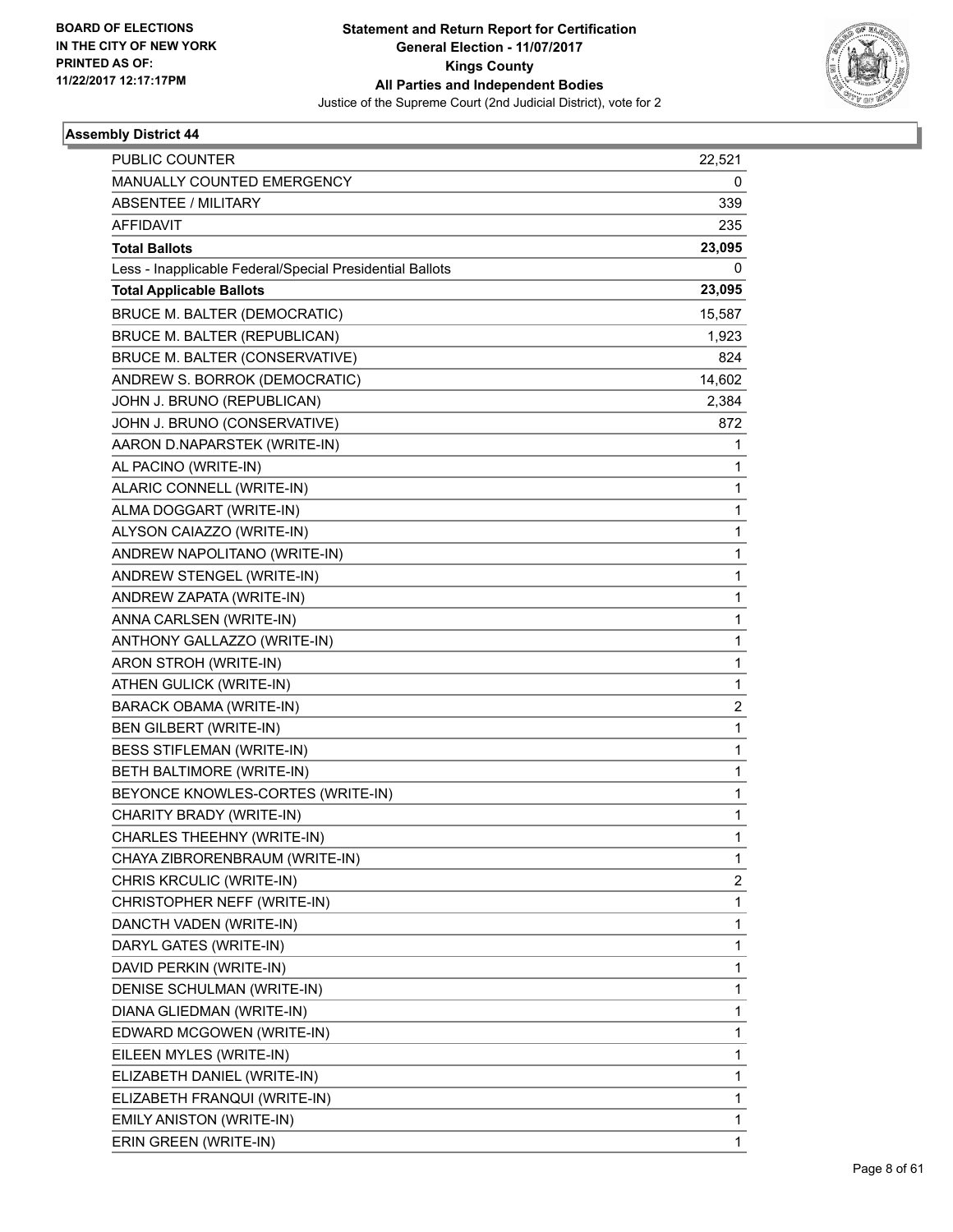

| EVAN REISER (WRITE-IN)            | 1 |
|-----------------------------------|---|
| FRANK WEISSE (WRITE-IN)           | 1 |
| GARY DUNN (WRITE-IN)              | 1 |
| <b>GERSON KUNTCHEN (WRITE-IN)</b> | 1 |
| HARRY RUBEN FALCONE (WRITE-IN)    | 1 |
| HENRY CREECH (WRITE-IN)           | 1 |
| HERSINER LEFTIWIT (WRITE-IN)      | 1 |
| IAN MARCUS AMERKIN (WRITE-IN)     | 1 |
| ISIRIS ISELA ISAAC (WRITE-IN)     | 1 |
| JEANINE PIRRO (WRITE-IN)          | 1 |
| JEANNE MCCABE (WRITE-IN)          | 1 |
| JILL EPSTEIN (WRITE-IN)           | 1 |
| JOE PERRY (WRITE-IN)              | 1 |
| JOEL WERTHEINER (WRITE-IN)        | 1 |
| JOEL WORTHMAN (WRITE-IN)          | 1 |
| JOHN ASHBERY (WRITE-IN)           | 1 |
| JOHN HENRY (WRITE-IN)             | 1 |
| JOHN OLIVER (WRITE-IN)            | 1 |
| JOHN WALSH (WRITE-IN)             | 2 |
| JOSEPH GUBBAY (WRITE-IN)          | 1 |
| JOSH GOLDFEIN (WRITE-IN)          | 1 |
| JUNO TURNER (WRITE-IN)            | 1 |
| KARL MARX (WRITE-IN)              | 1 |
| KATHERIN MCNEILL (WRITE-IN)       | 1 |
| KELLY KRAVET (WRITE-IN)           | 1 |
| KEVIN O'CONNELL (WRITE-IN)        | 1 |
| KRISTAN PORCHES (WRITE-IN)        | 1 |
| LAN FISHER (WRITE-IN)             | 1 |
| LAWRENCE GREGG (WRITE-IN)         | 1 |
| LEON TROTSKY (WRITE-IN)           | 1 |
| LINDA SARSOUR (WRITE-IN)          | 1 |
| LOUIS CRESPO (WRITE-IN)           | 1 |
| LUKE SCHRAM (WRITE-IN)            | 1 |
| LUMI M.ROLLTY (WRITE-IN)          | 1 |
| MARC SNYDER (WRITE-IN)            | 1 |
| MARCUS PARKS (WRITE-IN)           | 1 |
| MARION CORNE (WRITE-IN)           | 1 |
| MARK BUTLER (WRITE-IN)            | 1 |
| MARRY APPLE (WRITE-IN)            | 1 |
| MATT FLEISCHER BLACK (WRITE-IN)   | 1 |
| MEIR ABOWITZ (WRITE-IN)           | 1 |
| MICHAEL TEITEL (WRITE-IN)         | 1 |
| MICHELLE OBAMA (WRITE-IN)         | 1 |
| MICHELLE WARDEN (WRITE-IN)        | 1 |
| MOISES TAVERA (WRITE-IN)          | 1 |
| MOSHE PERLSTEIN (WRITE-IN)        | 1 |
|                                   |   |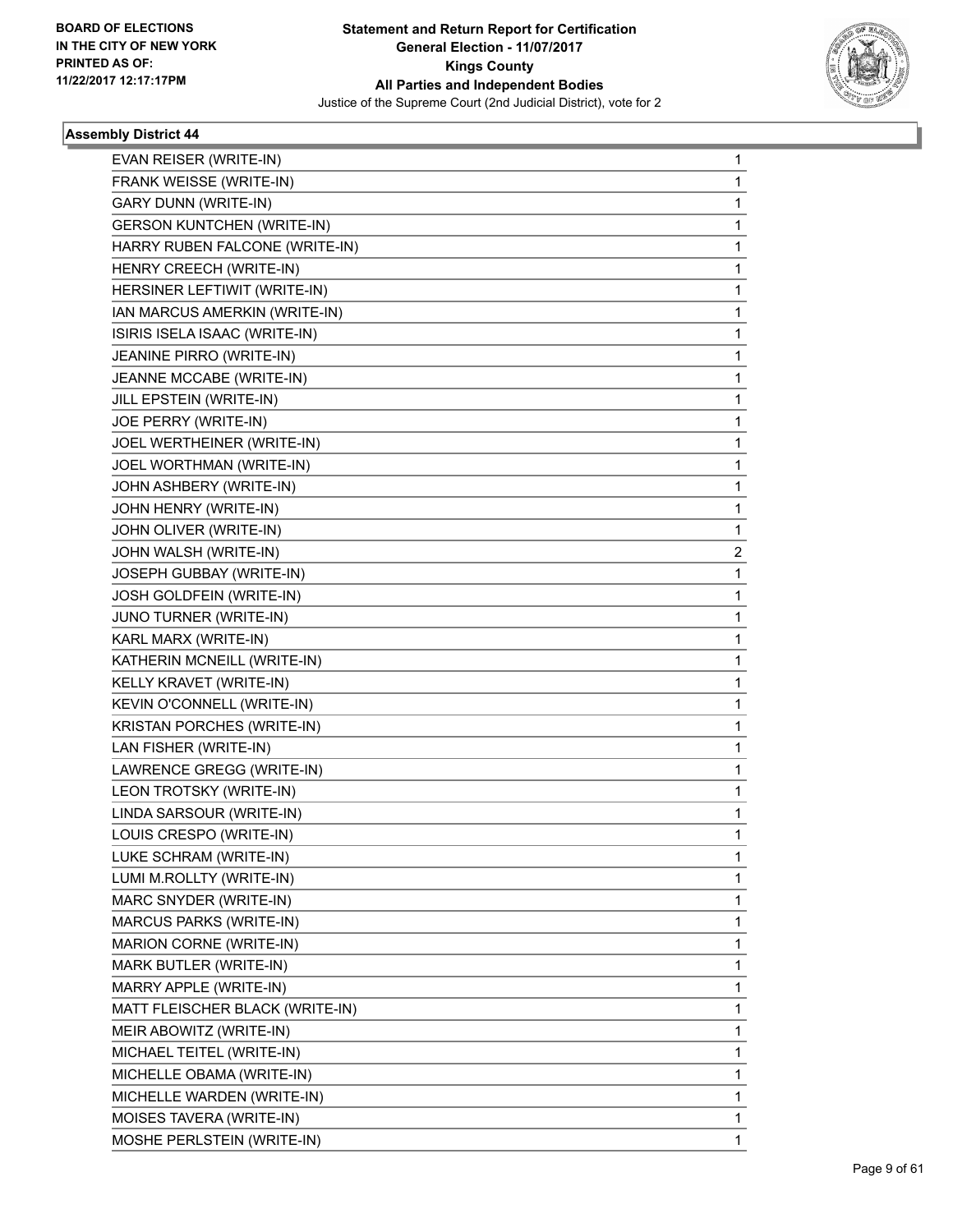

| NANCY SANCHEZ TAYLOR (WRITE-IN)           | 1            |
|-------------------------------------------|--------------|
| NEK COHEN (WRITE-IN)                      | 1            |
| NORA CARRELL (WRITE-IN)                   | 1            |
| NORMAN GOLDNER (WRITE-IN)                 | 1            |
| NUCHAM GRAUS (WRITE-IN)                   | 1            |
| PARDISS KEBIAEI (WRITE-IN)                | 1            |
| PATRIC JOHNSON (WRITE-IN)                 | 1            |
| PHILLIP SMALLMAN (WRITE-IN)               | $\mathbf{1}$ |
| PINCHAS RINGEL (WRITE-IN)                 | 1            |
| PREET BHARARA (WRITE-IN)                  | 2            |
| ROBERT DOBRISH (WRITE-IN)                 | 1            |
| ROBERT HARTMAN (WRITE-IN)                 | 1            |
| ROCHMA LIPSCHIEL (WRITE-IN)               | 1            |
| RONALD MASTRION (WRITE-IN)                | $\mathbf{1}$ |
| RUTH MEIX (WRITE-IN)                      | 1            |
| SABIRIA JACOBSON (WRITE-IN)               | 1            |
| SANDRA ELENA ROPER (WRITE-IN)             | 1            |
| SARAH GILBERT (WRITE-IN)                  | 1            |
| SARAH NADEAN (WRITE-IN)                   | 1            |
| SARAH SOLON (WRITE-IN)                    | $\mathbf{1}$ |
| SEBASTIAN DOGGART (WRITE-IN)              | 1            |
| SELASIE GNU (WRITE-IN)                    | 1            |
| SHARON WILLIAMS (WRITE-IN)                | 1            |
| SHAWN CORTES (WRITE-IN)                   | 1            |
| SHERYL PARKER (WRITE-IN)                  | 2            |
| SIMONE BARMOTNROSS (WRITE-IN)             | 1            |
| STACIE JOY (WRITE-IN)                     | 1            |
| STEPHAN KELLAM (WRITE-IN)                 | 1            |
| STEVE HOLT (WRITE-IN)                     | 1            |
| STEVE REGUS (WRITE-IN)                    | 1            |
| TALIB KWELL (WRITE-IN)                    | 1            |
| THADDEUS BOUSKA (WRITE-IN)                | 1            |
| THERESA D'AMBROSI (WRITE-IN)              | 1            |
| TIANA WALTION (WRITE-IN)                  | 1            |
| UNATTRIBUTABLE WRITE-IN (WRITE-IN)        | 91           |
| UNCOUNTED WRITE-IN PER STATUTE (WRITE-IN) | 3            |
| VINCE WARREN (WRITE-IN)                   | 1            |
| WENDELL BERRY (WRITE-IN)                  | $\mathbf 1$  |
| WERSINEL LEFTOWITZ1 (WRITE-IN)            | 1            |
| WILE E. COYOTE (WRITE-IN)                 | 1            |
| WINIFRED GOURDING (WRITE-IN)              | 1            |
| YVES ANTENOR (WRITE-IN)                   | $\mathbf{1}$ |
| <b>Total Votes</b>                        | 36,410       |
| Unrecorded                                | 9,780        |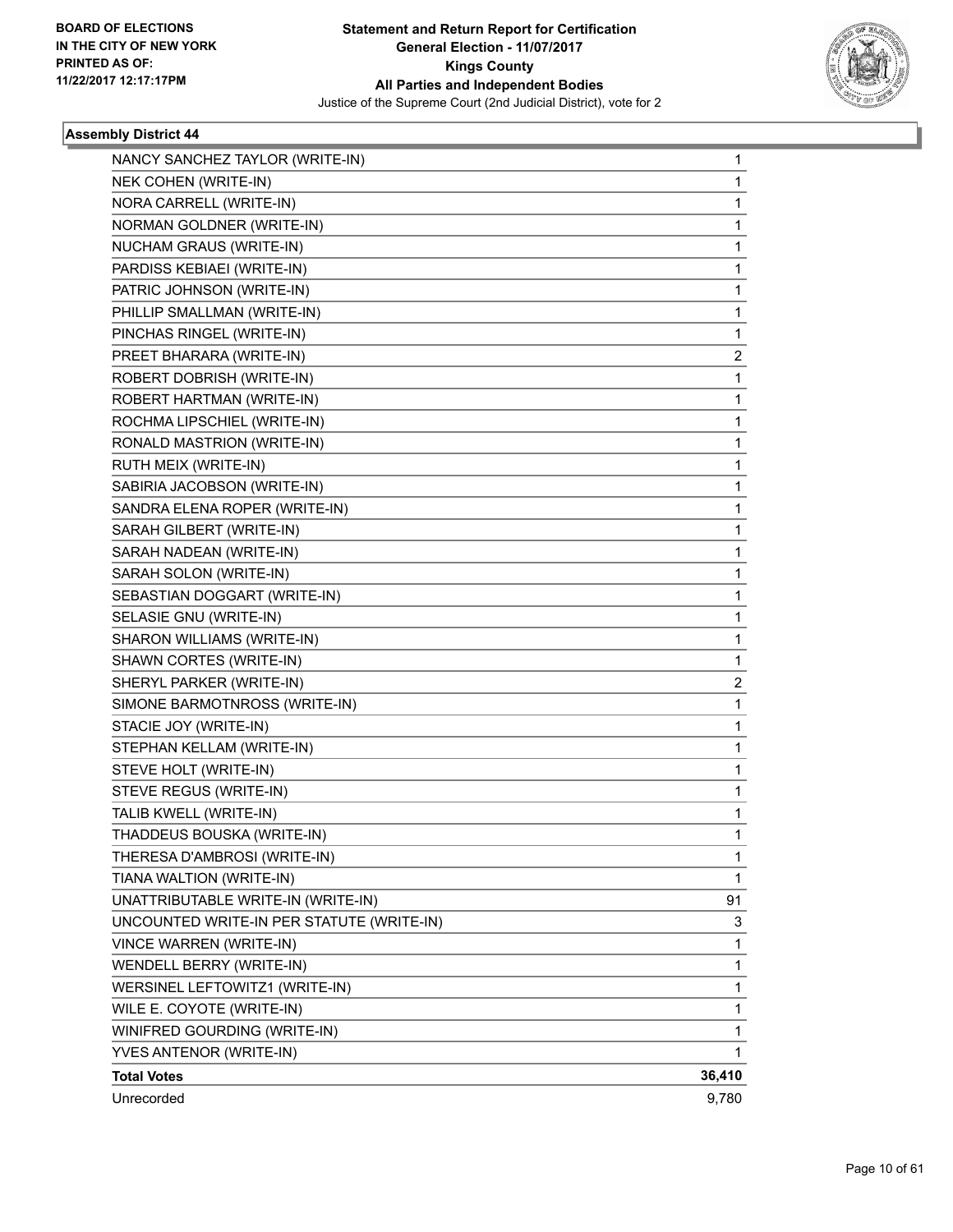

| <b>PUBLIC COUNTER</b>                                    | 11,189                  |
|----------------------------------------------------------|-------------------------|
| <b>MANUALLY COUNTED EMERGENCY</b>                        | 0                       |
| <b>ABSENTEE / MILITARY</b>                               | 259                     |
| <b>AFFIDAVIT</b>                                         | 96                      |
| <b>Total Ballots</b>                                     | 11,544                  |
| Less - Inapplicable Federal/Special Presidential Ballots | 0                       |
| <b>Total Applicable Ballots</b>                          | 11,544                  |
| BRUCE M. BALTER (DEMOCRATIC)                             | 4,657                   |
| BRUCE M. BALTER (REPUBLICAN)                             | 3,322                   |
| BRUCE M. BALTER (CONSERVATIVE)                           | 741                     |
| ANDREW S. BORROK (DEMOCRATIC)                            | 3,748                   |
| JOHN J. BRUNO (REPUBLICAN)                               | 3,407                   |
| JOHN J. BRUNO (CONSERVATIVE)                             | 787                     |
| CAM FRIEDMAN (WRITE-IN)                                  | 1                       |
| CARLOS MALGAR (WRITE-IN)                                 | 1                       |
| CHEE H. TANG (WRITE-IN)                                  | 1                       |
| DAVID ZELIKOVITZ (WRITE-IN)                              | 1                       |
| FRANK SCACALESST (WRITE-IN)                              | 1                       |
| IAN RANDAL STROCK (WRITE-IN)                             | 1                       |
| JACK JRADA (WRITE-IN)                                    | 2                       |
| JEFFERY FRANKEL (WRITE-IN)                               | 1                       |
| JENN HUGH GALLAGHER (WRITE-IN)                           | 1                       |
| JON JAY (WRITE-IN)                                       | 1                       |
| JOYCE ZETIANI (WRITE-IN)                                 | $\boldsymbol{2}$        |
| MICHAEL FASHAS (WRITE-IN)                                | 1                       |
| REGINA SHPEKFOGER (WRITE-IN)                             | 1                       |
| ROBERT LIONEL ROSENSWAG (WRITE-IN)                       | 1                       |
| RUDOLPH GIULIANI (WRITE-IN)                              | 1                       |
| SAUL STEIN (WRITE-IN)                                    | 1                       |
| STEVEN MOSTOFSKY (WRITE-IN)                              | $\overline{\mathbf{c}}$ |
| THOMAS J. KENNEDY (WRITE-IN)                             | 1                       |
| UNATTRIBUTABLE WRITE-IN (WRITE-IN)                       | 25                      |
| WILLIAM COLTON (WRITE-IN)                                | 1                       |
| YURIY YAKOULEV (WRITE-IN)                                | 1                       |
| <b>Total Votes</b>                                       | 16,710                  |
| Unrecorded                                               | 6,378                   |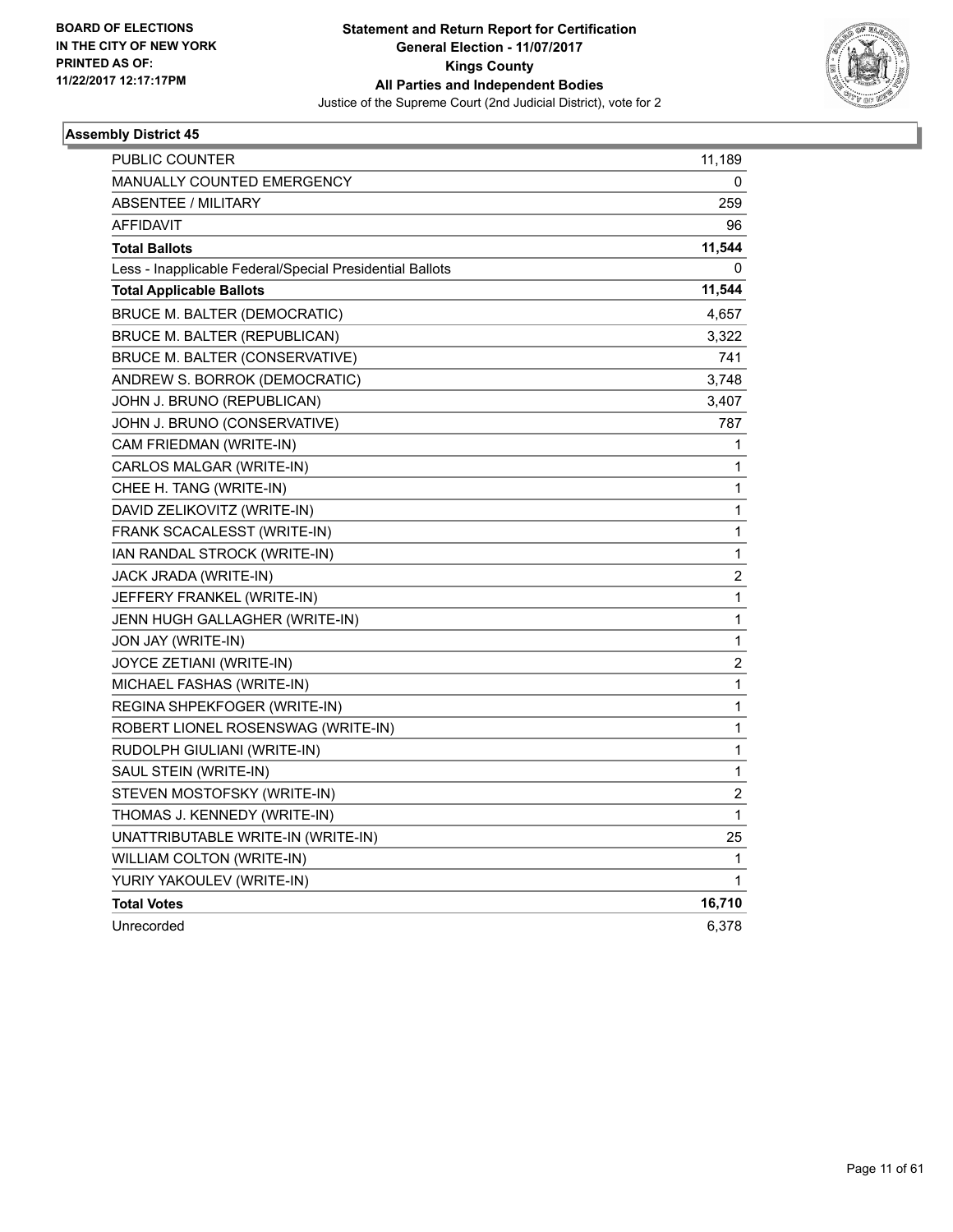

| <b>PUBLIC COUNTER</b>                                    | 18,804                  |
|----------------------------------------------------------|-------------------------|
| MANUALLY COUNTED EMERGENCY                               | 5                       |
| <b>ABSENTEE / MILITARY</b>                               | 568                     |
| <b>AFFIDAVIT</b>                                         | 172                     |
| <b>Total Ballots</b>                                     | 19,549                  |
| Less - Inapplicable Federal/Special Presidential Ballots | 0                       |
| <b>Total Applicable Ballots</b>                          | 19,549                  |
| BRUCE M. BALTER (DEMOCRATIC)                             | 8,262                   |
| BRUCE M. BALTER (REPUBLICAN)                             | 5,226                   |
| BRUCE M. BALTER (CONSERVATIVE)                           | 1,033                   |
| ANDREW S. BORROK (DEMOCRATIC)                            | 6,651                   |
| JOHN J. BRUNO (REPUBLICAN)                               | 5,945                   |
| JOHN J. BRUNO (CONSERVATIVE)                             | 1,187                   |
| AARON JUDGE (WRITE-IN)                                   | 1                       |
| ALAN AJA (WRITE-IN)                                      | 1                       |
| ALFONSO DEACCO (WRITE-IN)                                | 1                       |
| ANTHONY C. MATOS (WRITE-IN)                              | 1                       |
| ARNOLD KINGSTON (WRITE-IN)                               | 1                       |
| BILL GARTNER (WRITE-IN)                                  | 1                       |
| CAROLYN WADE (WRITE-IN)                                  | 1                       |
| CHERYL GONZALEZ (WRITE-IN)                               | 1                       |
| CHRISTI J. ACKERS (WRITE-IN)                             | 1                       |
| CHRISTOPHER D'EMIC (WRITE-IN)                            | $\mathbf{1}$            |
| DAN HOGERIK (WRITE-IN)                                   | 1                       |
| DAVID AUGUSTUS BALL (WRITE-IN)                           | $\overline{\mathbf{c}}$ |
| DAVID BALL (WRITE-IN)                                    | 1                       |
| DAVID COMSTOCK (WRITE-IN)                                | 1                       |
| DONALD J TRUMP (WRITE-IN)                                | 1                       |
| DOROTHY FYFE (WRITE-IN)                                  | $\mathbf{1}$            |
| EDWARD OPPER (WRITE-IN)                                  | 2                       |
| EILEEN MCKENNA (WRITE-IN)                                | 1                       |
| ELIOT SPITZER (WRITE-IN)                                 | 1                       |
| ELLEN EDWARDS (WRITE-IN)                                 | 1                       |
| ELLYANA MARCANTONIO (WRITE-IN)                           | 1                       |
| ESTHER STACHELL (WRITE-IN)                               | 1                       |
| GABRIELA TULLY (WRITE-IN)                                | 3                       |
| <b>GLENN GREENWALD (WRITE-IN)</b>                        | 1                       |
| JEANNE FIORILLO (WRITE-IN)                               | 1                       |
| JESSICA A. HORANI (WRITE-IN)                             | 1                       |
| JOANNE SEMINARA (WRITE-IN)                               | 1                       |
| JOHN OLIVER (WRITE-IN)                                   | 1                       |
| JULIAN ASSANGE (WRITE-IN)                                | 2                       |
| KATIN MALONEY (WRITE-IN)                                 | 1                       |
| KENNETH COOKE (WRITE-IN)                                 | 1                       |
| KIRK SUNDAY (WRITE-IN)                                   | 1                       |
| LAURA JACOBSON (WRITE-IN)                                | 1                       |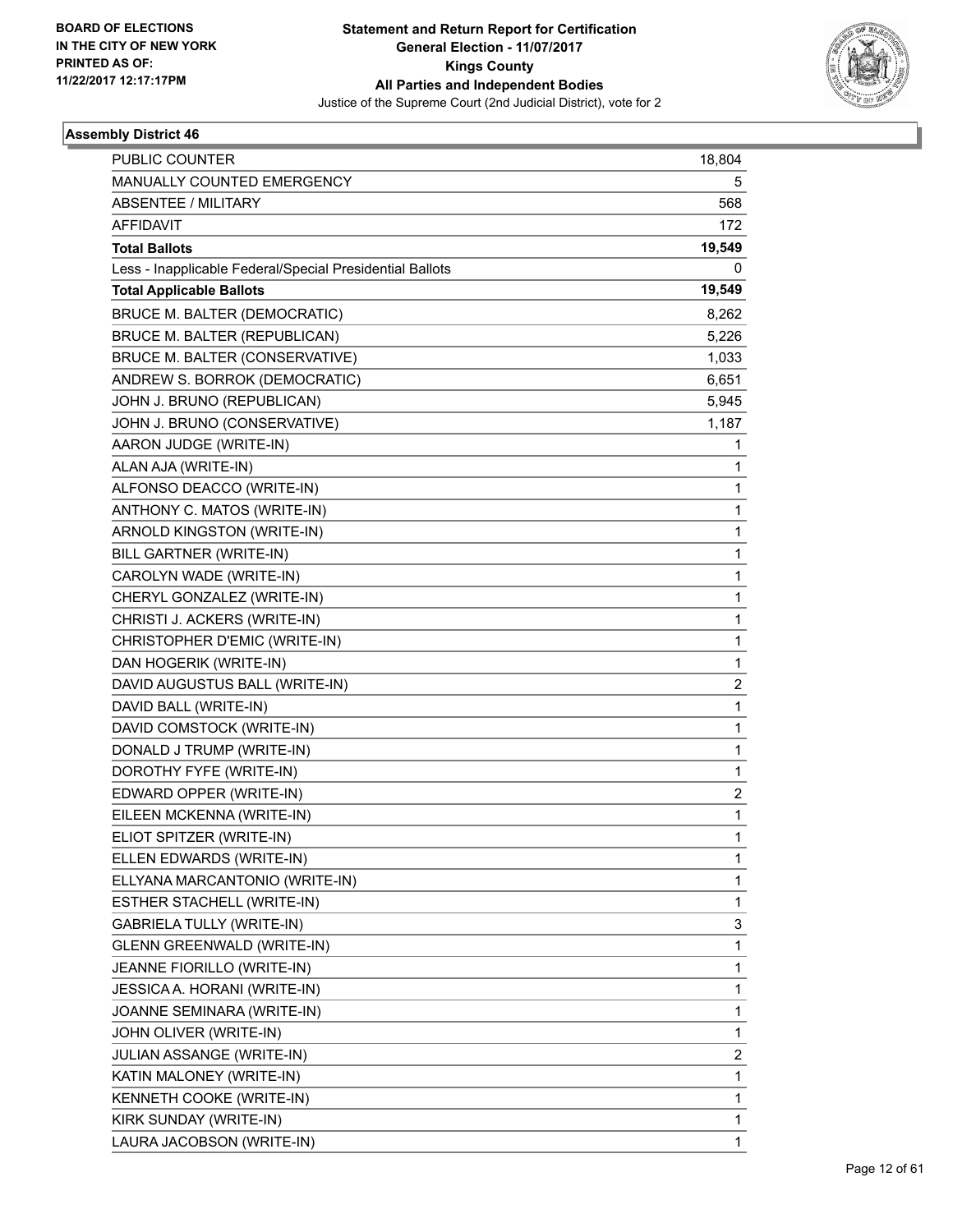

| LEON OFMAN (WRITE-IN)                     | 1              |
|-------------------------------------------|----------------|
| LUCRETIA REGINA-POTTER (WRITE-IN)         | $\overline{c}$ |
| MARIA RUSCIO (WRITE-IN)                   | 1              |
| MAUREEN GODWIN (WRITE-IN)                 | 1              |
| <b>MERRICK GARLAND (WRITE-IN)</b>         | 1              |
| MICHAEL BRADLEY (WRITE-IN)                | 1              |
| MICHAEL MCFARLAND (WRITE-IN)              | 1              |
| RENE DIOSES (WRITE-IN)                    | 1              |
| RIC OCASEK (WRITE-IN)                     | 1              |
| RICHARD LOPES (WRITE-IN)                  | 1              |
| ROBERT GUDDAHL (WRITE-IN)                 | 1              |
| ROBERT LOPES (WRITE-IN)                   | 1              |
| SAM HYDE (WRITE-IN)                       | 1              |
| SARA DIAMOND (WRITE-IN)                   | 1              |
| SHAMAR THOMAS (WRITE-IN)                  | 1              |
| STEPHEN COLBERT (WRITE-IN)                | 1              |
| SUSAN K. SCHEUERER (WRITE-IN)             | 1              |
| TAMARA CRONIN (WRITE-IN)                  | 2              |
| TED BOROWIEC (WRITE-IN)                   | 1              |
| TIMOTHY FOY (WRITE-IN)                    | 1              |
| TULSI BABBARD (WRITE-IN)                  | 1              |
| UNATTRIBUTABLE WRITE-IN (WRITE-IN)        | 23             |
| UNCOUNTED WRITE-IN PER STATUTE (WRITE-IN) | 2              |
| WESLEY JOSEPH (WRITE-IN)                  | 1              |
| WILLIAM DIMARIA (WRITE-IN)                | 1              |
| <b>Total Votes</b>                        | 28,392         |
| Unrecorded                                | 10.706         |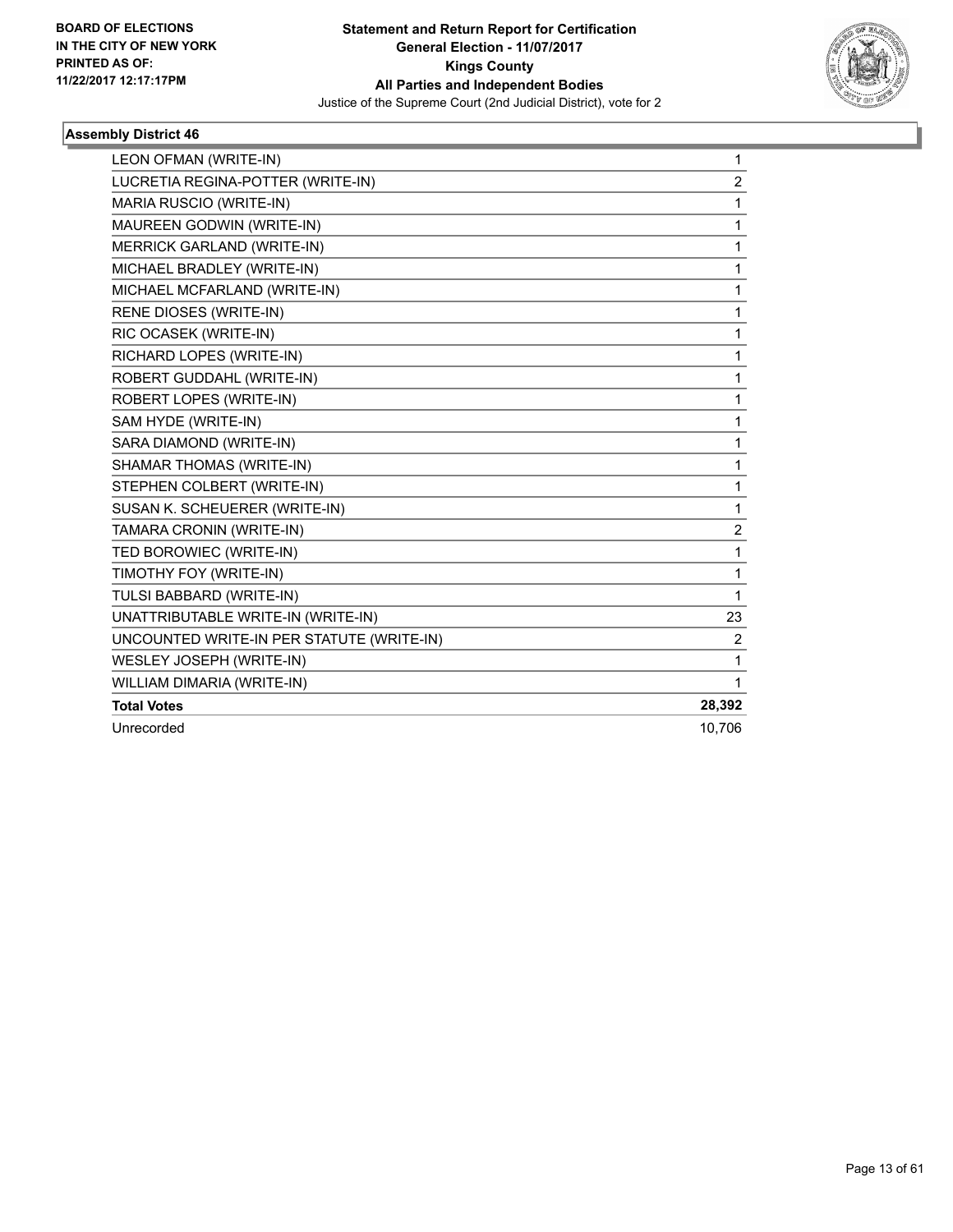

| <b>PUBLIC COUNTER</b>                                    | 10,368                  |
|----------------------------------------------------------|-------------------------|
| MANUALLY COUNTED EMERGENCY                               | 0                       |
| <b>ABSENTEE / MILITARY</b>                               | 284                     |
| <b>AFFIDAVIT</b>                                         | 91                      |
| <b>Total Ballots</b>                                     | 10,743                  |
| Less - Inapplicable Federal/Special Presidential Ballots | 0                       |
| <b>Total Applicable Ballots</b>                          | 10,743                  |
| <b>BRUCE M. BALTER (DEMOCRATIC)</b>                      | 4,334                   |
| BRUCE M. BALTER (REPUBLICAN)                             | 2,788                   |
| BRUCE M. BALTER (CONSERVATIVE)                           | 588                     |
| ANDREW S. BORROK (DEMOCRATIC)                            | 3,392                   |
| JOHN J. BRUNO (REPUBLICAN)                               | 3,364                   |
| JOHN J. BRUNO (CONSERVATIVE)                             | 708                     |
| ADAM CAROLLA (WRITE-IN)                                  | 1                       |
| ANTHONY LIAO (WRITE-IN)                                  | 1                       |
| ANTONIETTA FUCEIO (WRITE-IN)                             | 1                       |
| ARTHUR GOLDMAN (WRITE-IN)                                | 1                       |
| <b>BARACK OBAMA (WRITE-IN)</b>                           | 1                       |
| <b>BO DIETL (WRITE-IN)</b>                               | $\overline{\mathbf{c}}$ |
| DAN BONANNO (WRITE-IN)                                   | $\mathbf{1}$            |
| ELIOT SPITZER (WRITE-IN)                                 | 1                       |
| FRANK A. MUZIO (WRITE-IN)                                | 1                       |
| FRANK BAIO (WRITE-IN)                                    | $\mathbf{1}$            |
| HARRY STONE (WRITE-IN)                                   | 1                       |
| HARVEY WIENSTIEN (WRITE-IN)                              | 1                       |
| HOWARD STERN (WRITE-IN)                                  | $\mathbf{1}$            |
| JOEL KUPFORMAN (WRITE-IN)                                | 1                       |
| MARC FLIEDNER (WRITE-IN)                                 | 1                       |
| MITCHEL COHEN (WRITE-IN)                                 | $\mathbf{1}$            |
| MONIA ABO-JAMIAL (WRITE-IN)                              | 1                       |
| PAUL AQUINO (WRITE-IN)                                   | 1                       |
| PREET BHARARA (WRITE-IN)                                 | 1                       |
| ROSE MCGAUAN (WRITE-IN)                                  | 1                       |
| SIHAME KEGHIDA (WRITE-IN)                                | $\mathbf 1$             |
| STEPHEN LAROCCA (WRITE-IN)                               | $\mathbf{1}$            |
| UNATTRIBUTABLE WRITE-IN (WRITE-IN)                       | 31                      |
| UNCOUNTED WRITE-IN PER STATUTE (WRITE-IN)                | 1                       |
| YENFENIM DRIKMAN (WRITE-IN)                              | 1                       |
| <b>Total Votes</b>                                       | 15,230                  |
| Unrecorded                                               | 6,256                   |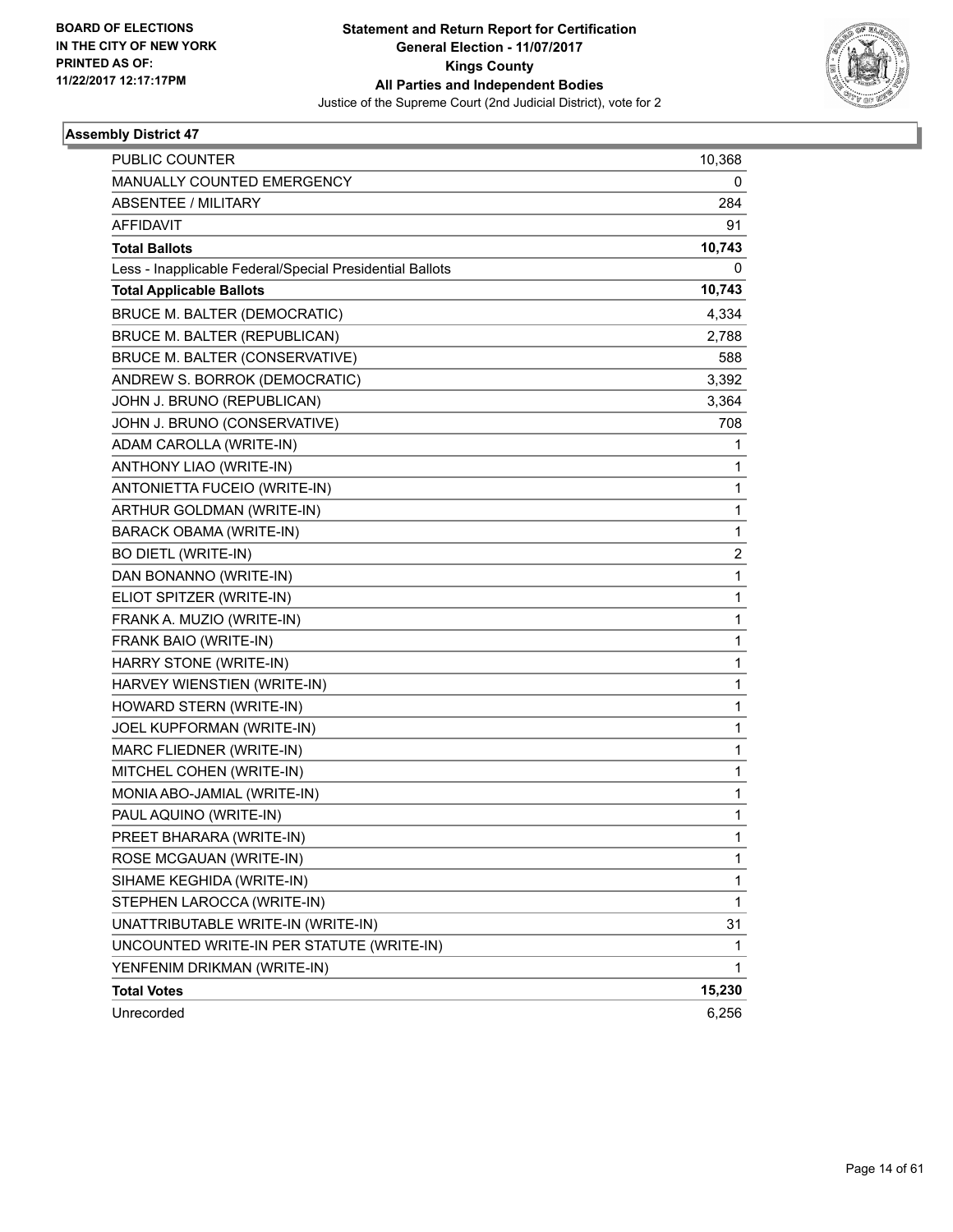

| <b>PUBLIC COUNTER</b>                                    | 15,034       |
|----------------------------------------------------------|--------------|
| MANUALLY COUNTED EMERGENCY                               | 0            |
| ABSENTEE / MILITARY                                      | 174          |
| <b>AFFIDAVIT</b>                                         | 174          |
| <b>Total Ballots</b>                                     | 15,382       |
| Less - Inapplicable Federal/Special Presidential Ballots | 0            |
| <b>Total Applicable Ballots</b>                          | 15,382       |
| BRUCE M. BALTER (DEMOCRATIC)                             | 4,829        |
| BRUCE M. BALTER (REPUBLICAN)                             | 3,083        |
| BRUCE M. BALTER (CONSERVATIVE)                           | 1,568        |
| ANDREW S. BORROK (DEMOCRATIC)                            | 3,244        |
| JOHN J. BRUNO (REPUBLICAN)                               | 3,455        |
| JOHN J. BRUNO (CONSERVATIVE)                             | 1,543        |
| ABE MARK (WRITE-IN)                                      | 1            |
| ALEX BERMAN (WRITE-IN)                                   | 1            |
| AMROM HEIMFELD (WRITE-IN)                                | 1            |
| ANTHONY SERLIA (WRITE-IN)                                | 1            |
| <b>ARTHUR KATZ (WRITE-IN)</b>                            | 1            |
| AVROHAM YAAKOV CHAIFETZ (WRITE-IN)                       | 1            |
| BELL PAM (WRITE-IN)                                      | 1            |
| BENTZION HALBERMAN (WRITE-IN)                            | 1            |
| BENYAMIN KAHN (WRITE-IN)                                 | 1            |
| BEVEL WEISS (WRITE-IN)                                   | $\mathbf{1}$ |
| BORUCH STERNLANTZ (WRITE-IN)                             | 1            |
| CARY NOSOWITZ (WRITE-IN)                                 | 1            |
| CHAIM MEIR (WRITE-IN)                                    | 1            |
| CHAIM YESHOYA LEINER (WRITE-IN)                          | 1            |
| CHAYA PEREL WEINBERG (WRITE-IN)                          | 1            |
| CHESKY GREEN (WRITE-IN)                                  | $\mathbf{1}$ |
| CLARENCE THOMAS (WRITE-IN)                               | 1            |
| DANIEL KINCH (WRITE-IN)                                  | 1            |
| DAVID GREENFIELD (WRITE-IN)                              | 1            |
| DAVID STROBIN (WRITE-IN)                                 | 1            |
| DOV BAKON (WRITE-IN)                                     | 1            |
| DOV HIKIND (WRITE-IN)                                    | 1            |
| EL SCHWEITZER (WRITE-IN)                                 | 1            |
| ELEANOR ADELSTEIN (WRITE-IN)                             | 1            |
| ELENA BARON (WRITE-IN)                                   | 1            |
| ELI KLIEN (WRITE-IN)                                     | 1            |
| ESTER EISENBERG (WRITE-IN)                               | 1            |
| ESTHER BORNSTEIN (WRITE-IN)                              | 1            |
| FREIDY GOLDSTEIN (WRITE-IN)                              | 1            |
| HERSHEL EICHENSTEIN (WRITE-IN)                           | 1            |
| HERSHEL WALDNER (WRITE-IN)                               | 1            |
| HINDE EISENBERG (WRITE-IN)                               | 1            |
| HOWARD ENGEL (WRITE-IN)                                  | 1            |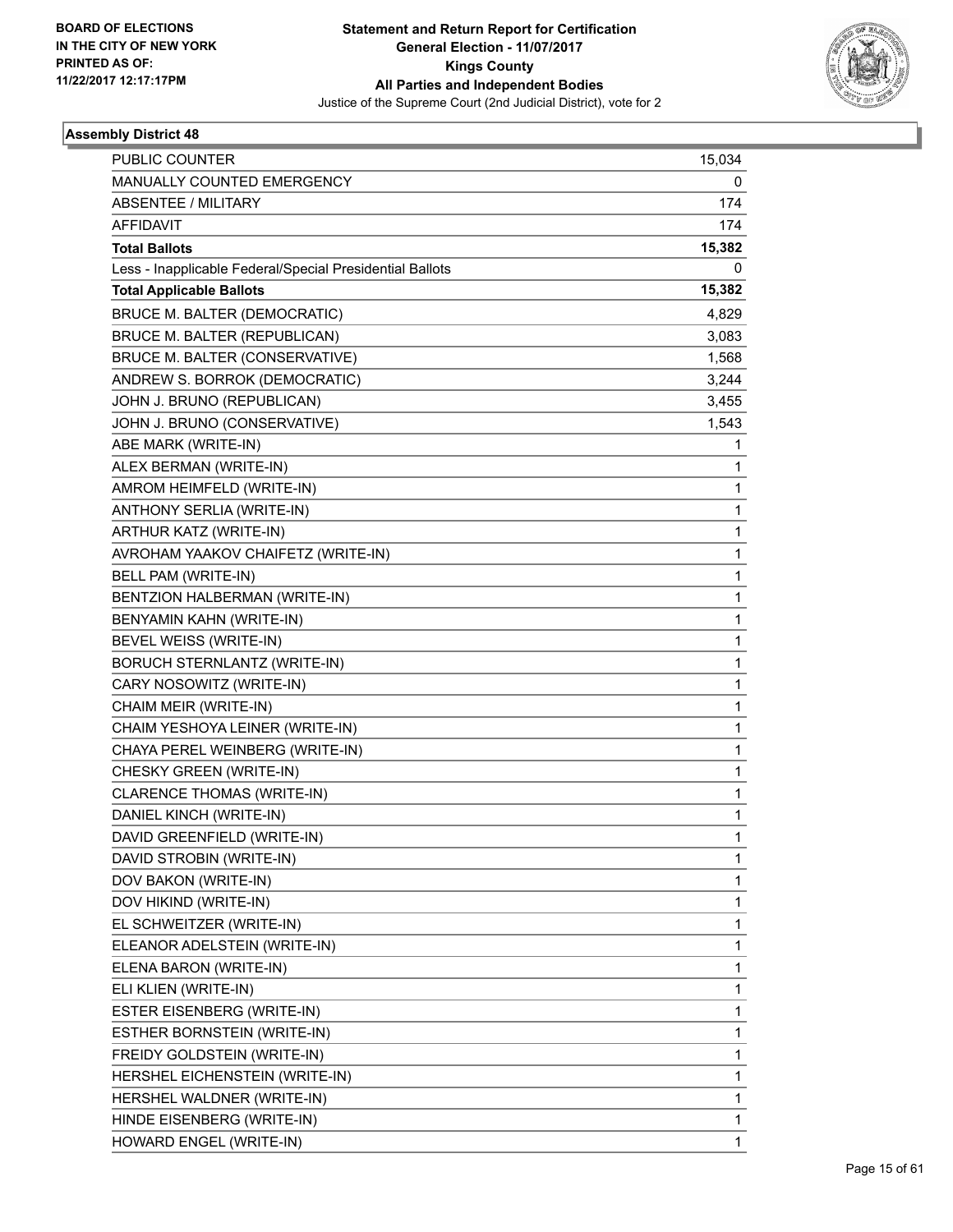

| IAN D. GIRSHEK (WRITE-IN)          | 1  |
|------------------------------------|----|
| ISN D. GIRSHEK (WRITE-IN)          | 1  |
| JACK WENBERGER (WRITE-IN)          | 1  |
| JACOB KOHL (WRITE-IN)              | 1  |
| JACOB LANDAU (WRITE-IN)            | 1  |
| JOE MANSOUR (WRITE-IN)             | 1  |
| JOHN SMITH (WRITE-IN)              | 1  |
| JONATHAN HAGLER (WRITE-IN)         | 3  |
| JONATHON MUELLER (WRITE-IN)        | 1  |
| JOSEPH KEMTE (WRITE-IN)            | 1  |
| JUDITH BLUMENTHOL (WRITE-IN)       | 2  |
| KALA NG (WRITE-IN)                 | 1  |
| KALMAN YEGER (WRITE-IN)            | 2  |
| KASRIEL MENDELBAUM (WRITE-IN)      | 1  |
| LEVI SCHNECK (WRITE-IN)            | 1  |
| MICHAEL EINHORN (WRITE-IN)         | 1  |
| MICHAEL PISEM (WRITE-IN)           | 1  |
| MINDY SCHAWARTZ (WRITE-IN)         | 1  |
| MORTON AVIGDOR (WRITE-IN)          | 1  |
| NAFFULI REINER (WRITE-IN)          | 1  |
| NAFTALI KERSTEIN (WRITE-IN)        | 1  |
| NAFTULI MOSTER (WRITE-IN)          | 1  |
| NAFULL LERNER (WRITE-IN)           | 1  |
| NEAL ADELSTEIN (WRITE-IN)          | 1  |
| NICK JAMES (WRITE-IN)              | 1  |
| NOACH DEAR (WRITE-IN)              | 1  |
| NORMAN GOLDNER (WRITE-IN)          | 1  |
| <b>NUSSY SPIREN (WRITE-IN)</b>     | 1  |
| PINCHESS BERKOVITS (WRITE-IN)      | 1  |
| RACHEL GELLE (WRITE-IN)            | 1  |
| ROCHEL FRIER (WRITE-IN)            | 1  |
| RUCHY HEIMFELD (WRITE-IN)          | 1  |
| SAMUEL AUSCH (WRITE-IN)            | 1  |
| SHAUL HAFNER (WRITE-IN)            | 1  |
| SHIA EISENBERG (WRITE-IN)          | 1  |
| SHIMAN LERNER (WRITE-IN)           | 1  |
| SHIMON EICHENSTEIN (WRITE-IN)      | 1  |
| SHMIEL ROTH (WRITE-IN)             | 1  |
| SHMUEL FREIER (WRITE-IN)           | 1  |
| SIMCHA FELDER (WRITE-IN)           | 1  |
| STEPHEN ROSENBAUM (WRITE-IN)       | 1  |
| TED CRUZ (WRITE-IN)                | 1  |
| TZILA KLIEN (WRITE-IN)             | 1  |
| UNATTRIBUTABLE WRITE-IN (WRITE-IN) | 42 |
| VERONICA GARVEY (WRITE-IN)         | 1  |
| VINCENZA IBARI (WRITE-IN)          | 1  |
|                                    |    |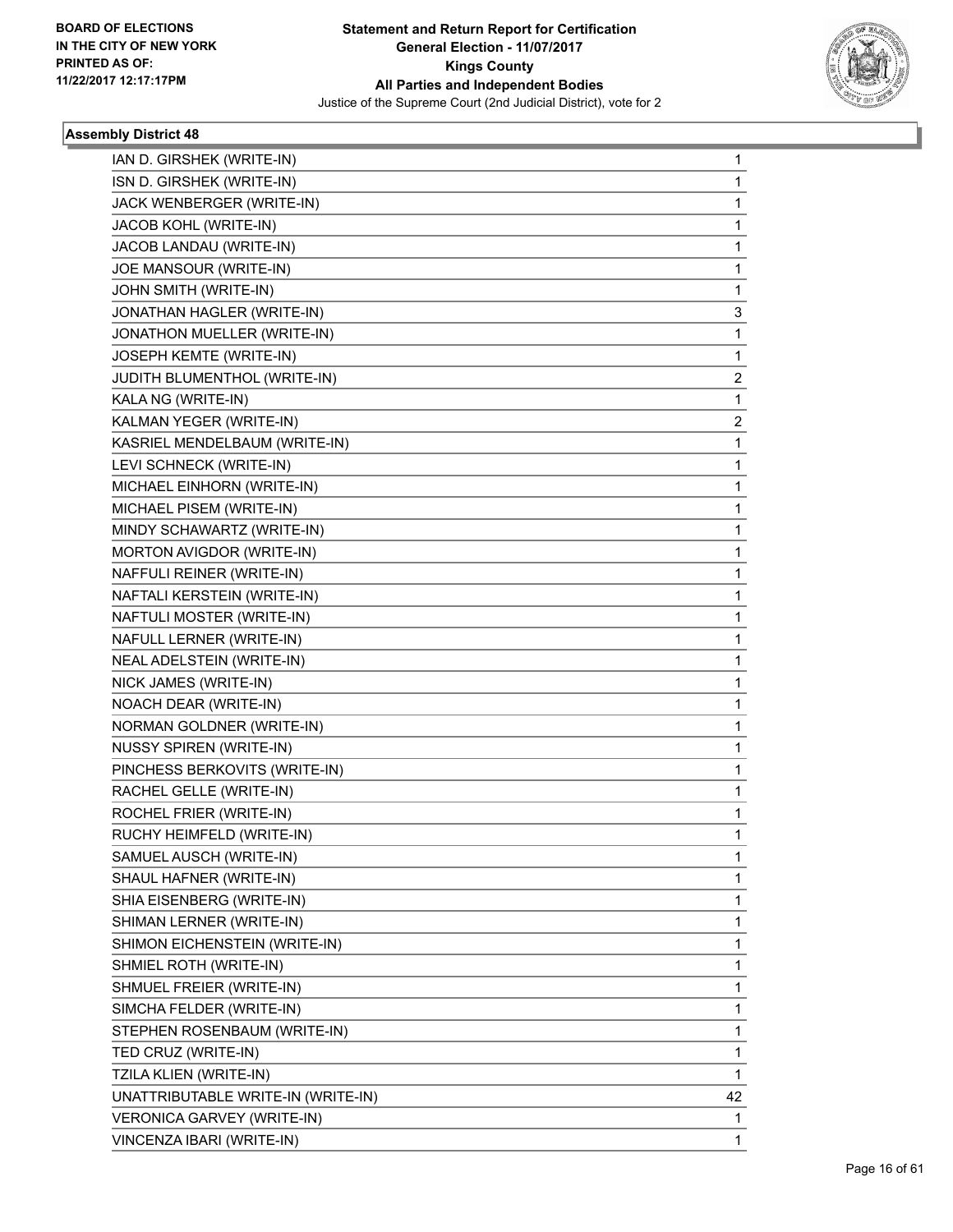

| YAKOV KORPEL (WRITE-IN)        |        |
|--------------------------------|--------|
| YANKY SCHLA (WRITE-IN)         |        |
| YECHEZKEL L. PILLER (WRITE-IN) |        |
| YISROEL LANGSAIN (WRITE-IN)    |        |
| YITZCHOK KRAKOVER (WRITE-IN)   |        |
| YITZY PILLER (WRITE-IN)        |        |
| YOSEF GOLDSTEIN (WRITE-IN)     |        |
| YOSEF MORTERL (WRITE-IN)       |        |
| YUDELE KLIEN (WRITE-IN)        | 2      |
| ZACKURD FINE (WRITE-IN)        |        |
| ZEV CHAIFETZ (WRITE-IN)        |        |
| ZEV FISHMAN (WRITE-IN)         |        |
| <b>Total Votes</b>             | 17,859 |
| Unrecorded                     | 12,905 |
|                                |        |

| <b>PUBLIC COUNTER</b>                                    | 8,204          |
|----------------------------------------------------------|----------------|
| MANUALLY COUNTED EMERGENCY                               | 2              |
| <b>ABSENTEE / MILITARY</b>                               | 211            |
| <b>AFFIDAVIT</b>                                         | 64             |
| <b>Total Ballots</b>                                     | 8,481          |
| Less - Inapplicable Federal/Special Presidential Ballots | 0              |
| <b>Total Applicable Ballots</b>                          | 8,481          |
| <b>BRUCE M. BALTER (DEMOCRATIC)</b>                      | 3,445          |
| BRUCE M. BALTER (REPUBLICAN)                             | 2,135          |
| <b>BRUCE M. BALTER (CONSERVATIVE)</b>                    | 520            |
| ANDREW S. BORROK (DEMOCRATIC)                            | 2,712          |
| JOHN J. BRUNO (REPUBLICAN)                               | 2,831          |
| JOHN J. BRUNO (CONSERVATIVE)                             | 644            |
| ANTHONY LOCAGEO (WRITE-IN)                               | 1              |
| BERNIE SANDERS (WRITE-IN)                                | 1              |
| DAVID PERL (WRITE-IN)                                    | 1              |
| FRANKIE RUSSO (WRITE-IN)                                 | 1              |
| <b>GRACE MENG (WRITE-IN)</b>                             | $\overline{2}$ |
| JOHN LIU (WRITE-IN)                                      | 2              |
| LARRY FINE (WRITE-IN)                                    | 1              |
| MOE HOWARD (WRITE-IN)                                    | 1              |
| UNATTRIBUTABLE WRITE-IN (WRITE-IN)                       | 19             |
| <b>VILMA REINHARDT (WRITE-IN)</b>                        | 1              |
| VINCENT PINELLO (WRITE-IN)                               | 1              |
| ZAC LIGHTENSTEIN (WRITE-IN)                              | 1              |
| <b>Total Votes</b>                                       | 12,319         |
| Unrecorded                                               | 4.643          |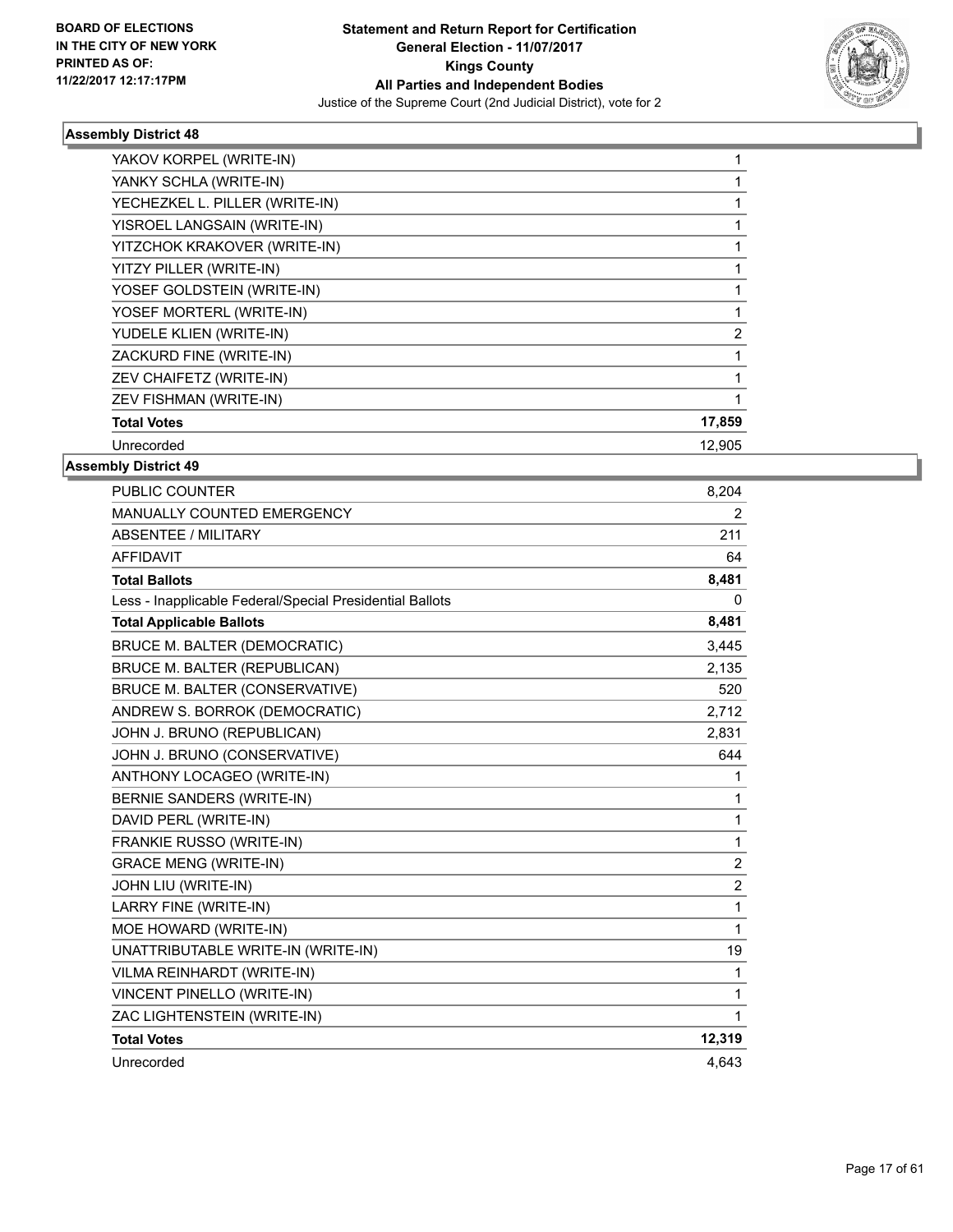

| PUBLIC COUNTER                                           | 14,413                  |
|----------------------------------------------------------|-------------------------|
| MANUALLY COUNTED EMERGENCY                               | 1                       |
| ABSENTEE / MILITARY                                      | 159                     |
| <b>AFFIDAVIT</b>                                         | 247                     |
| <b>Total Ballots</b>                                     | 14,820                  |
| Less - Inapplicable Federal/Special Presidential Ballots | 0                       |
| <b>Total Applicable Ballots</b>                          | 14,820                  |
| BRUCE M. BALTER (DEMOCRATIC)                             | 10,530                  |
| BRUCE M. BALTER (REPUBLICAN)                             | 919                     |
| BRUCE M. BALTER (CONSERVATIVE)                           | 261                     |
| ANDREW S. BORROK (DEMOCRATIC)                            | 10,063                  |
| JOHN J. BRUNO (REPUBLICAN)                               | 1,199                   |
| JOHN J. BRUNO (CONSERVATIVE)                             | 332                     |
| ABREHAM LEICHTER (WRITE-IN)                              | 1                       |
| ALEX CACIOPPO (WRITE-IN)                                 | 1                       |
| ALLEN TATE (WRITE-IN)                                    | 1                       |
| ANDREW BORNOR (WRITE-IN)                                 | 1                       |
| ANDREW WOODWORTH (WRITE-IN)                              | 1                       |
| ARYE HERSLKOWITZ (WRITE-IN)                              | 1                       |
| <b>BARACK OBAMA (WRITE-IN)</b>                           | 1                       |
| BERNIE SANDERS (WRITE-IN)                                | $\overline{\mathbf{c}}$ |
| BETSY TODD (WRITE-IN)                                    | 1                       |
| BRETTON BERMAN (WRITE-IN)                                | $\overline{2}$          |
| CHARLIE TAFOYA (WRITE-IN)                                | 1                       |
| CYNTHIA NIXON (WRITE-IN)                                 | 1                       |
| DAVID FALCON (WRITE-IN)                                  | 1                       |
| DEN PEDRO (WRITE-IN)                                     | 1                       |
| DEVON PETELY (WRITE-IN)                                  | 1                       |
| ETTY AUSCH (WRITE-IN)                                    | 1                       |
| FELICE SONTIPE (WRITE-IN)                                | 1                       |
| FORD HOYT (WRITE-IN)                                     | 1                       |
| FRANK DADDATO (WRITE-IN)                                 | 1                       |
| <b>GARY TILZER (WRITE-IN)</b>                            | 1                       |
| GEOFFERY EDWARDS (WRITE-IN)                              | 1                       |
| <b>GEORGE PETROS (WRITE-IN)</b>                          | 1                       |
| IAN KELLY (WRITE-IN)                                     | 1                       |
| JAMES FLEMING (WRITE-IN)                                 | 1                       |
| JANE GOODALL (WRITE-IN)                                  | 1                       |
| JANOS MARTON (WRITE-IN)                                  | 1                       |
| JEANINE PIRRO (WRITE-IN)                                 | 1                       |
| JENN BORCHETTA (WRITE-IN)                                | 1                       |
| <b>JIM MORRISON (WRITE-IN)</b>                           | 1                       |
| JOHN AES-NIHIL (WRITE-IN)                                | 1                       |
| JOHN CALE (WRITE-IN)                                     | 1                       |
| <b>JUSTIN RISERVATO (WRITE-IN)</b>                       | 1                       |
| KATIE POOR (WRITE-IN)                                    | 1                       |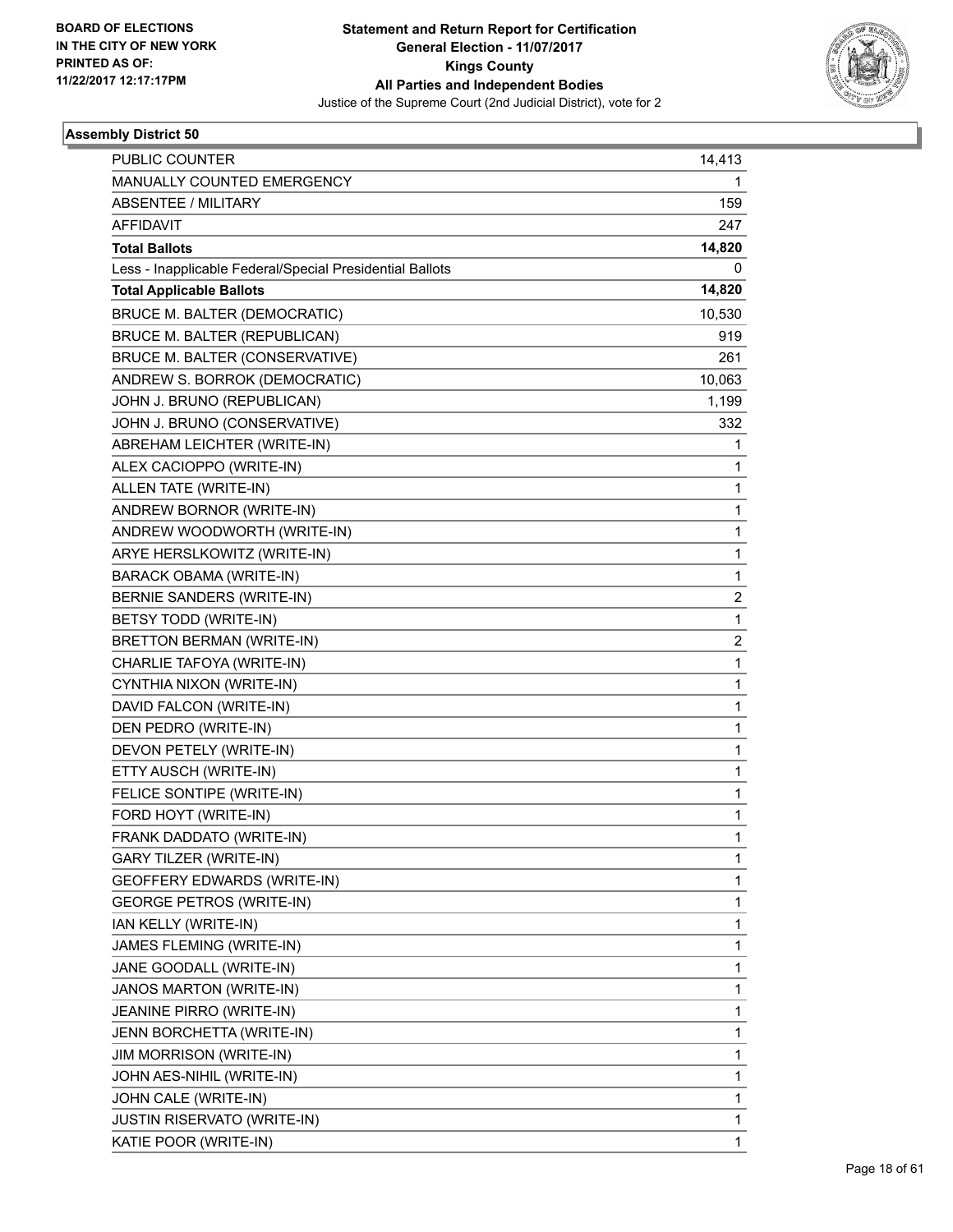

| KAYLA SIMPSON (WRITE-IN)                  | 1              |
|-------------------------------------------|----------------|
| KEVIN KELLY (WRITE-IN)                    | $\overline{c}$ |
| KIRSTIN GALLAGHER (WRITE-IN)              | 1              |
| KRZYSZTAF LACH (WRITE-IN)                 | 1              |
| KURT HOKE (WRITE-IN)                      | 1              |
| LETITIA JAMES (WRITE-IN)                  | 1              |
| LISA SCHRIEBEVSORF (WRITE-IN)             | 1              |
| LUCUS WOZNY (WRITE-IN)                    | 1              |
| MARC FLIEDNER (WRITE-IN)                  | 1              |
| MARC NATION (WRITE-IN)                    | 1              |
| MARTIN NEADLEMAN (WRITE-IN)               | 1              |
| MARY CUEN FITZMAURICE (WRITE-IN)          | 1              |
| MICHAEL BLOOMBERG (WRITE-IN)              | 1              |
| MIKE BARNETT (WRITE-IN)                   | 1              |
| MILES MRIZA (WRITE-IN)                    | 1              |
| MOTTY SRUGO (WRITE-IN)                    | 1              |
| NICK RIZZO (WRITE-IN)                     | 1              |
| PATRICIK WALSH (WRITE-IN)                 | 1              |
| PHOENIX WRIGHT (WRITE-IN)                 | 1              |
| PREET BHARARA (WRITE-IN)                  | 1              |
| PREL MRIZA (WRITE-IN)                     | 1              |
| RACHEL BEARDSLEY (WRITE-IN)               | 1              |
| RALPH BUTTS (WRITE-IN)                    | 1              |
| RALPH MODICA JR (WRITE-IN)                | 1              |
| ROBERT LONDON (WRITE-IN)                  | 1              |
| ROBYN RUCKER (WRITE-IN)                   | 1              |
| RYDER FLEMING JONES (WRITE-IN)            | 1              |
| SANDRA CARLINE (WRITE-IN)                 | 1              |
| SEBASTIANO RUSSO (WRITE-IN)               | 1              |
| TOMASZ J PLOTROWSKI (WRITE-IN)            | 2              |
| TOSHI REAGON (WRITE-IN)                   | 1              |
| UNATTRIBUTABLE WRITE-IN (WRITE-IN)        | 48             |
| UNCOUNTED WRITE-IN PER STATUTE (WRITE-IN) | 1              |
| ZEPHYR TEACHOUT (WRITE-IN)                | 1              |
| <b>Total Votes</b>                        | 23,422         |
| Unrecorded                                | 6,218          |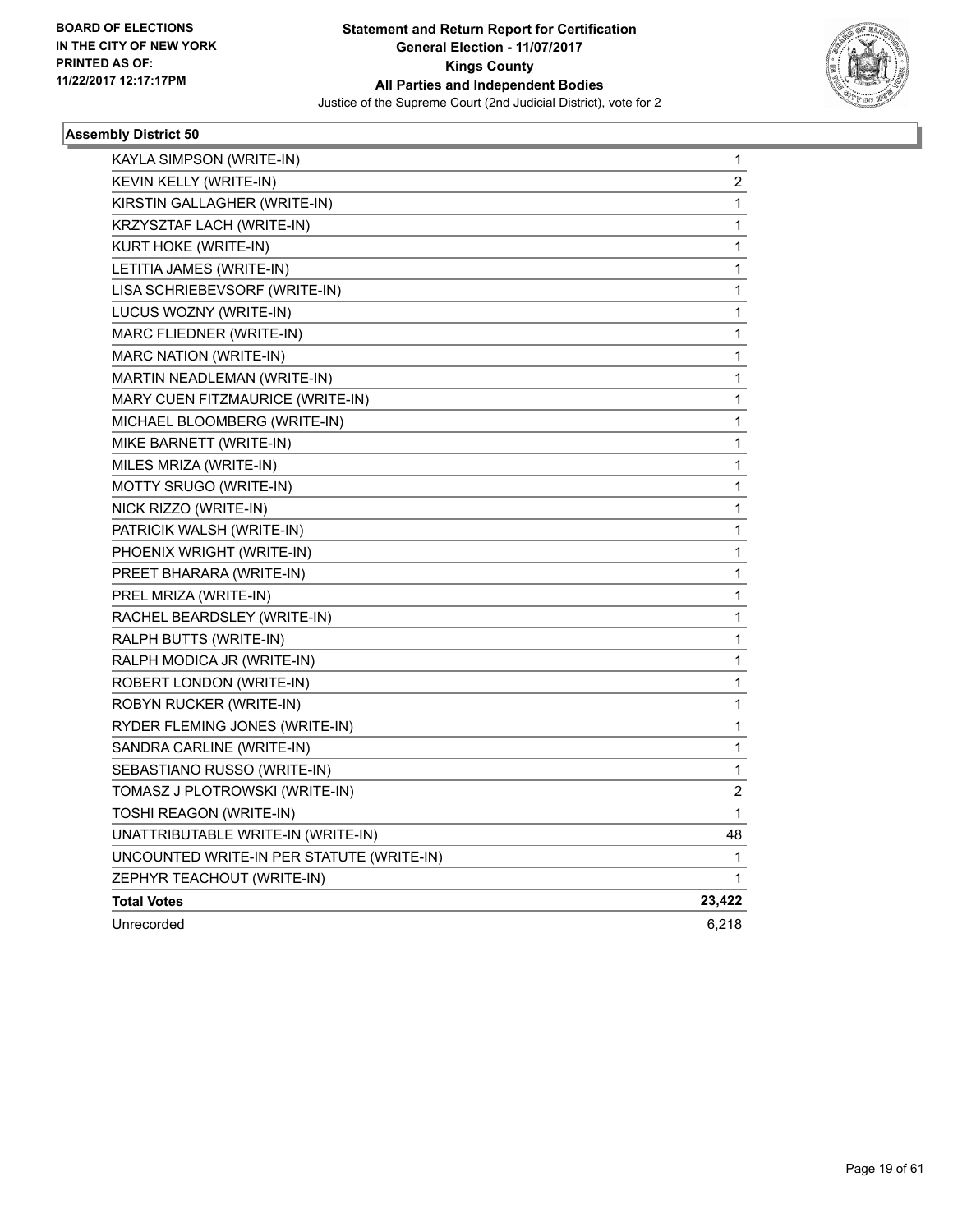

| PUBLIC COUNTER                                           | 12,517       |
|----------------------------------------------------------|--------------|
| MANUALLY COUNTED EMERGENCY                               | 58           |
| <b>ABSENTEE / MILITARY</b>                               | 172          |
| <b>AFFIDAVIT</b>                                         | 142          |
| <b>Total Ballots</b>                                     | 12,889       |
| Less - Inapplicable Federal/Special Presidential Ballots | 0            |
| <b>Total Applicable Ballots</b>                          | 12,889       |
| BRUCE M. BALTER (DEMOCRATIC)                             | 8,422        |
| BRUCE M. BALTER (REPUBLICAN)                             | 1,128        |
| BRUCE M. BALTER (CONSERVATIVE)                           | 337          |
| ANDREW S. BORROK (DEMOCRATIC)                            | 7,426        |
| JOHN J. BRUNO (REPUBLICAN)                               | 1,452        |
| JOHN J. BRUNO (CONSERVATIVE)                             | 435          |
| ABID HOSSAIN (WRITE-IN)                                  | 1            |
| ADAM B COX (WRITE-IN)                                    | 1            |
| ANNE FELDMAN (WRITE-IN)                                  | 1            |
| AOIFE PETITGAND (WRITE-IN)                               | 1            |
| ARSENIA REILLY COLLINS (WRITE-IN)                        | 1            |
| BARACK OBAMA (WRITE-IN)                                  | 1            |
| <b>BO DIETL (WRITE-IN)</b>                               | 1            |
| <b>BOONE STERN (WRITE-IN)</b>                            | 1            |
| CALVIN JOHNSON (WRITE-IN)                                | 1            |
| CARY MAY (WRITE-IN)                                      | 1            |
| DANA NELSON (WRITE-IN)                                   | 1            |
| DARIUS WADIA (WRITE-IN)                                  | 1            |
| DIANE CASNER (WRITE-IN)                                  | 1            |
| DJENANE DYROSIER (WRITE-IN)                              | 1            |
| EDWIN FRIAS (WRITE-IN)                                   | 1            |
| ERICA DORN (WRITE-IN)                                    | 1            |
| EVAN FLASCHEN (WRITE-IN)                                 | 1            |
| EVELYN GARCIA (WRITE-IN)                                 | 1            |
| <b>GEORGE BOGDAN (WRITE-IN)</b>                          | 1            |
| <b>GRANT TOMPSON (WRITE-IN)</b>                          | 2            |
| HEIDI C CESARE (WRITE-IN)                                | 1            |
| JILL EPSTEIN (WRITE-IN)                                  | 1            |
| JOE GIBBONS (WRITE-IN)                                   | 1            |
| JOEY KELLY (WRITE-IN)                                    | 1            |
| JONATHAN HOWL (WRITE-IN)                                 | 1            |
| JOSEPH HAWTHORNE (WRITE-IN)                              | 2            |
| JULIUS MARTOU (WRITE-IN)                                 | 1            |
| KRISTOPS PORSINGIS (WRITE-IN)                            | 1            |
| MARK AXINN (WRITE-IN)                                    | 1            |
| MELINDA SHERSIN (WRITE-IN)                               | 1            |
| MICHAEL BLOOMBERG (WRITE-IN)                             | 1            |
| MICHAEL RYAN (WRITE-IN)                                  | 1            |
| MICHAEL VINCENT (WRITE-IN)                               | $\mathbf{1}$ |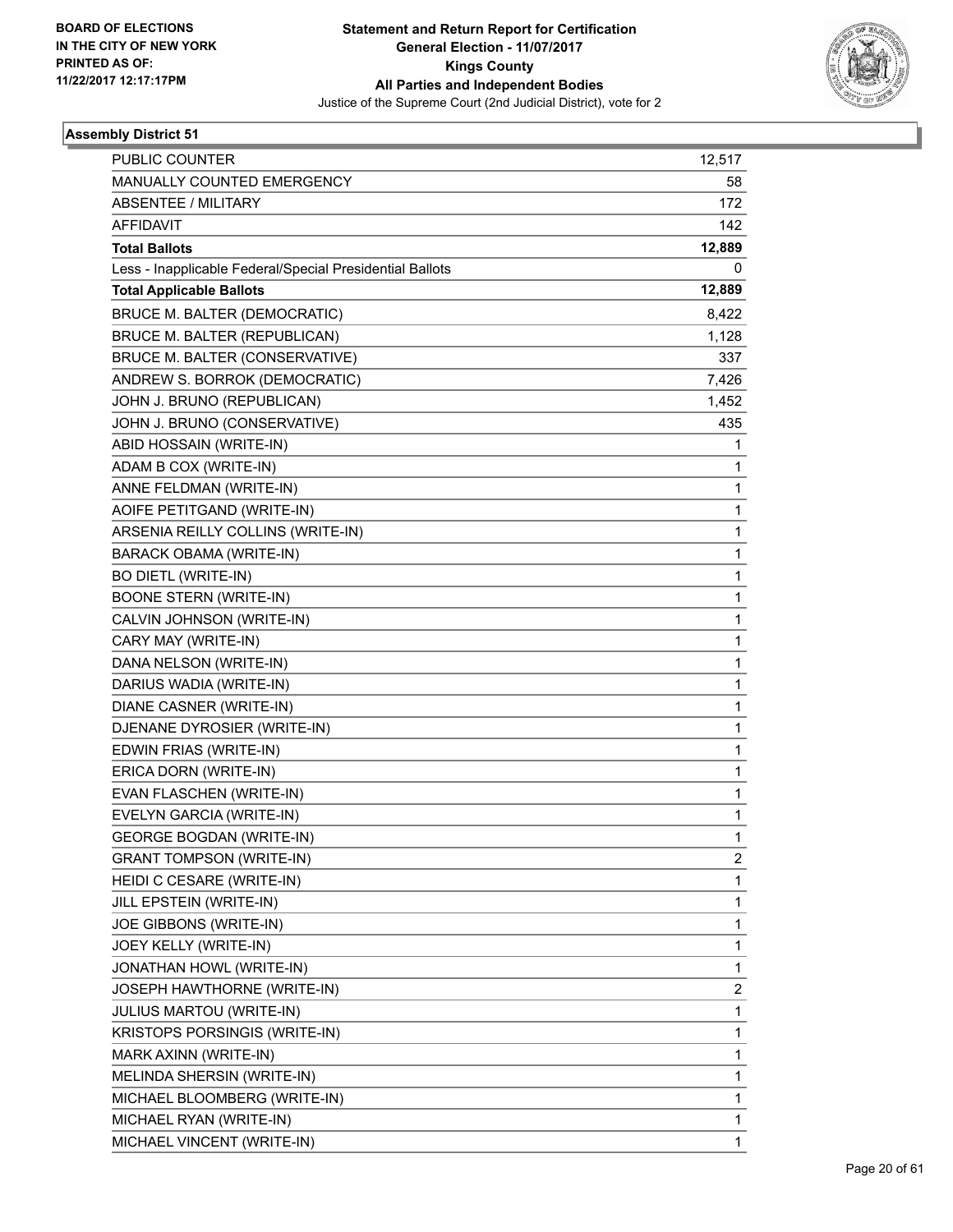

| MIKE MUSE (WRITE-IN)                      | 1            |
|-------------------------------------------|--------------|
| NORA PETITGAND (WRITE-IN)                 | 1            |
| OSCAR ROCKAWAY STERN (WRITE-IN)           | 1            |
| PATRICK GARCIA (WRITE-IN)                 | 1            |
| PAUL FOX (WRITE-IN)                       | $\mathbf{1}$ |
| RAIZY GANZ (WRITE-IN)                     | 1            |
| ROCHEL GRUEN (WRITE-IN)                   | 1            |
| RON KAPLAN (WRITE-IN)                     | 1            |
| SALVADOR MORALES (WRITE-IN)               | 1            |
| SAMUEL GETZ (WRITE-IN)                    | 1            |
| SAMUEL LEWIS (WRITE-IN)                   | $\mathbf{1}$ |
| SANDFORD MALTER (WRITE-IN)                | 1            |
| SIMCHA FELDER (WRITE-IN)                  | 1            |
| TERRI SASANOW (WRITE-IN)                  | $\mathbf{1}$ |
| THEODORE HAMM (WRITE-IN)                  | 1            |
| TOM LUBERTO (WRITE-IN)                    | $\mathbf{1}$ |
| UNATTRIBUTABLE WRITE-IN (WRITE-IN)        | 29           |
| UNCOUNTED WRITE-IN PER STATUTE (WRITE-IN) | 3            |
| VICTORIA MENSINA (WRITE-IN)               | $\mathbf{1}$ |
| VITA STEINER (WRITE-IN)                   | $\mathbf{1}$ |
| VITO J BRUNO (WRITE-IN)                   | 1            |
| WILL HAMZA GIRON (WRITE-IN)               | $\mathbf{1}$ |
| WILLIAM J BERG (WRITE-IN)                 | 1            |
| YOSEF GRUEN (WRITE-IN)                    | 1            |
| ZAINAB S AKBAR (WRITE-IN)                 | 1            |
| ZEPHYR TEACHOUT (WRITE-IN)                | 1.           |
| <b>Total Votes</b>                        | 19,291       |
| Unrecorded                                | 6.487        |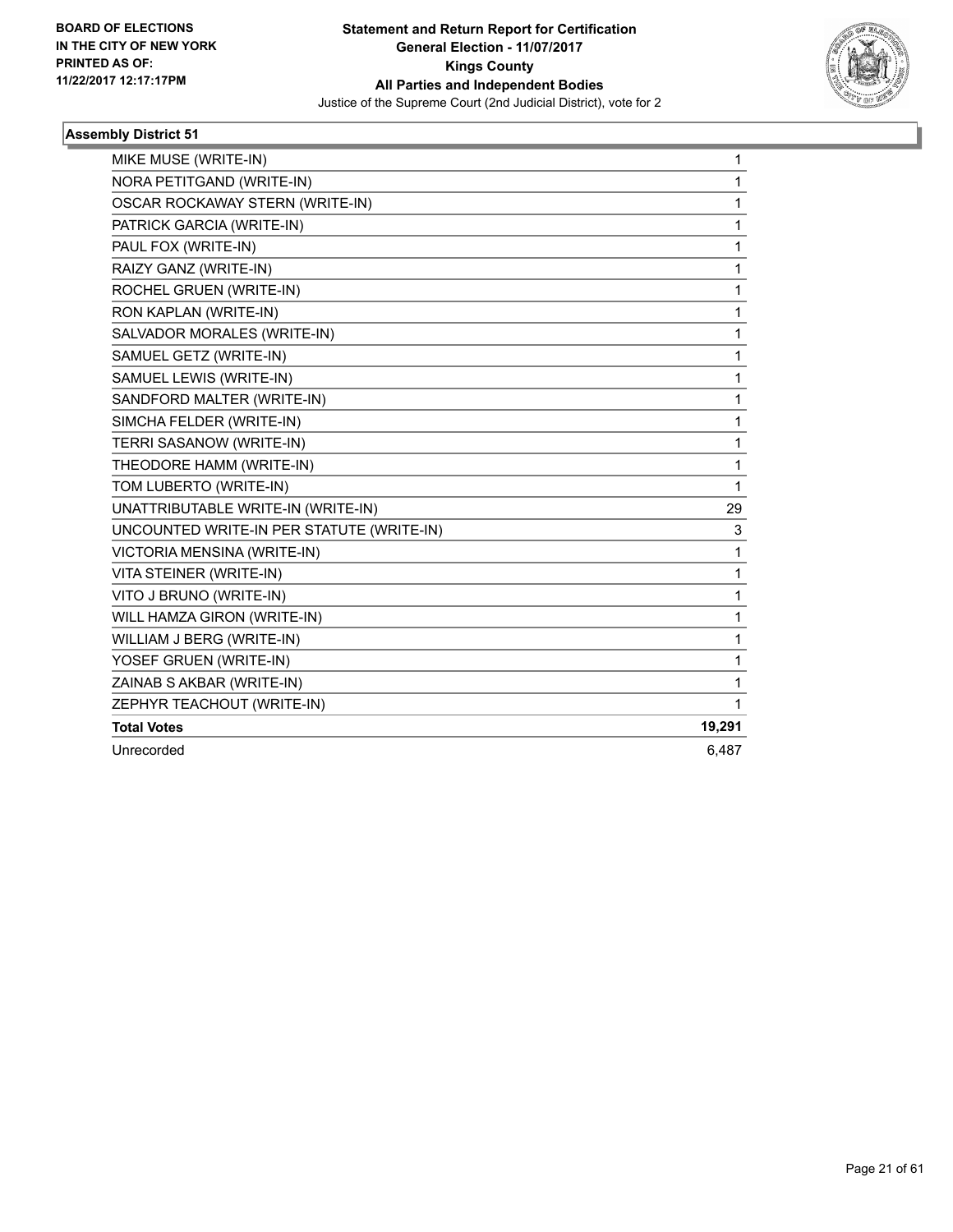

| PUBLIC COUNTER                                           | 31,130         |
|----------------------------------------------------------|----------------|
| MANUALLY COUNTED EMERGENCY                               | 5              |
| <b>ABSENTEE / MILITARY</b>                               | 577            |
| <b>AFFIDAVIT</b>                                         | 398            |
| <b>Total Ballots</b>                                     | 32,110         |
| Less - Inapplicable Federal/Special Presidential Ballots | 0              |
| <b>Total Applicable Ballots</b>                          | 32,110         |
| <b>BRUCE M. BALTER (DEMOCRATIC)</b>                      | 24,511         |
| <b>BRUCE M. BALTER (REPUBLICAN)</b>                      | 1,501          |
| BRUCE M. BALTER (CONSERVATIVE)                           | 450            |
| ANDREW S. BORROK (DEMOCRATIC)                            | 23,651         |
| JOHN J. BRUNO (REPUBLICAN)                               | 2,235          |
| JOHN J. BRUNO (CONSERVATIVE)                             | 511            |
| ADAM SUSS (WRITE-IN)                                     | 1              |
| ADDIE LIM (WRITE-IN)                                     | 1              |
| ADRIENNE WELLS (WRITE-IN)                                | 1              |
| AFRIM PRELUVKAJ (WRITE-IN)                               | 1              |
| AL BLYER (WRITE-IN)                                      | 1              |
| ALEX KOLINSKI (WRITE-IN)                                 | 1              |
| ALEX LEORNARD (WRITE-IN)                                 | 1              |
| ALEX MERCED (WRITE-IN)                                   | 1              |
| ALEXANDER T. JONSSON (WRITE-IN)                          | 1              |
| ALFRED E. NEWMAN (WRITE-IN)                              | 1              |
| ALTON MADDOX (WRITE-IN)                                  | 1              |
| AMY SEDARIS (WRITE-IN)                                   | 1              |
| ANDREA HILL (WRITE-IN)                                   | 1              |
| ANDREW DONIGER (WRITE-IN)                                | 1              |
| ANDREW J MATHIS (WRITE-IN)                               | 1              |
| ANDREW ORROK (WRITE-IN)                                  | 1              |
| ANGECO GUISADO (WRITE-IN)                                | 1              |
| ANGELA M. PEREZ (WRITE-IN)                               | 1              |
| ARJAY YAO (WRITE-IN)                                     | $\overline{2}$ |
| ARLENE DUCAO (WRITE-IN)                                  | 1              |
| AYN DUCAO (WRITE-IN)                                     | 1              |
| BARACK OBAMA (WRITE-IN)                                  | 1              |
| BARBARA LACE (WRITE-IN)                                  | 1              |
| BEET BLANDENBAUM (WRITE-IN)                              | 1              |
| BENEDICT COSGROVE (WRITE-IN)                             | 1              |
| BERNIE SANDERS (WRITE-IN)                                | 1              |
| BETH CALCATERRA (WRITE-IN)                               | 1              |
| <b>BO DIETL (WRITE-IN)</b>                               | 1              |
| <b>BOB DYLAN (WRITE-IN)</b>                              | 1              |
| <b>BOBBIE QUINT (WRITE-IN)</b>                           | 1              |
| <b>BORIS BROWNSTON (WRITE-IN)</b>                        | 1              |
| BRADFORD S. LANDER (WRITE-IN)                            | 1              |
| BRETT C CAMPBALL (WRITE-IN)                              | 1              |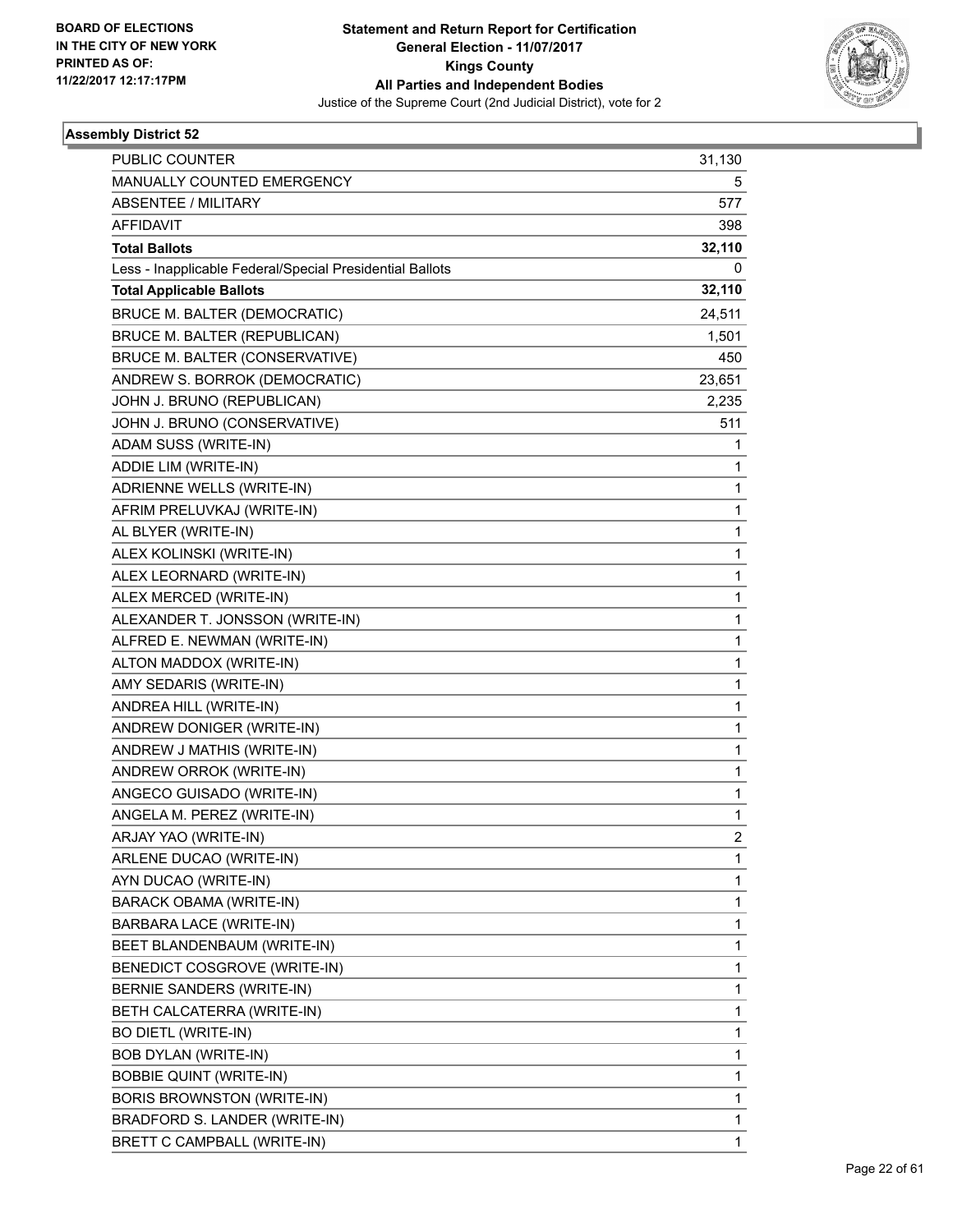

| BRIAN ADAMS (WRITE-IN)             | 1            |
|------------------------------------|--------------|
| BRIAN ZIMMERMAN ESQUIRE (WRITE-IN) | 1            |
| CATHERINE CHRISTIAN (WRITE-IN)     | 1            |
| CHARLOTTE BUSH (WRITE-IN)          | 1            |
| CHELSEA HIGGINS (WRITE-IN)         | 1            |
| CHRISTOPHER FLOOD (WRITE-IN)       | 1            |
| CHRISTOPHER NEFF (WRITE-IN)        | 1            |
| CHRISTOPHER REID (WRITE-IN)        | 1            |
| CRAIG HAMMERMAN (WRITE-IN)         | 1            |
| <b>CURT IIAMS (WRITE-IN)</b>       | 1            |
| CYNTHIA HAMMOND (WRITE-IN)         | 1            |
| DANIEL DINGERSON (WRITE-IN)        | 1            |
| DANIEL OWENS (WRITE-IN)            | 1            |
| DAVID BLOOMFIELD (WRITE-IN)        | 1            |
| DAVID FROMARTZ (WRITE-IN)          | 1            |
| DEANNA LOGAN (WRITE-IN)            | 2            |
| DEREK JETER (WRITE-IN)             | 1            |
| DOROTHY SIEGEL (WRITE-IN)          | 1            |
| DREW AKASON (WRITE-IN)             | 1            |
| ELIZABETH ROPER (WRITE-IN)         | 1            |
| EMILY LEONARD (WRITE-IN)           | 1            |
| EMMET KATZ (WRITE-IN)              | 2            |
| FORD JOACHIM (WRITE-IN)            | 1            |
| FRANK X ITELLER (WRITE-IN)         | 1            |
| FRANKLIN STONE (WRITE-IN)          | 1            |
| FRED AMIAGG (WRITE-IN)             | 1            |
| FREDERICK ARRIAGA (WRITE-IN)       | 2            |
| <b>GABRIEL AERI (WRITE-IN)</b>     | 1            |
| <b>GARY SHAFFER (WRITE-IN)</b>     | 1            |
| <b>GEORGE ALBRO (WRITE-IN)</b>     | 1            |
| HANNAH ALEXANDER (WRITE-IN)        | 2            |
| HEMALEE PATEL (WRITE-IN)           | 1            |
| HILLARY CLINTON (WRITE-IN)         | 2            |
| HOLLY PALMEIRI (WRITE-IN)          | 1            |
| IAN MINER (WRITE-IN)               | 1            |
| JAMES LANE (WRITE-IN)              | 1            |
| JASON GOTTLIEB (WRITE-IN)          | 1            |
| <b>JASON SALMER (WRITE-IN)</b>     | 1            |
| JEFF FAERBER (WRITE-IN)            | 1            |
| JENNIFER LEVY (WRITE-IN)           | 1            |
| JERRY GARCIA (WRITE-IN)            | 1            |
| <b>JIM EPSTEIN (WRITE-IN)</b>      | $\mathbf{1}$ |
| JOHN ADAMS (WRITE-IN)              | 1            |
| JOHN FINAN (WRITE-IN)              | 1            |
| JOHN LIONS (WRITE-IN)              | 1            |
| JON T. MERUIM (WRITE-IN)           | 1            |
|                                    |              |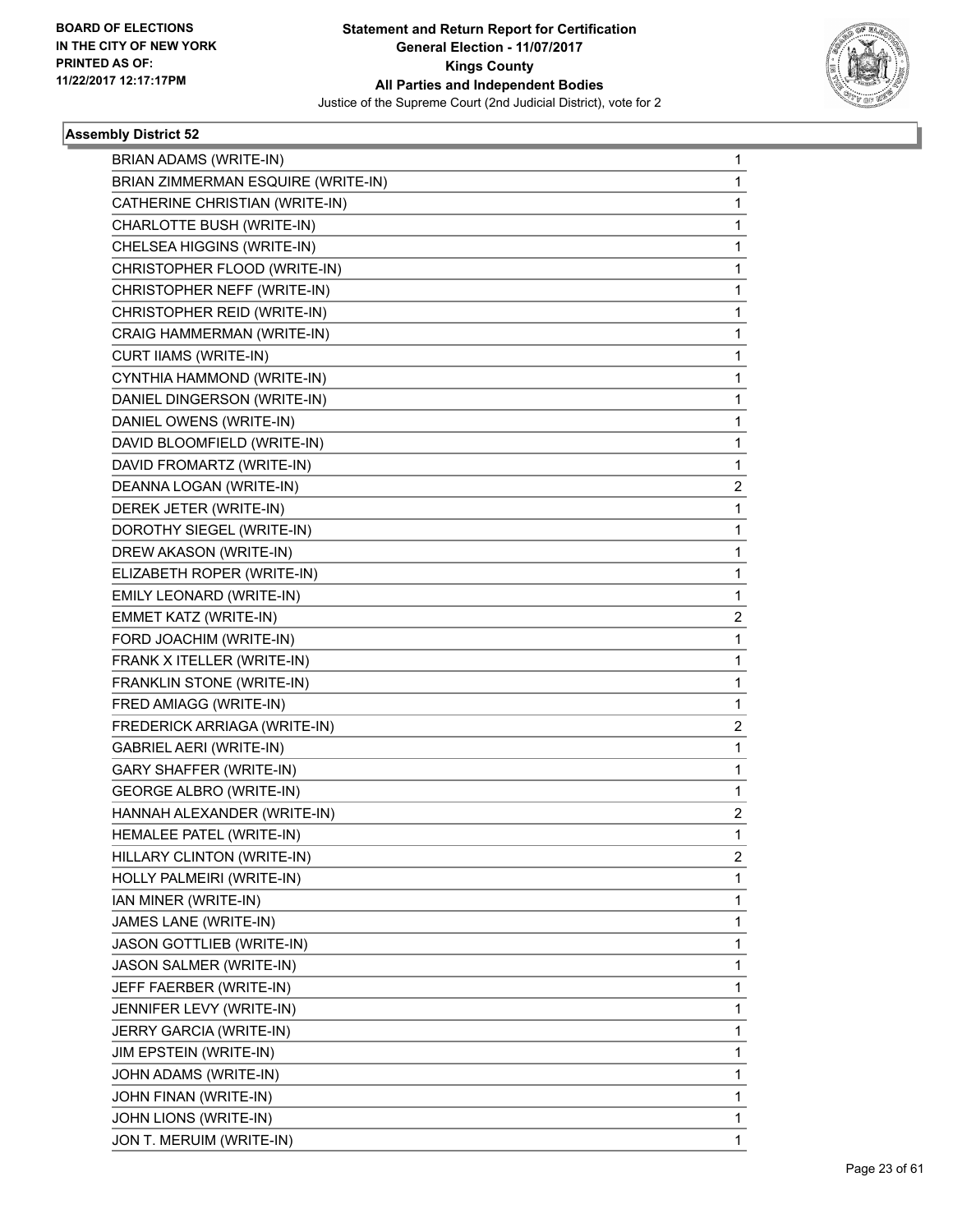

| JONATHAN SALTZMAN (WRITE-IN)      | 1            |
|-----------------------------------|--------------|
| JOSEPH MACK (WRITE-IN)            | 1            |
| JOSHUA KESNER (WRITE-IN)          | 1            |
| JOYCE KORN (WRITE-IN)             | 1            |
| JUDGE GILBERT HONG (WRITE-IN)     | 1            |
| JUDITH KARPATKIN (WRITE-IN)       | 1            |
| JULIO CUEVAS (WRITE-IN)           | 1            |
| JULUAN BARING (WRITE-IN)          | 1            |
| KATIA KELLY (WRITE-IN)            | 1            |
| KENNY DIGGS (WRITE-IN)            | 1            |
| KERVY WARD ESQ. (WRITE-IN)        | 1            |
| KIM MUENCH (WRITE-IN)             | 1            |
| LARA ESHKENAZI (WRITE-IN)         | 1            |
| LAURA JACOBSON (WRITE-IN)         | 2            |
| LAURA MUMM (WRITE-IN)             | 1            |
| LAURAN A. JONES (WRITE-IN)        | 1            |
| LAUREN JONES (WRITE-IN)           | 1            |
| LAWRENCE ROTHBART (WRITE-IN)      | 2            |
| LEE HANK ELKINS (WRITE-IN)        | 1            |
| LEROY BRANCH (WRITE-IN)           | 1            |
| LIN MANUEL MIRANDA (WRITE-IN)     | 1            |
| LINCOLN ACHILLI (WRITE-IN)        | 1            |
| LINDA MARCIANO (WRITE-IN)         | 1            |
| LISA GIBBS (WRITE-IN)             | 1            |
| LOUIS MARISTRATE (WRITE-IN)       | 1            |
| LOURDES A. RIVERA (WRITE-IN)      | 1            |
| MARC FLIEDNER (WRITE-IN)          | 3            |
| MARGARET LARKIN WATSON (WRITE-IN) | 1            |
| MARGARET WATSON (WRITE-IN)        | 1            |
| MARGARITA LOPEZ TORRES (WRITE-IN) | 2            |
| MARIANNE V ITAK (WRITE-IN)        | 1            |
| MARIO GREYMIST (WRITE-IN)         | $\mathbf{1}$ |
| MARK PETERS ESQ. (WRITE-IN)       | 1            |
| MARTIN FALCE (WRITE-IN)           | 1            |
| MARTIN GORFINKEL (WRITE-IN)       | 3            |
| MAX RICH -MELISSINOS (WRITE-IN)   | 1            |
| <b>MERRICK GARLAND (WRITE-IN)</b> | 1            |
| MERYL ARNOLD (WRITE-IN)           | 1            |
| MICHAEL BLOOMBERG (WRITE-IN)      | 2            |
| MICHAEL KITIS (WRITE-IN)          | 1            |
| MIKE MIRANDA (WRITE-IN)           | 1            |
| MILA ROSATO (WRITE-IN)            | 1            |
| MILLIE SANCHEZ (WRITE-IN)         | 1            |
| MITCHELLREGAN LOGAN (WRITE-IN)    | 1            |
| NEIL ROSS (WRITE-IN)              | 1            |
| NOACH DEAR (WRITE-IN)             | 1            |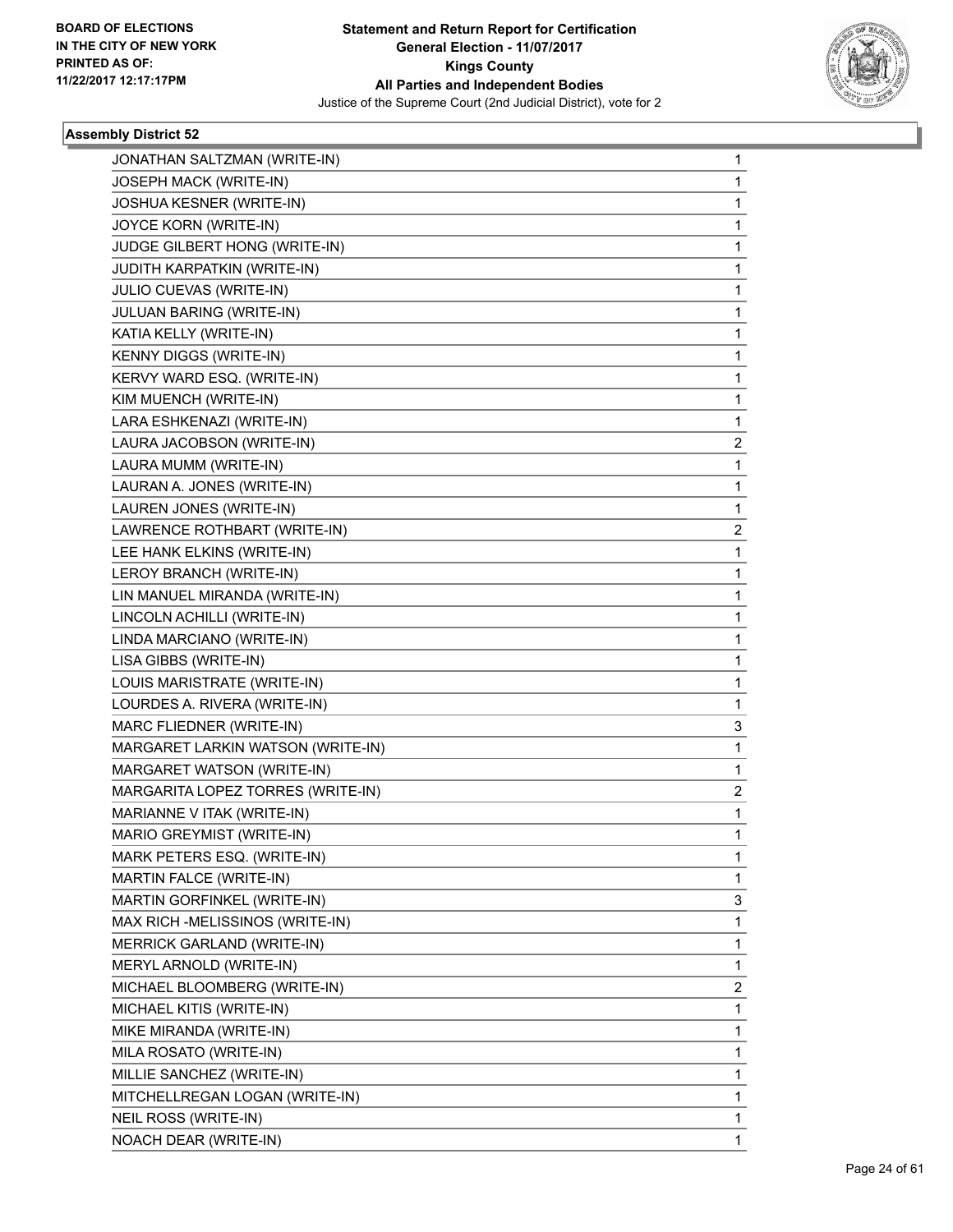

| NOAH ADAMS (WRITE-IN)                     | 1            |
|-------------------------------------------|--------------|
| NOAH POWLEN ESQUIRE (WRITE-IN)            | 1            |
| NOAM BIALE (WRITE-IN)                     | 1            |
| NORAH VAN BURGER (WRITE-IN)               | 1            |
| NUSRAT J. CHOUDHURY (WRITE-IN)            | 1            |
| PATRICK BZBJ (WRITE-IN)                   | 1            |
| PATTY HOLT (WRITE-IN)                     | 1            |
| PAUL KEEFE (WRITE-IN)                     | 1            |
| PETER ITAK (WRITE-IN)                     | 2            |
| PETER TOMICKI (WRITE-IN)                  | 1            |
| PHILIP KASINITZ (WRITE-IN)                | 1            |
| PREET BHARARA (WRITE-IN)                  | 1            |
| RALPH NADER (WRITE-IN)                    | 1            |
| ROBECCA MITCHELL (WRITE-IN)               | 1            |
| ROBERT NEWMAN (WRITE-IN)                  | 3            |
| ROGER EVANS (WRITE-IN)                    | 1            |
| RON PAUL (WRITE-IN)                       | 1            |
| SHANNON INSANA (WRITE-IN)                 | 1            |
| STEPHEN BURGLO (WRITE-IN)                 | 1            |
| STEVE WOZNICK (WRITE-IN)                  | $\mathbf{1}$ |
| STEVEN E. SHOVERS (WRITE-IN)              | 1            |
| STEVEN LANDIN (WRITE-IN)                  | 2            |
| SUSAN MITCHELL (WRITE-IN)                 | 1            |
| SUSAN REBECCA HOLLAND (WRITE-IN)          | 1            |
| SUSANNA DE LA PAVA (WRITE-IN)             | 1            |
| SYDNEY PECK (WRITE-IN)                    | 1            |
| TALIA KRAEMER (WRITE-IN)                  | 1            |
| TAMARA BRUMMER (WRITE-IN)                 | 1            |
| THOMAS A. BEHRENS (WRITE-IN)              | 1            |
| THOMAS BROOK (WRITE-IN)                   | 1            |
| TOM HANKS (WRITE-IN)                      | 1            |
| UNATTRIBUTABLE WRITE-IN (WRITE-IN)        | 81           |
| UNCOUNTED WRITE-IN PER STATUTE (WRITE-IN) | 1            |
| VICKY VASSEN (WRITE-IN)                   | 1            |
| VIRGINIA LU (WRITE-IN)                    | 1            |
| VLAD TALTOS (WRITE-IN)                    | 1            |
| WARREN W. SHAW (WRITE-IN)                 | 1            |
| WILL PAGE (WRITE-IN)                      | 1            |
| XAVI LEEIUNG (WRITE-IN)                   | 1            |
| ZACUMRA KATZNERSON (WRITE-IN)             | 1            |
| ZOE KERCHIN (WRITE-IN)                    | $\mathbf{1}$ |
| <b>Total Votes</b>                        | 53,123       |
| Unrecorded                                | 11,097       |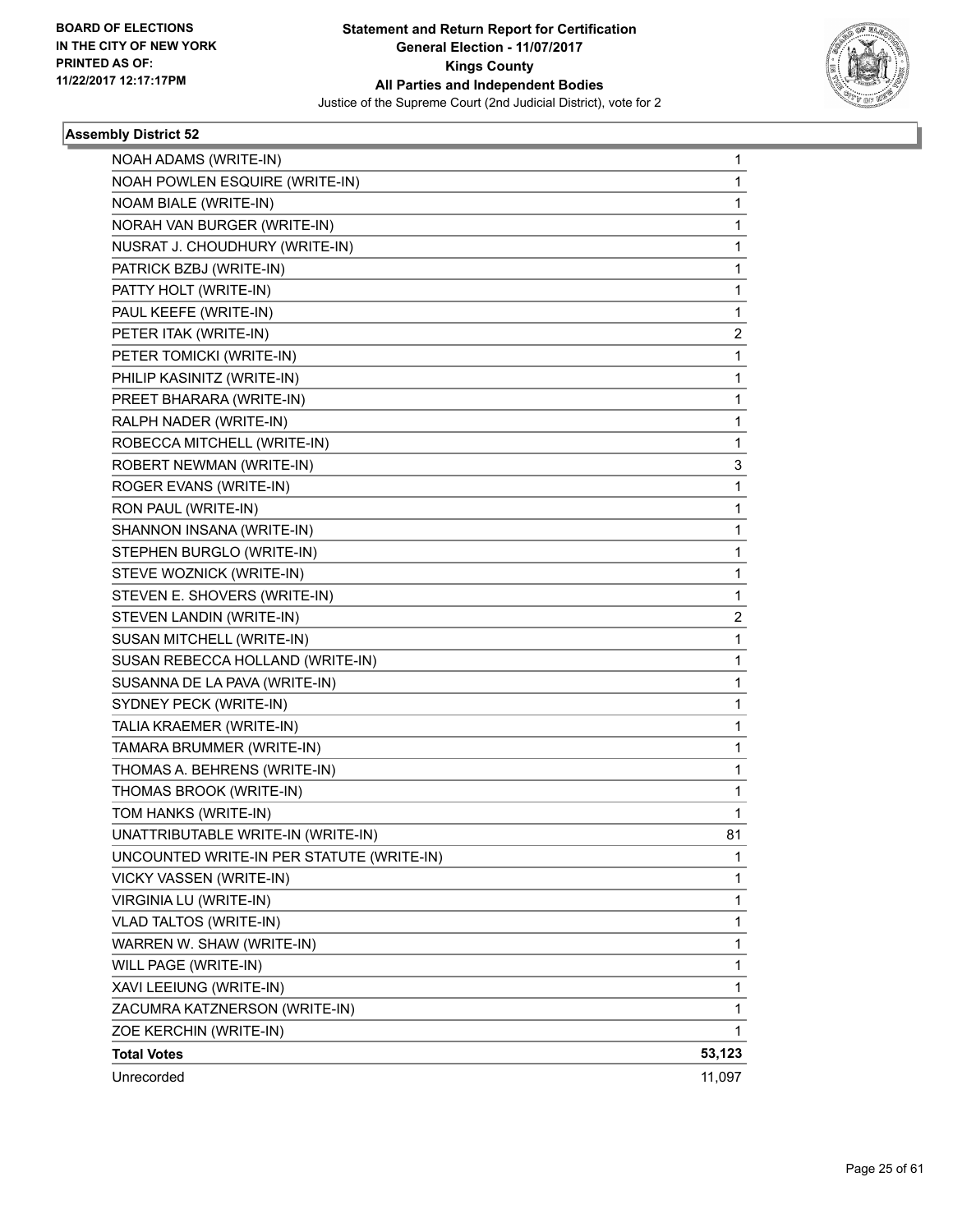

| <b>PUBLIC COUNTER</b>                                    | 13,908         |
|----------------------------------------------------------|----------------|
| MANUALLY COUNTED EMERGENCY                               | 11             |
| ABSENTEE / MILITARY                                      | 114            |
| <b>AFFIDAVIT</b>                                         | 212            |
| <b>Total Ballots</b>                                     | 14,245         |
| Less - Inapplicable Federal/Special Presidential Ballots | 0              |
| <b>Total Applicable Ballots</b>                          | 14,245         |
| <b>BRUCE M. BALTER (DEMOCRATIC)</b>                      | 10,144         |
| BRUCE M. BALTER (REPUBLICAN)                             | 531            |
| BRUCE M. BALTER (CONSERVATIVE)                           | 167            |
| ANDREW S. BORROK (DEMOCRATIC)                            | 9,199          |
| JOHN J. BRUNO (REPUBLICAN)                               | 817            |
| JOHN J. BRUNO (CONSERVATIVE)                             | 205            |
| AARON JUDGE (WRITE-IN)                                   | 1              |
| ALLISON FRAZA (WRITE-IN)                                 | 1              |
| ANDREW MUCHMORE (WRITE-IN)                               | 1              |
| ANDREW Q KOLLER (WRITE-IN)                               | 1              |
| ANNE SWERN (WRITE-IN)                                    | 1              |
| ANTONIO REYNOSO (WRITE-IN)                               | 1              |
| <b>BEN CHADWICK (WRITE-IN)</b>                           | 1              |
| BILL GUDDEMMI (WRITE-IN)                                 | 1              |
| <b>BRAD GURAL (WRITE-IN)</b>                             | 1              |
| CAROL LIPTON (WRITE-IN)                                  | 1              |
| CAROLINA MCKEE (WRITE-IN)                                | 1              |
| COURTNEY C. NICHOLSON (WRITE-IN)                         | 1              |
| DANIEL SIMON (WRITE-IN)                                  | 1              |
| DAVID R. KWIMTKOWSKI (WRITE-IN)                          | 1              |
| DEBRA SILBER (WRITE-IN)                                  | 1              |
| DONALD J TRUMP (WRITE-IN)                                | $\overline{2}$ |
| DOUG SCHNEIDER (WRITE-IN)                                | 1              |
| DOUGLAS LIPARI (WRITE-IN)                                | 1              |
| ERIC KOMITEE (WRITE-IN)                                  | 1              |
| ERIC THOMSON (WRITE-IN)                                  | $\overline{c}$ |
| ERROL LOUIS (WRITE-IN)                                   | 2              |
| FRANCESCA CUTRONE (WRITE-IN)                             | 2              |
| GEORGE GUTIEREZ JR. (WRITE-IN)                           | 1              |
| HERSHY SILBERSTEIN (WRITE-IN)                            | 1              |
| IAN MACALLEN (WRITE-IN)                                  | 1              |
| JAN W. NICHOLSON (WRITE-IN)                              | 1              |
| JANDS DEV MORTON (WRITE-IN)                              | 1              |
| JANOS MARTON (WRITE-IN)                                  | 1              |
| JOHN HODGMAN (WRITE-IN)                                  | 1              |
| JUAN BENCOSME (WRITE-IN)                                 | 1              |
| KEVIN KELLY (WRITE-IN)                                   | 1              |
| MAGOALENA MCKEE (WRITE-IN)                               | 1              |
| MARC FLIEDNER (WRITE-IN)                                 | 2              |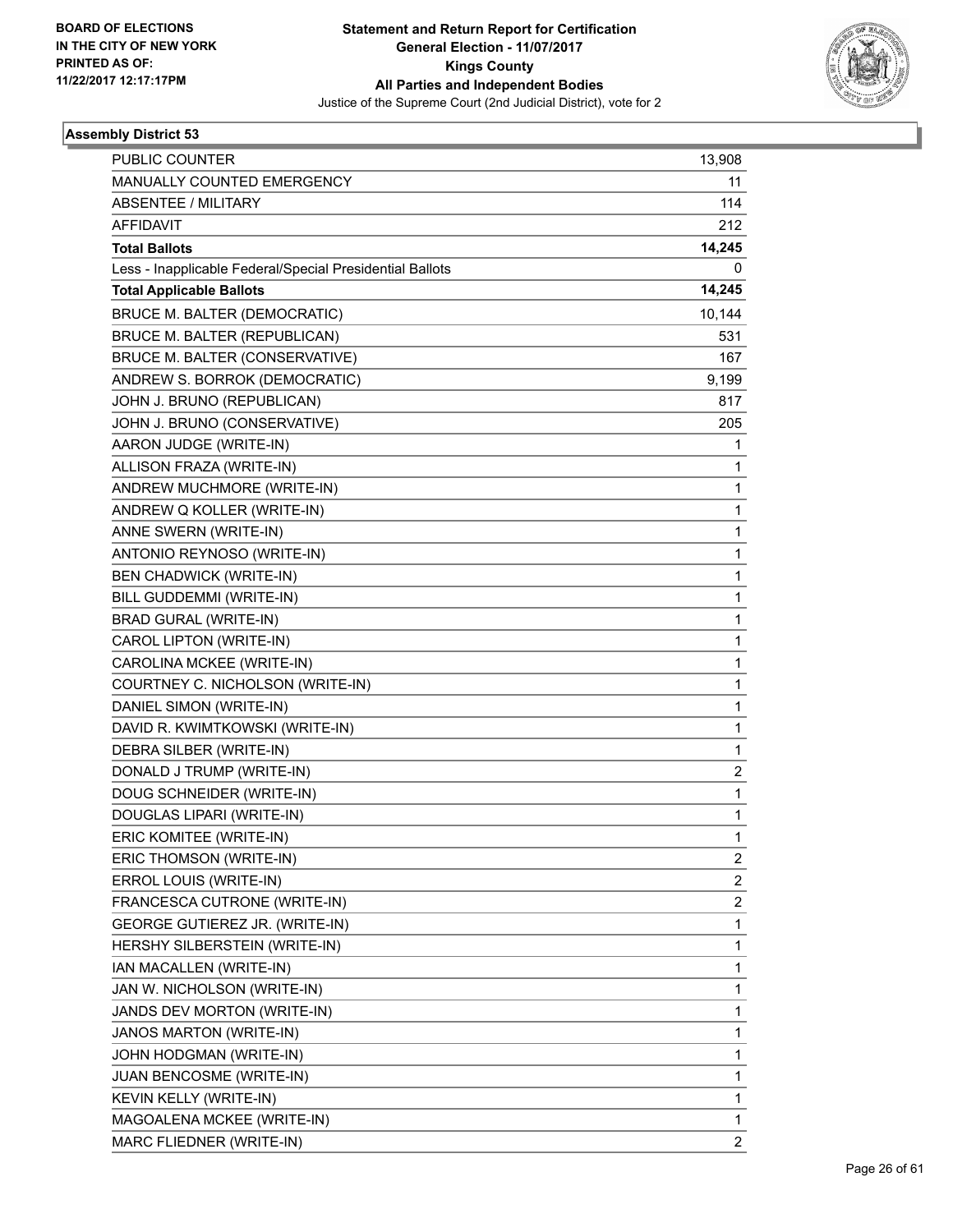

| MARK DUNLEA (WRITE-IN)                    |        |
|-------------------------------------------|--------|
| MAX GERSHWEIS (WRITE-IN)                  |        |
| MERRICK GARLAND (WRITE-IN)                |        |
| MICHAEL BLOOMBERG (WRITE-IN)              |        |
| NEV SCHULMAN (WRITE-IN)                   |        |
| NICK HANAUER (WRITE-IN)                   |        |
| PAT KIERMAN (WRITE-IN)                    |        |
| ROBERT JOHNSON (WRITE-IN)                 | 3      |
| THERESA JAMPOL (WRITE-IN)                 |        |
| UNATTRIBUTABLE WRITE-IN (WRITE-IN)        | 26     |
| UNCOUNTED WRITE-IN PER STATUTE (WRITE-IN) | 3      |
| ZEPHYR TEACHOUT (WRITE-IN)                |        |
| <b>Total Votes</b>                        | 21,142 |
| Unrecorded                                | 7,348  |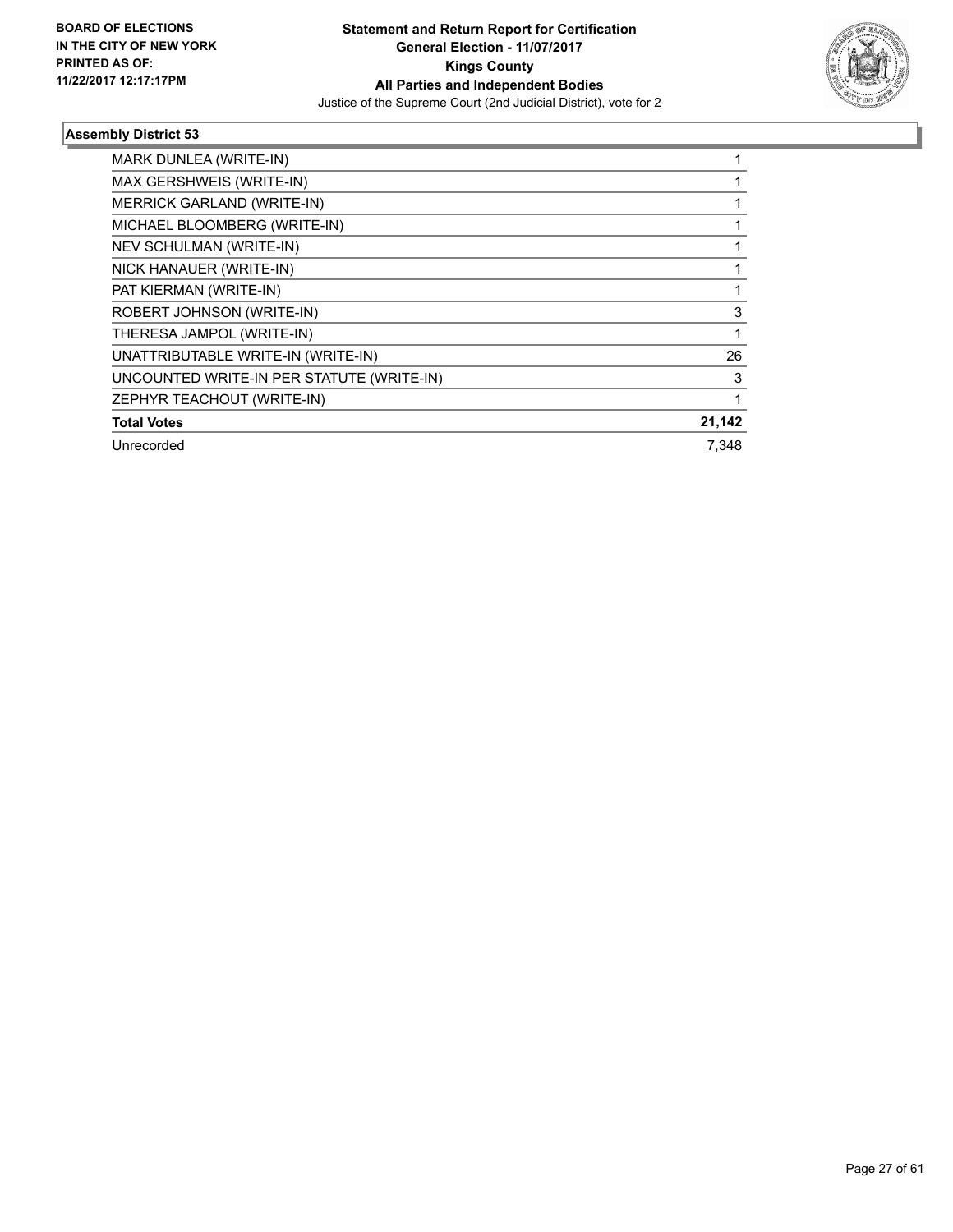

| <b>PUBLIC COUNTER</b>                                    | 10,537                  |
|----------------------------------------------------------|-------------------------|
| MANUALLY COUNTED EMERGENCY                               | 0                       |
| <b>ABSENTEE / MILITARY</b>                               | 113                     |
| <b>AFFIDAVIT</b>                                         | 162                     |
| <b>Total Ballots</b>                                     | 10,812                  |
| Less - Inapplicable Federal/Special Presidential Ballots | 0                       |
| <b>Total Applicable Ballots</b>                          | 10,812                  |
| BRUCE M. BALTER (DEMOCRATIC)                             | 8,207                   |
| BRUCE M. BALTER (REPUBLICAN)                             | 352                     |
| BRUCE M. BALTER (CONSERVATIVE)                           | 131                     |
| ANDREW S. BORROK (DEMOCRATIC)                            | 7,146                   |
| JOHN J. BRUNO (REPUBLICAN)                               | 561                     |
| JOHN J. BRUNO (CONSERVATIVE)                             | 146                     |
| ADAM DOUGLAS (WRITE-IN)                                  | 1                       |
| ANGELA DAVIS (WRITE-IN)                                  | 1                       |
| BENJAMIN G. KIESEL (WRITE-IN)                            | 1                       |
| BRIAN LUTHER (WRITE-IN)                                  | $\mathbf 1$             |
| CUTIS ODEN (WRITE-IN)                                    | $\mathbf{1}$            |
| ELIZABETH SCHNEIDER (WRITE-IN)                           | $\mathbf{1}$            |
| FOREST ALMASI (WRITE-IN)                                 | 1                       |
| <b>GRIFFITH R. IFFITH (WRITE-IN)</b>                     | $\overline{\mathbf{c}}$ |
| JAMES EDWARD TUCKER (WRITE-IN)                           | 1                       |
| JON L PEACOCK (WRITE-IN)                                 | $\mathbf{1}$            |
| LANDRY ROSE (WRITE-IN)                                   | 1                       |
| LEILA WILLIAMS TUCKER (WRITE-IN)                         | $\mathbf{1}$            |
| MARISSA SHERMAN (WRITE-IN)                               | $\mathbf{1}$            |
| MARVIN HOLLAND (WRITE-IN)                                | $\mathbf 1$             |
| MICHELLE OBAMA (WRITE-IN)                                | 1                       |
| NELINI STAMP (WRITE-IN)                                  | 1                       |
| RABIA K. SHEARS (WRITE-IN)                               | 1                       |
| STEVEN FOX (WRITE-IN)                                    | 1                       |
| UNATTRIBUTABLE WRITE-IN (WRITE-IN)                       | 9                       |
| <b>Total Votes</b>                                       | 16,571                  |
| Unrecorded                                               | 5,053                   |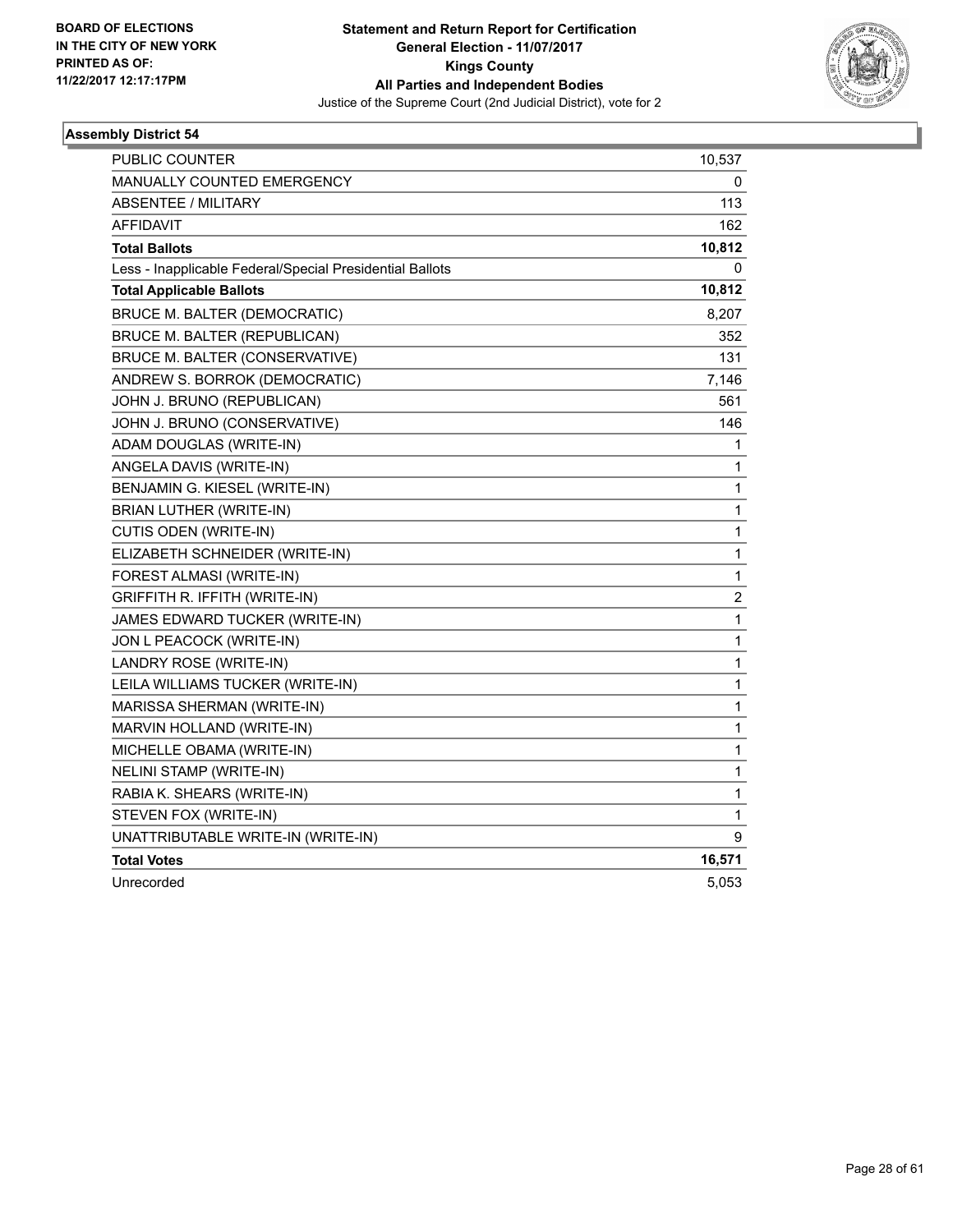

| <b>PUBLIC COUNTER</b>                                    | 14.377         |
|----------------------------------------------------------|----------------|
| MANUALLY COUNTED EMERGENCY                               | 6              |
| <b>ABSENTEE / MILITARY</b>                               | 233            |
| <b>AFFIDAVIT</b>                                         | 257            |
| <b>Total Ballots</b>                                     | 14,873         |
| Less - Inapplicable Federal/Special Presidential Ballots | 0              |
| <b>Total Applicable Ballots</b>                          | 14,873         |
| <b>BRUCE M. BALTER (DEMOCRATIC)</b>                      | 11,886         |
| BRUCE M. BALTER (REPUBLICAN)                             | 255            |
| <b>BRUCE M. BALTER (CONSERVATIVE)</b>                    | 124            |
| ANDREW S. BORROK (DEMOCRATIC)                            | 9,896          |
| JOHN J. BRUNO (REPUBLICAN)                               | 460            |
| JOHN J. BRUNO (CONSERVATIVE)                             | 133            |
| ARRON MORTIN (WRITE-IN)                                  | 2              |
| <b>BARACK OBAMA (WRITE-IN)</b>                           | $\mathbf{1}$   |
| CAROLYN SMITH (WRITE-IN)                                 | $\mathbf{1}$   |
| CHRISTOPHER L. BONEY SR (WRITE-IN)                       | $\mathbf{1}$   |
| DAVID DANUITZ (WRITE-IN)                                 | 1              |
| HILLARY CLINTON (WRITE-IN)                               | $\mathbf{1}$   |
| JAMES ZAMONETT (WRITE-IN)                                | 1              |
| MARC FLIEDNER (WRITE-IN)                                 | $\overline{2}$ |
| MARILYN MANSON (WRITE-IN)                                | $\mathbf{1}$   |
| PATRICK HAYNES (WRITE-IN)                                | $\mathbf{1}$   |
| TAMISIA ATATSON (WRITE-IN)                               | 1              |
| UNATTRIBUTABLE WRITE-IN (WRITE-IN)                       | 33             |
| <b>Total Votes</b>                                       | 22,800         |
| Unrecorded                                               | 6,946          |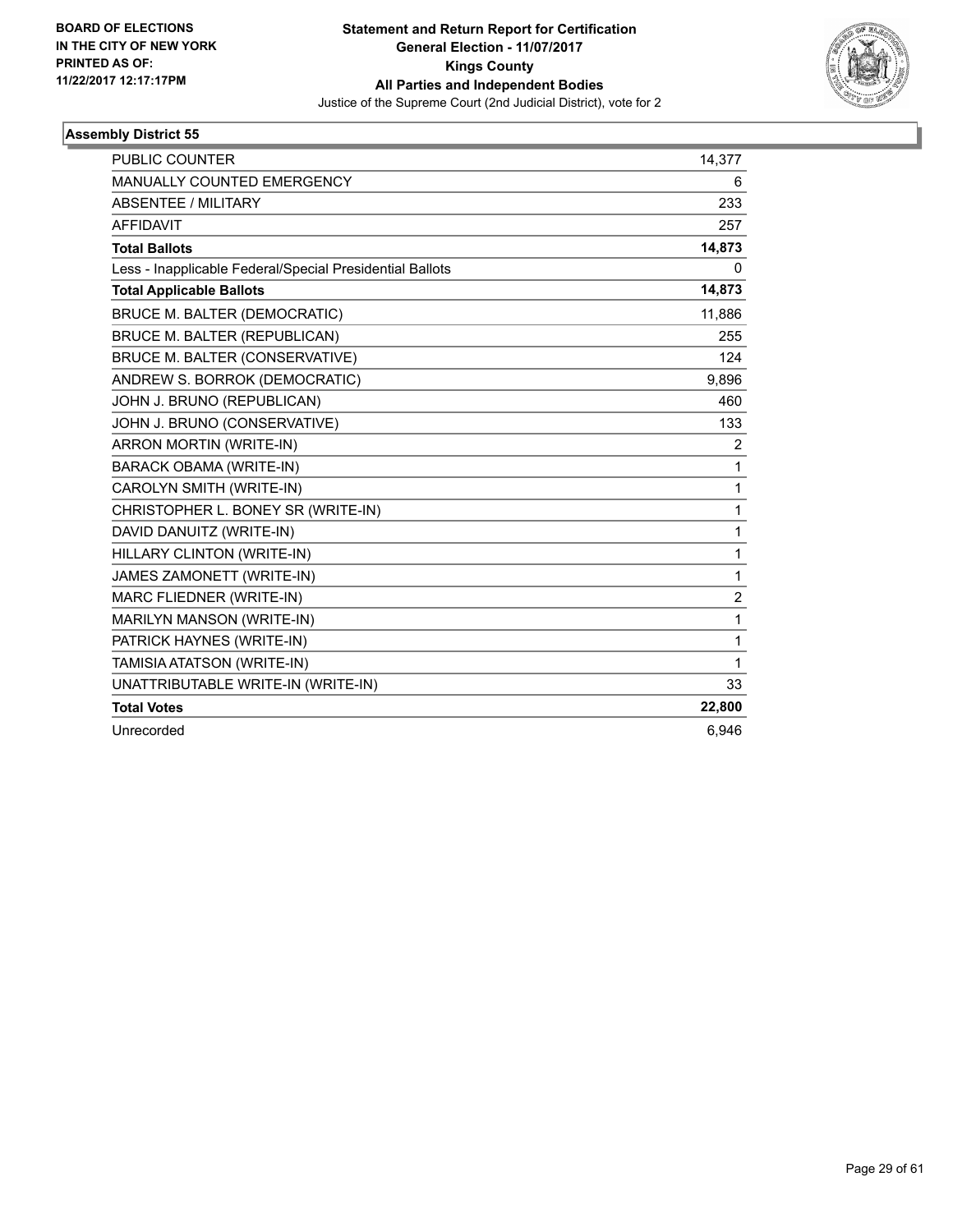

| PUBLIC COUNTER                                           | 18,984 |
|----------------------------------------------------------|--------|
| MANUALLY COUNTED EMERGENCY                               | 6      |
| ABSENTEE / MILITARY                                      | 323    |
| <b>AFFIDAVIT</b>                                         | 332    |
| <b>Total Ballots</b>                                     | 19,645 |
| Less - Inapplicable Federal/Special Presidential Ballots | 0      |
| <b>Total Applicable Ballots</b>                          | 19,645 |
| <b>BRUCE M. BALTER (DEMOCRATIC)</b>                      | 15,572 |
| BRUCE M. BALTER (REPUBLICAN)                             | 297    |
| BRUCE M. BALTER (CONSERVATIVE)                           | 133    |
| ANDREW S. BORROK (DEMOCRATIC)                            | 13,822 |
| JOHN J. BRUNO (REPUBLICAN)                               | 523    |
| JOHN J. BRUNO (CONSERVATIVE)                             | 170    |
| ADRIAN TECHEIRIA (WRITE-IN)                              | 1      |
| ANGELA DAVIS (WRITE-IN)                                  | 2      |
| <b>BERNIE SANDERS (WRITE-IN)</b>                         | 2      |
| BRIAN LEHRER (WRITE-IN)                                  | 1      |
| BRIT POOLER (WRITE-IN)                                   | 1      |
| CARMELYN M. MALALIS (WRITE-IN)                           | 1      |
| CASSIUS CARPIO (WRITE-IN)                                | 1      |
| CHRISTINE QUINN (WRITE-IN)                               | 1      |
| CHRISTOPHER M. BERNDT (WRITE-IN)                         | 1      |
| CONNER RATLIF (WRITE-IN)                                 | 1      |
| DAMELI LONDON (WRITE-IN)                                 | 1      |
| DAMON DORSEY (WRITE-IN)                                  | 1      |
| DANIEL FRY (WRITE-IN)                                    | 1      |
| DANIELE CHINEA (WRITE-IN)                                | 1      |
| DAVID AHELNA (WRITE-IN)                                  | 1      |
| DAVID BOOKSTAVER (WRITE-IN)                              | 1      |
| DAVID BRYAN (WRITE-IN)                                   | 1      |
| DUNCAN GRANT (WRITE-IN)                                  | 1      |
| ELIZA SAMPSON (WRITE-IN)                                 | 1      |
| ELLEN EDWARDS (WRITE-IN)                                 | 1      |
| ELLEN JONES (WRITE-IN)                                   | 1      |
| FREDERICK ARRIAGA (WRITE-IN)                             | 1      |
| FREDERIK DUMAS BONNIER (WRITE-IN)                        | 1      |
| <b>GABRIEL FRIEDMAN (WRITE-IN)</b>                       | 1      |
| <b>GLENN MITCHELL (WRITE-IN)</b>                         | 1      |
| JAHLIYAH DESIREE (WRITE-IN)                              | 1      |
| <b>JASON PROVER (WRITE-IN)</b>                           | 1      |
| JENNIFER KENNEDY (WRITE-IN)                              | 1      |
| JOSEPH JOYNER JR (WRITE-IN)                              | 1      |
| KALIEF BROWDER (WRITE-IN)                                | 1      |
| KARL MARX (WRITE-IN)                                     | 1      |
| LAURA JACOBSON (WRITE-IN)                                | 1      |
| LEONARD NOISETTE (WRITE-IN)                              | 1      |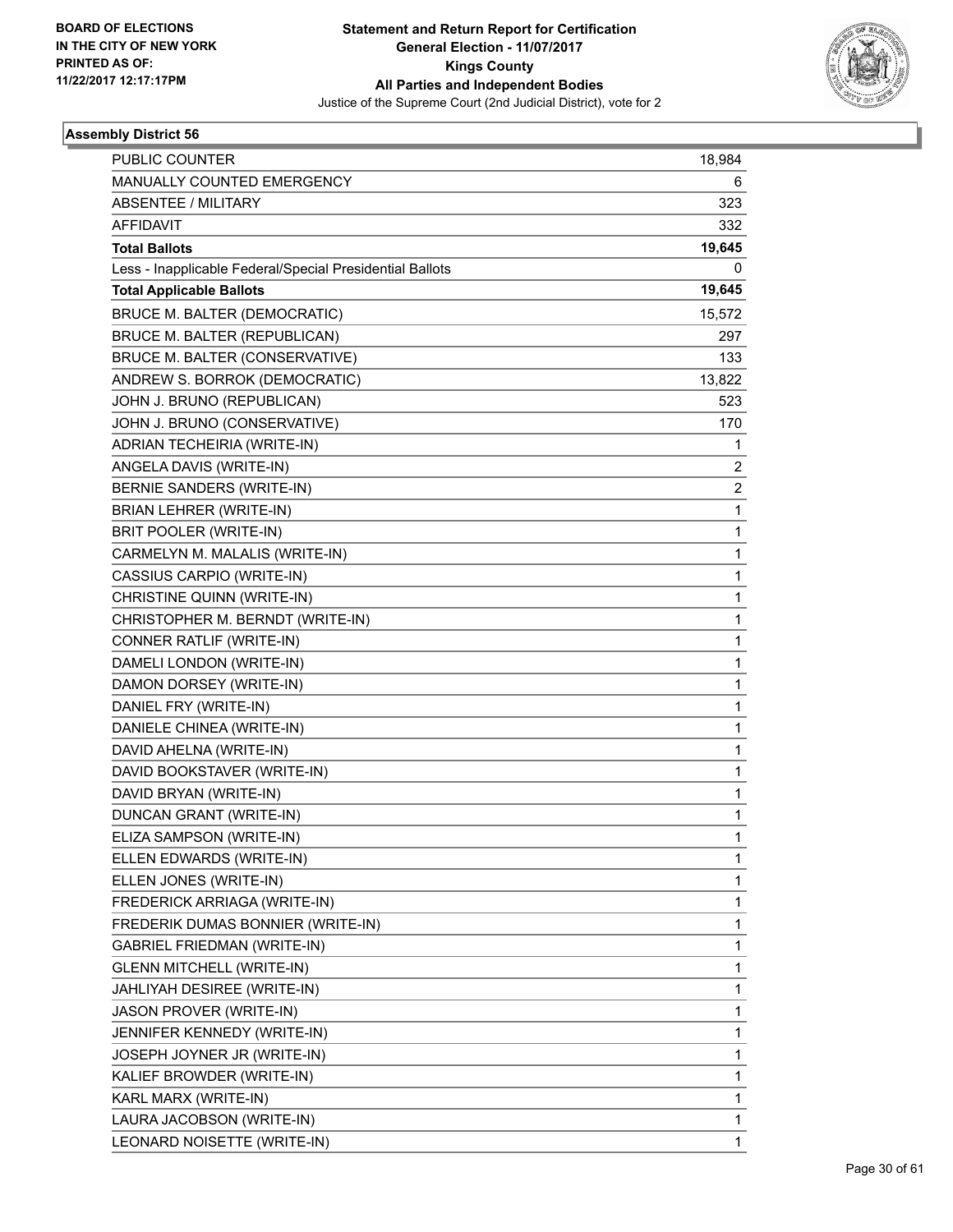

| LUCIEN CHALFIN (WRITE-IN)                 | 1            |
|-------------------------------------------|--------------|
| LUKE SHRAM (WRITE-IN)                     | 1            |
| MARIUS ANGELONI (WRITE-IN)                | 1            |
| MEC ZELLER (WRITE-IN)                     | 1            |
| <b>MEGAN BROWN (WRITE-IN)</b>             | 1            |
| MERRICK GARLAND (WRITE-IN)                | 1            |
| MICHAEL SANDCHEZ (WRITE-IN)               | 1            |
| MICHAEL SCOTT JR. (WRITE-IN)              | 1            |
| MIZZEL MOSELY (WRITE-IN)                  | 1            |
| MORGAN EVANS (WRITE-IN)                   | 1            |
| MUSTAFA A. HASSAN (WRITE-IN)              | 1            |
| NADJWA NORTON (WRITE-IN)                  | 1            |
| NOAH LERNER (WRITE-IN)                    | 1            |
| OSLO T. PUP (WRITE-IN)                    | 1            |
| PATRICIA GATLING (WRITE-IN)               | 1            |
| PHILLIP R. JONO (WRITE-IN)                | 1            |
| RICK JONES (WRITE-IN)                     | 1            |
| SARAH MOLINARO (WRITE-IN)                 | 1            |
| SIRRAH HARRIS (WRITE-IN)                  | 1            |
| UNATTRIBUTABLE WRITE-IN (WRITE-IN)        | 32           |
| UNCOUNTED WRITE-IN PER STATUTE (WRITE-IN) | 7            |
| WILLY RHIEL (WRITE-IN)                    | $\mathbf{1}$ |
| <b>Total Votes</b>                        | 30,611       |
| Unrecorded                                | 8.679        |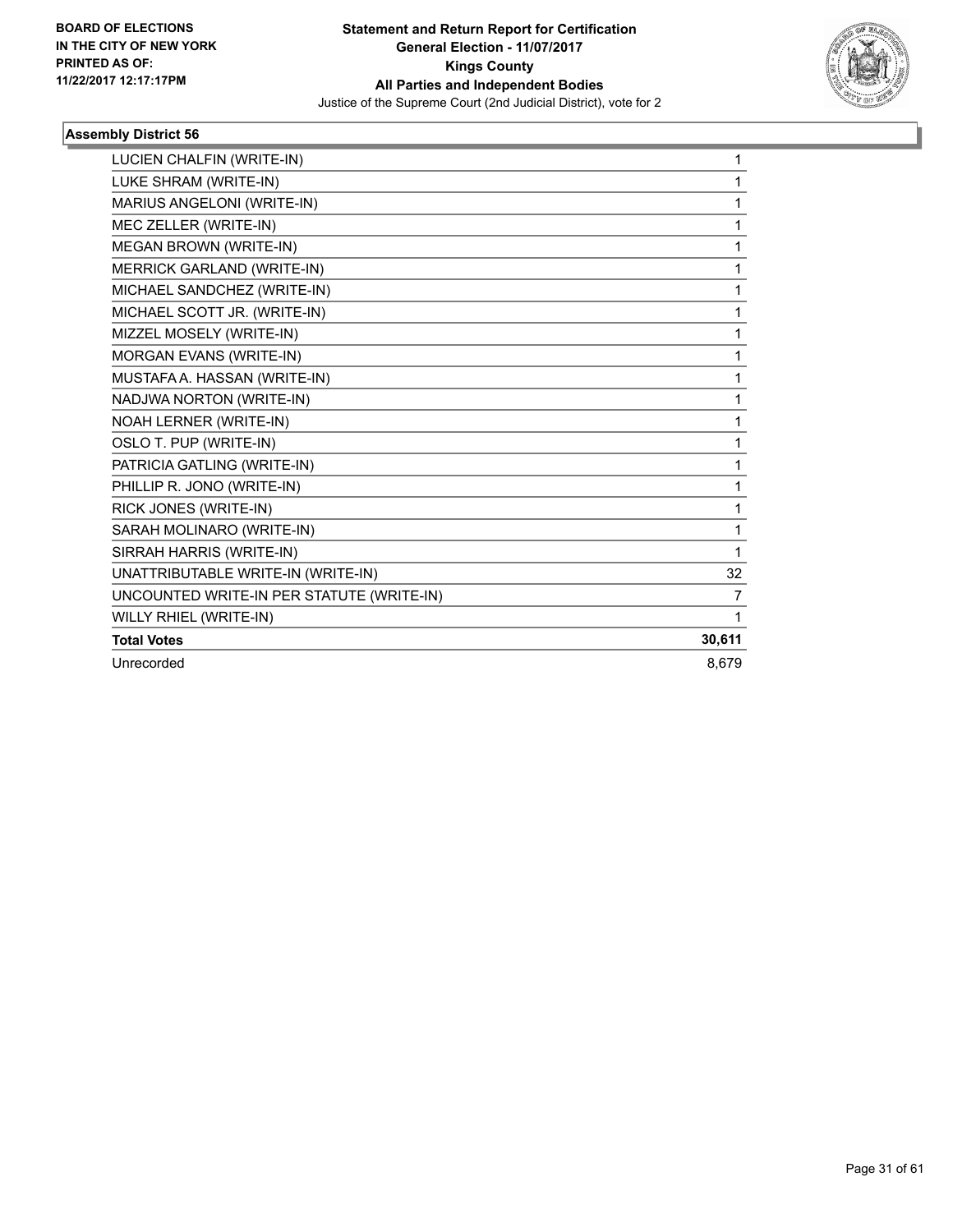

| <b>PUBLIC COUNTER</b>                                    | 27,704                  |
|----------------------------------------------------------|-------------------------|
| <b>MANUALLY COUNTED EMERGENCY</b>                        | 0                       |
| ABSENTEE / MILITARY                                      | 514                     |
| <b>AFFIDAVIT</b>                                         | 433                     |
| <b>Total Ballots</b>                                     | 28,651                  |
| Less - Inapplicable Federal/Special Presidential Ballots | 0                       |
| <b>Total Applicable Ballots</b>                          | 28,651                  |
| <b>BRUCE M. BALTER (DEMOCRATIC)</b>                      | 22,854                  |
| <b>BRUCE M. BALTER (REPUBLICAN)</b>                      | 428                     |
| <b>BRUCE M. BALTER (CONSERVATIVE)</b>                    | 206                     |
| ANDREW S. BORROK (DEMOCRATIC)                            | 20,836                  |
| JOHN J. BRUNO (REPUBLICAN)                               | 827                     |
| JOHN J. BRUNO (CONSERVATIVE)                             | 262                     |
| ANNIE BURNS (WRITE-IN)                                   | 1                       |
| ANTHONY CROWELL (WRITE-IN)                               | 1                       |
| ARNAV SNAN (WRITE-IN)                                    | 1                       |
| ARTHUR M. GOODRIDGE (WRITE-IN)                           | 1                       |
| AUNI JARIWALA (WRITE-IN)                                 | 1                       |
| BARACK OBAMA (WRITE-IN)                                  | 1                       |
| BENJAMIN CARDOZO (WRITE-IN)                              | $\mathbf{1}$            |
| BERNIE SANDERS (WRITE-IN)                                | 3                       |
| <b>BLAINE FORD (WRITE-IN)</b>                            | 2                       |
| <b>BRIAN FIGEROUX (WRITE-IN)</b>                         | $\mathbf{1}$            |
| CAMARA ABRAMS (WRITE-IN)                                 | 1                       |
| CAROLYN WADE (WRITE-IN)                                  | 1                       |
| CHANA COOPER ZUCKIER (WRITE-IN)                          | $\mathbf{1}$            |
| CHRIS BYRD (WRITE-IN)                                    | 1                       |
| CHRIS KRCULIC (WRITE-IN)                                 | 1                       |
| CHRISTINE QUINN (WRITE-IN)                               | $\mathbf{1}$            |
| CHRISTOPHER J ALVAREZ (WRITE-IN)                         | 1                       |
| DANAE ORATOWSKI (WRITE-IN)                               | 1                       |
| DAVID BILLINGSLEY (WRITE-IN)                             | 1                       |
| DIDI GREGORIUS (WRITE-IN)                                | 1                       |
| EDWIN PALN (WRITE-IN)                                    | 2                       |
| ELKA F. KUPCZYK (WRITE-IN)                               | $\mathbf{1}$            |
| ELLEN EDWARDS (WRITE-IN)                                 | $\overline{\mathbf{c}}$ |
| EMMA RAMOS (WRITE-IN)                                    | 1                       |
| EUGENE STRUPKINSKI (WRITE-IN)                            | 1                       |
| FREDERICK ARRIAGA (WRITE-IN)                             | 1                       |
| HILLARY CLINTON (WRITE-IN)                               | 1                       |
| <b>ISAAC RATSNER (WRITE-IN)</b>                          | 1                       |
| ISIRIS ISELA ISAAC (WRITE-IN)                            | 1                       |
| JACOB ROLLS (WRITE-IN)                                   | 1                       |
| JACOB ROTH (WRITE-IN)                                    | 1                       |
| JACQUELINE POINT DUJOUR (WRITE-IN)                       | 1                       |
| JAKE BERTANZA (WRITE-IN)                                 | 2                       |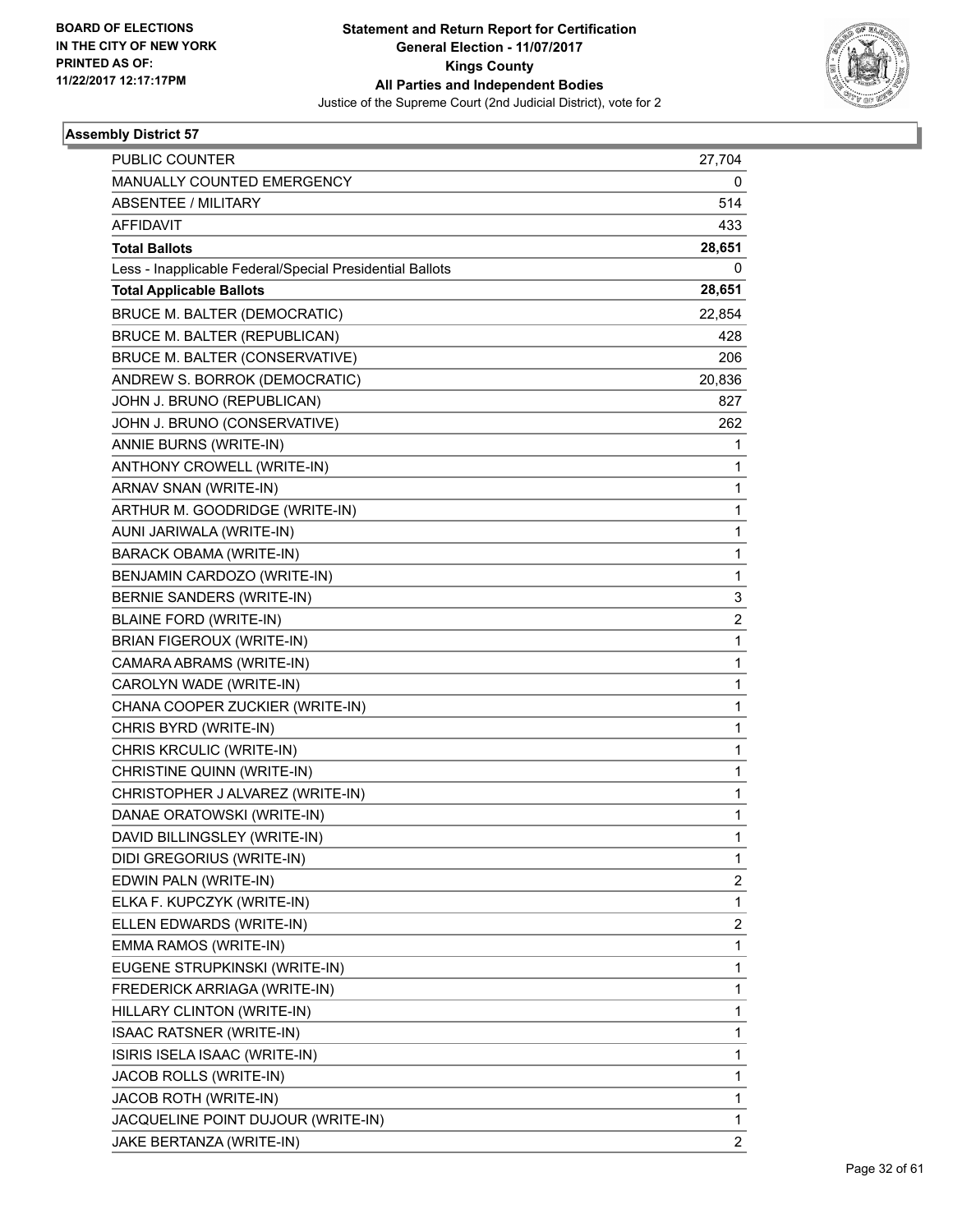

| JAMILA J. WILLIS (WRITE-IN)       | 1 |
|-----------------------------------|---|
| JESSICA REED (WRITE-IN)           | 1 |
| JOHN F RODDY (WRITE-IN)           | 1 |
| JOHN HEIDA (WRITE-IN)             | 1 |
| JOHN SMITH (WRITE-IN)             | 1 |
| JON GOLBE (WRITE-IN)              | 1 |
| JONAH BRUNO (WRITE-IN)            | 1 |
| JOSHUA WEISSKOLPF (WRITE-IN)      | 1 |
| KWARI MENSAH (WRITE-IN)           | 1 |
| LAURIE K FURDYNA (WRITE-IN)       | 2 |
| LEARUED HAMD (WRITE-IN)           | 1 |
| LEE FRANCIS LIVINGSTON (WRITE-IN) | 1 |
| LINDA SARSOUR (WRITE-IN)          | 1 |
| LOREAL MONROE (WRITE-IN)          | 1 |
| LOUIS GORTON (WRITE-IN)           | 1 |
| MARC FLIEDNER (WRITE-IN)          | 2 |
| MARISSA A. AGIN (WRITE-IN)        | 1 |
| MARTIN GORFINKEL (WRITE-IN)       | 1 |
| MATTHEW FAIRLEY (WRITE-IN)        | 1 |
| MAX FABRICANT (WRITE-IN)          | 1 |
| MAY KYI (WRITE-IN)                | 1 |
| MICHAEL BEST (WRITE-IN)           | 1 |
| MICHAEL BLOOMBERG (WRITE-IN)      | 1 |
| MICHAEL SHADE (WRITE-IN)          | 1 |
| MIHIR KSHIRSAGAR (WRITE-IN)       | 1 |
| MOLLY WASHAM (WRITE-IN)           | 1 |
| NEEMA NASSIRI (WRITE-IN)          | 1 |
| NOLAN A RODDY (WRITE-IN)          | 1 |
| PABLO CUMABALLO (WRITE-IN)        | 1 |
| PATRICK DISEFANC (WRITE-IN)       | 1 |
| PHILLIP SMALLMAN (WRITE-IN)       | 1 |
| PREET BHARARA (WRITE-IN)          | 1 |
| RACHEL NICOTRA (WRITE-IN)         | 1 |
| RICHARD LEVY (WRITE-IN)           | 1 |
| ROBERT A MARKOFF (WRITE-IN)       | 1 |
| ROBIN GRUBER (WRITE-IN)           | 1 |
| ROBIN SHEARES (WRITE-IN)          | 1 |
| ROBY MOULTON (WRITE-IN)           | 1 |
| RUPERT V BARRY (WRITE-IN)         | 1 |
| RUTH BADER GINSBURG (WRITE-IN)    | 1 |
| RUTH WILSON GILMORE (WRITE-IN)    | 1 |
| SAIDIYA HARTMAN (WRITE-IN)        | 1 |
| SAM DONAHUE (WRITE-IN)            | 1 |
| SAMUEL FOY (WRITE-IN)             | 1 |
| SARA MANQUSH (WRITE-IN)           | 1 |
| SCHELLIE HAGAN (WRITE-IN)         | 1 |
|                                   |   |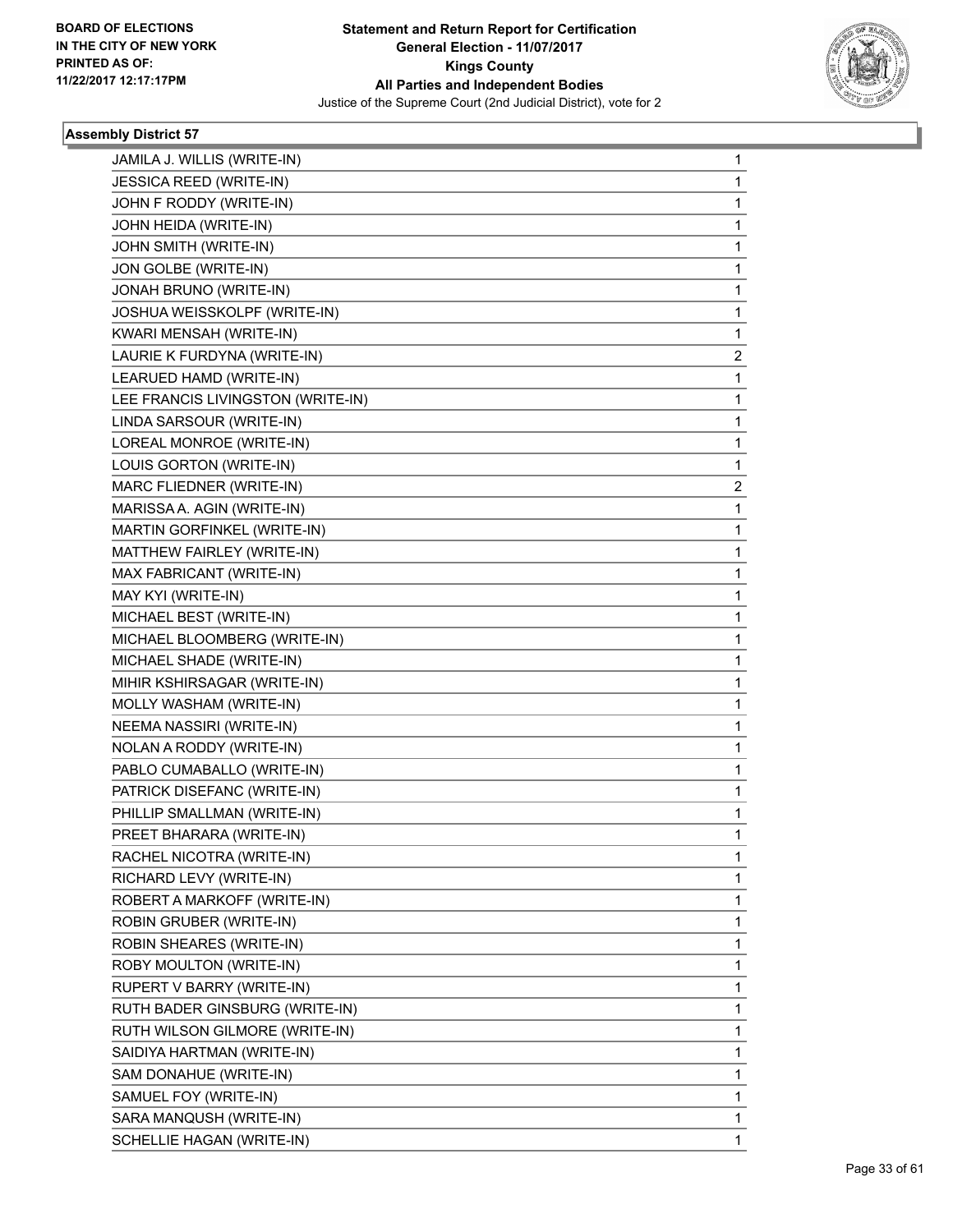

| SETH FOY (WRITE-IN)                       |        |
|-------------------------------------------|--------|
| SETH GORDON (WRITE-IN)                    |        |
| SHIELA RAMESH (WRITE-IN)                  |        |
| SOFFAYAH ELYAH (WRITE-IN)                 |        |
| STEFANY NICHOLS (WRITE-IN)                |        |
| STEPHEN LURIE (WRITE-IN)                  |        |
| STEVE BURZIO (WRITE-IN)                   |        |
| SUSAN P. COLE (WRITE-IN)                  |        |
| SUSAN TATMAN (WRITE-IN)                   |        |
| SYLVIA KINARD (WRITE-IN)                  |        |
| UNATTRIBUTABLE WRITE-IN (WRITE-IN)        | 72     |
| UNCOUNTED WRITE-IN PER STATUTE (WRITE-IN) | 6      |
| VANESSA STAIR (WRITE-IN)                  |        |
| WILLIAM ROTH (WRITE-IN)                   |        |
| <b>Total Votes</b>                        | 45,590 |
| Unrecorded                                | 11.712 |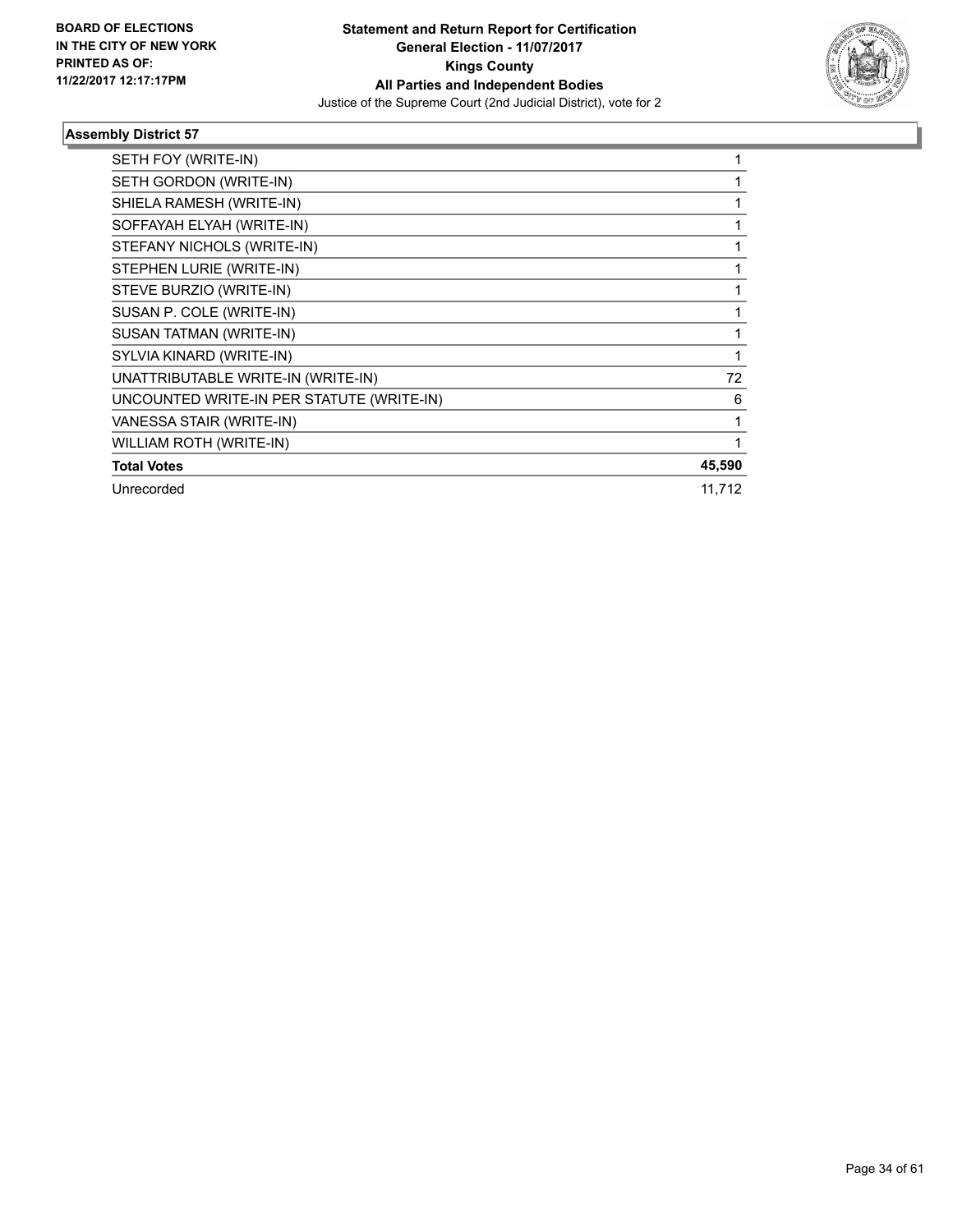

| PUBLIC COUNTER                                           | 18,991 |
|----------------------------------------------------------|--------|
| MANUALLY COUNTED EMERGENCY                               | 0      |
| <b>ABSENTEE / MILITARY</b>                               | 373    |
| <b>AFFIDAVIT</b>                                         | 143    |
| <b>Total Ballots</b>                                     | 19,507 |
| Less - Inapplicable Federal/Special Presidential Ballots | 0      |
| <b>Total Applicable Ballots</b>                          | 19,507 |
| <b>BRUCE M. BALTER (DEMOCRATIC)</b>                      | 16,209 |
| BRUCE M. BALTER (REPUBLICAN)                             | 315    |
| BRUCE M. BALTER (CONSERVATIVE)                           | 123.   |
| ANDREW S. BORROK (DEMOCRATIC)                            | 13,900 |
| JOHN J. BRUNO (REPUBLICAN)                               | 558    |
| JOHN J. BRUNO (CONSERVATIVE)                             | 171    |
| BENJAMIN FRANKLIN (WRITE-IN)                             | 1      |
| CURTIS C. CLARKE (WRITE-IN)                              | 1      |
| DAVID FRASER (WRITE-IN)                                  | 1      |
| DWIGHT KENWOOD (WRITE-IN)                                | 1      |
| ERESTIE MINGS (WRITE-IN)                                 | 1      |
| ERIC GONZALEZ (WRITE-IN)                                 | 1      |
| JAINOOL RAMJOHN (WRITE-IN)                               | 1      |
| JEAN FRACOIS BIASSOU (WRITE-IN)                          | 1      |
| JERRY HALL (WRITE-IN)                                    | 1      |
| JESSE JACKSON (WRITE-IN)                                 | 1      |
| LATOYA HEADLEY (WRITE-IN)                                | 2      |
| LETITIA JAMES (WRITE-IN)                                 | 1      |
| LYDIA SAMLAL (WRITE-IN)                                  | 1      |
| PASCALL STEWART (WRITE-IN)                               | 1      |
| ROBIN K. SHEARES (WRITE-IN)                              | 1      |
| RUPERT V BARRY (WRITE-IN)                                | 1      |
| SAM SMITH (WRITE-IN)                                     | 1      |
| SEAN COWIE (WRITE-IN)                                    | 1      |
| SPIKE LEE (WRITE-IN)                                     | 1      |
| TANYA M. BLOCKER (WRITE-IN)                              | 1      |
| UNATTRIBUTABLE WRITE-IN (WRITE-IN)                       | 15     |
| UNCOUNTED WRITE-IN PER STATUTE (WRITE-IN)                | 1      |
| W.E.B DUBOIS (WRITE-IN)                                  | 1      |
| <b>Total Votes</b>                                       | 31,314 |
| Unrecorded                                               | 7,700  |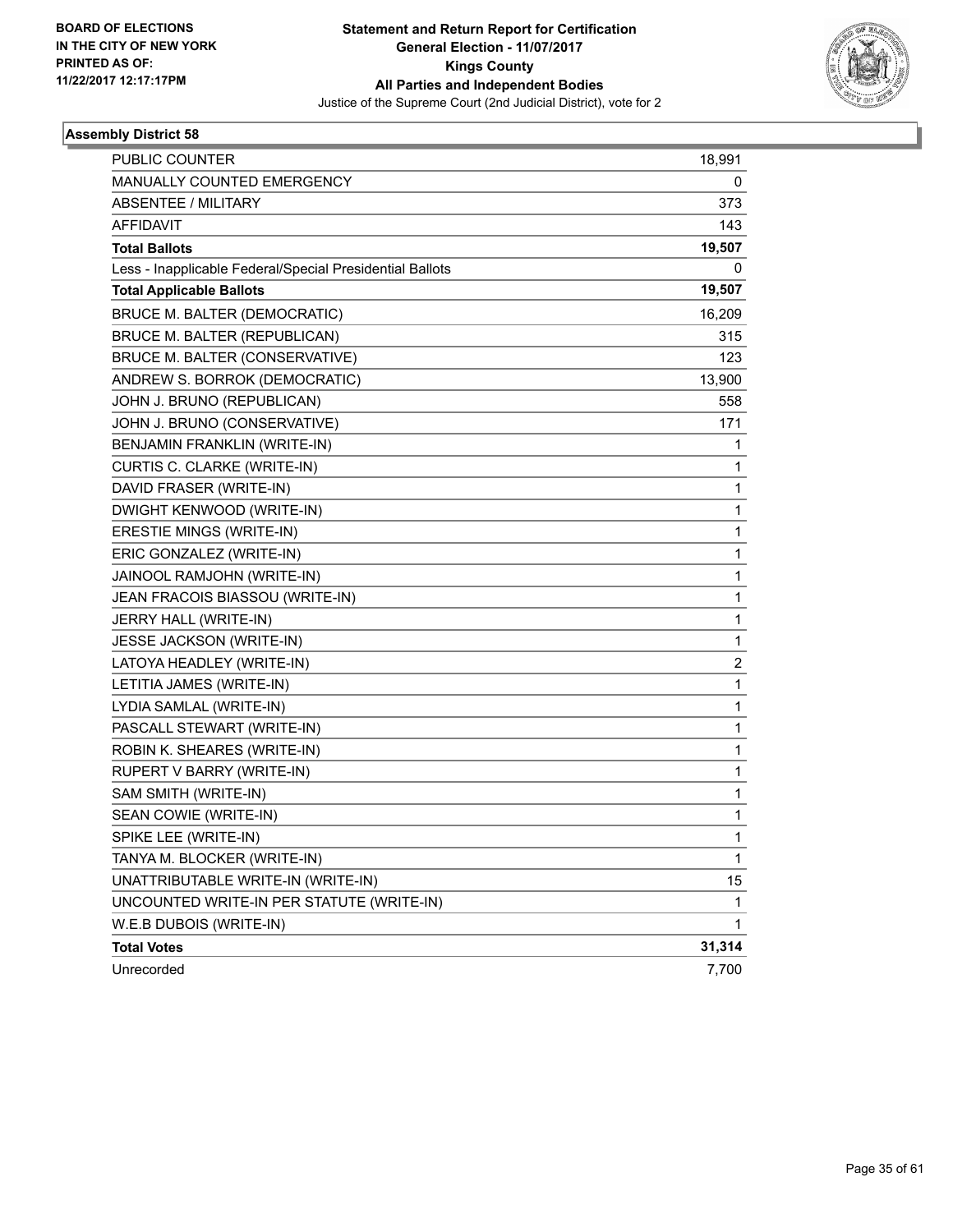

| PUBLIC COUNTER                                           | 21,088       |
|----------------------------------------------------------|--------------|
| MANUALLY COUNTED EMERGENCY                               | 0            |
| <b>ABSENTEE / MILITARY</b>                               | 315          |
| <b>AFFIDAVIT</b>                                         | 195          |
| <b>Total Ballots</b>                                     | 21,598       |
| Less - Inapplicable Federal/Special Presidential Ballots | 0            |
| <b>Total Applicable Ballots</b>                          | 21,598       |
| <b>BRUCE M. BALTER (DEMOCRATIC)</b>                      | 13,431       |
| BRUCE M. BALTER (REPUBLICAN)                             | 3,159        |
| BRUCE M. BALTER (CONSERVATIVE)                           | 987          |
| ANDREW S. BORROK (DEMOCRATIC)                            | 11,131       |
| JOHN J. BRUNO (REPUBLICAN)                               | 3,877        |
| JOHN J. BRUNO (CONSERVATIVE)                             | 1,101        |
| ALTON MADDOX (WRITE-IN)                                  | 3            |
| AMMA MASSEIM (WRITE-IN)                                  | 1            |
| ANDREW NEPACITANO (WRITE-IN)                             | 1            |
| ANTHONY PACCARANO (WRITE-IN)                             | $\mathbf{1}$ |
| AUDREY-JANE MORGAN (WRITE-IN)                            | 1            |
| CRAIG GUTERWILL (WRITE-IN)                               | 1            |
| DONNA BAMBURRY (WRITE-IN)                                | $\mathbf{1}$ |
| EMMA ELIZABETH GUAMBARDO (WRITE-IN)                      | 1            |
| ERIC TRUMP (WRITE-IN)                                    | 1            |
| <b>GENE RUSSIANOFF (WRITE-IN)</b>                        | $\mathbf{1}$ |
| GUY IDEFONZO (WRITE-IN)                                  | 1            |
| JEANINE PIRRO (WRITE-IN)                                 | 1            |
| JOSEPH ESPOSITO (WRITE-IN)                               | 1            |
| <b>JUSTINE BREN (WRITE-IN)</b>                           | 1            |
| KENDALL DELLAGATTA (WRITE-IN)                            | 1            |
| LAWRENCE BRENNER (WRITE-IN)                              | $\mathbf{1}$ |
| LEON OFMAN (WRITE-IN)                                    | 1            |
| MICHAEL CHIAIA (WRITE-IN)                                | 1            |
| MICHAEL JACKSON (WRITE-IN)                               | 1            |
| MIGUEL LORGA (WRITE-IN)                                  | 1            |
| PAUL VAYGEN (WRITE-IN)                                   | 1            |
| PHILLIP SMALLMAN (WRITE-IN)                              | $\mathbf{1}$ |
| RICHMOND J. BROWN (WRITE-IN)                             | 1            |
| STEWART D MILSTEIN (WRITE-IN)                            | 1            |
| TANYA ACKER (WRITE-IN)                                   | 1            |
| UNATTRIBUTABLE WRITE-IN (WRITE-IN)                       | 26           |
| UNCOUNTED WRITE-IN PER STATUTE (WRITE-IN)                | 2            |
| WILLIAM CAPARALE (WRITE-IN)                              | 1            |
| <b>Total Votes</b>                                       | 33,742       |
| Unrecorded                                               | 9,454        |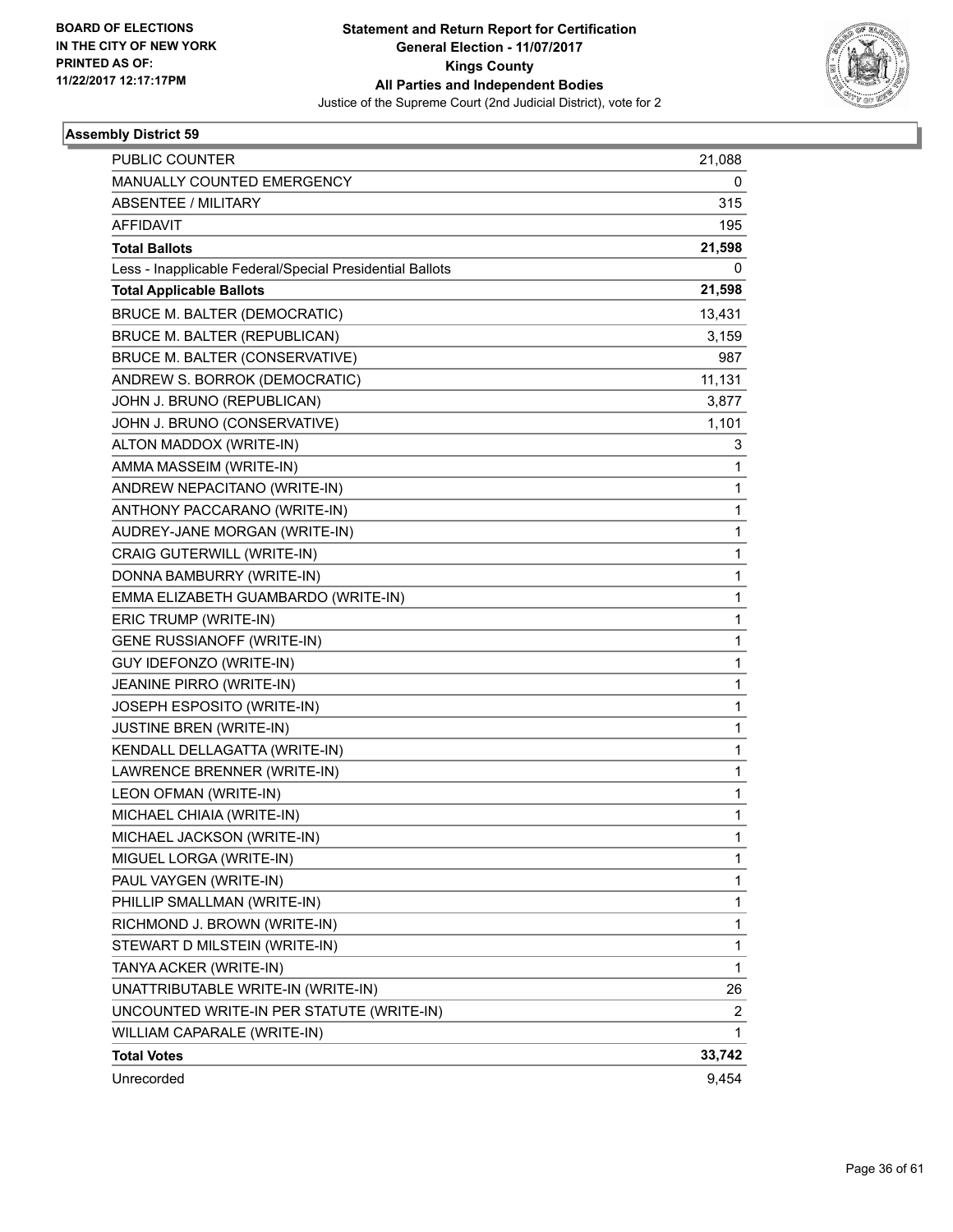

| <b>PUBLIC COUNTER</b>                                    | 16,844                  |
|----------------------------------------------------------|-------------------------|
| MANUALLY COUNTED EMERGENCY                               | 0                       |
| <b>ABSENTEE / MILITARY</b>                               | 226                     |
| <b>AFFIDAVIT</b>                                         | 193                     |
| <b>Total Ballots</b>                                     | 17,263                  |
| Less - Inapplicable Federal/Special Presidential Ballots | 0                       |
| <b>Total Applicable Ballots</b>                          | 17,263                  |
| BRUCE M. BALTER (DEMOCRATIC)                             | 13,574                  |
| BRUCE M. BALTER (REPUBLICAN)                             | 361                     |
| BRUCE M. BALTER (CONSERVATIVE)                           | 154                     |
| ANDREW S. BORROK (DEMOCRATIC)                            | 11,711                  |
| JOHN J. BRUNO (REPUBLICAN)                               | 580                     |
| JOHN J. BRUNO (CONSERVATIVE)                             | 174                     |
| ABRAM AEBIOSA (WRITE-IN)                                 | 1                       |
| ALTON MADDOX (WRITE-IN)                                  | 4                       |
| BEN J. WILLIAMS (WRITE-IN)                               | 1                       |
| BRUCE MC MARION WRISHT (WRITE-IN)                        | $\mathbf{1}$            |
| CAROLYN WAETON DIOLLO (WRITE-IN)                         | 1                       |
| CAROLYN WALKER (WRITE-IN)                                | 1                       |
| CHRIS BANKS (WRITE-IN)                                   | $\overline{\mathbf{c}}$ |
| DAVID W. LARRIER (WRITE-IN)                              | 1                       |
| DEBURAN OCURS (WRITE-IN)                                 | 1                       |
| HASSON BARKSDALE (WRITE-IN)                              | $\mathbf{1}$            |
| HERBERT WASTON (WRITE-IN)                                | 1                       |
| JEFFREY MCDUFFIE (WRITE-IN)                              | 1                       |
| JOY SIMMONS (WRITE-IN)                                   | 1                       |
| KAI BARKSDALE (WRITE-IN)                                 | 1                       |
| KEVIN MOORE (WRITE-IN)                                   | 1                       |
| KIIRU GICHURA (WRITE-IN)                                 | 2                       |
| KIRK OLIVER (WRITE-IN)                                   | 1                       |
| LILLIANO. LARRIER (WRITE-IN)                             | 1                       |
| MITHCEL HOLME (WRITE-IN)                                 | 1                       |
| NASHAURER PAISE (WRITE-IN)                               | 1                       |
| NIKKI LUCAS (WRITE-IN)                                   | 1                       |
| REAL PANTY (WRITE-IN)                                    | 1                       |
| ROBERT LEIBOWITZ (WRITE-IN)                              | 1                       |
| UNATTRIBUTABLE WRITE-IN (WRITE-IN)                       | 16                      |
| UNCOUNTED WRITE-IN PER STATUTE (WRITE-IN)                | 3                       |
| <b>Total Votes</b>                                       | 26,601                  |
| Unrecorded                                               | 7,925                   |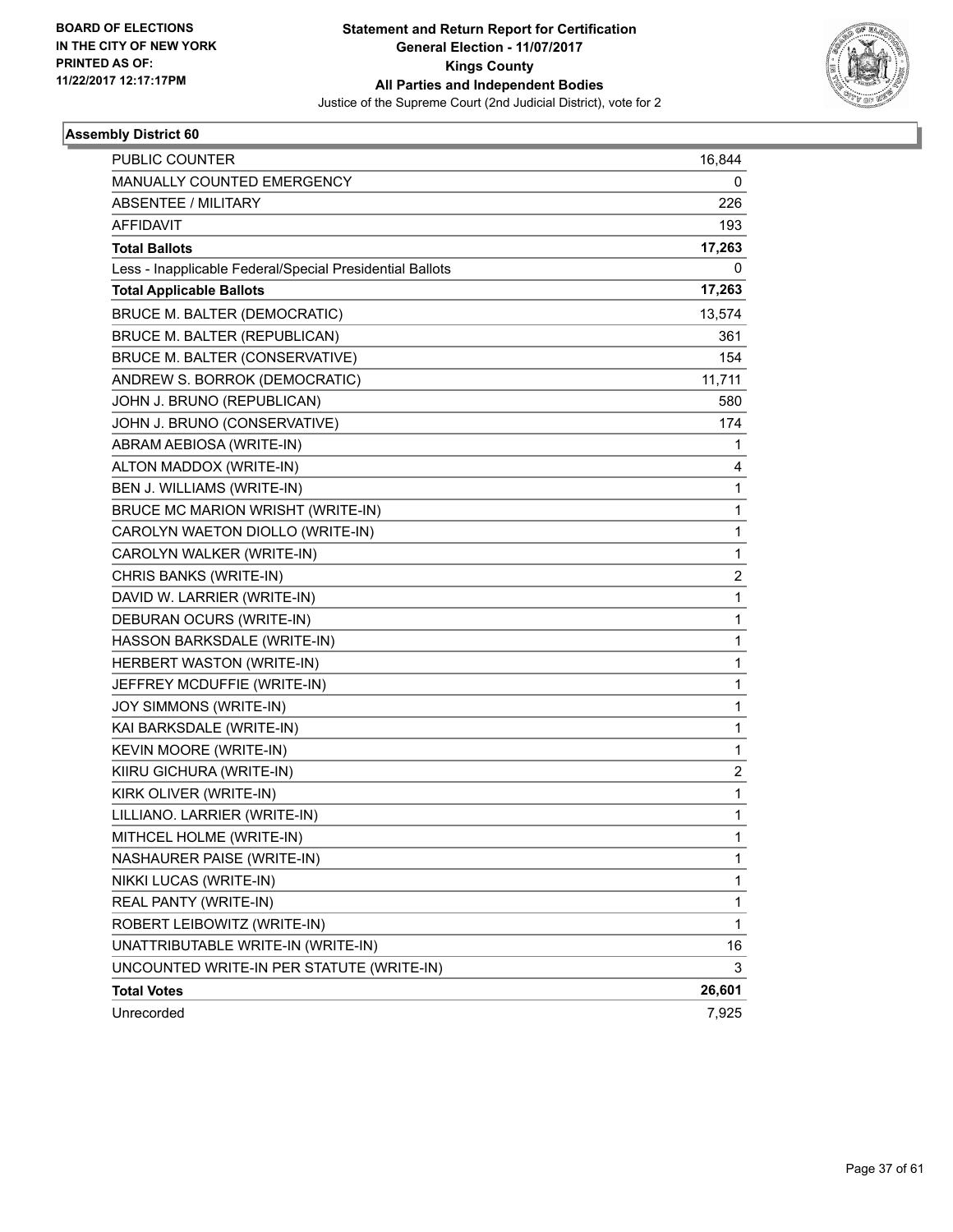

| <b>PUBLIC COUNTER</b>                                    | 5,936 |
|----------------------------------------------------------|-------|
| MANUALLY COUNTED EMERGENCY                               | 0     |
| <b>ABSENTEE / MILITARY</b>                               | 136   |
| <b>AFFIDAVIT</b>                                         | 55    |
| <b>Total Ballots</b>                                     | 6,127 |
| Less - Inapplicable Federal/Special Presidential Ballots | 0     |
| <b>Total Applicable Ballots</b>                          | 6,127 |
| <b>BRUCE M. BALTER (DEMOCRATIC)</b>                      | 2,885 |
| BRUCE M. BALTER (REPUBLICAN)                             | 1,527 |
| BRUCE M. BALTER (CONSERVATIVE)                           | 408   |
| ANDREW S. BORROK (DEMOCRATIC)                            | 2,527 |
| JOHN J. BRUNO (REPUBLICAN)                               | 1,742 |
| JOHN J. BRUNO (CONSERVATIVE)                             | 457   |
| ABDULLAH YOUNIS (WRITE-IN)                               | 1     |
| AL AKANEO (WRITE-IN)                                     | 1     |
| <b>BOB SMITH (WRITE-IN)</b>                              | 1     |
| BRIAN T. DOHCRY (WRITE-IN)                               | 1     |
| DEVIN CROW (WRITE-IN)                                    | 1     |
| GINGER JACKSON (WRITE-IN)                                | 1     |
| JING FANJ (WRITE-IN)                                     | 1     |
| JOHN AVELLUTO (WRITE-IN)                                 | 1     |
| JOHN K O'HARA (WRITE-IN)                                 | 1     |
| KAYLA SANTOSUOSSO (WRITE-IN)                             | 1     |
| LIAM MCCABE (WRITE-IN)                                   | 1     |
| MARY T. BARANOWSKI (WRITE-IN)                            | 1     |
| MICHAEL K. CLARKE (WRITE-IN)                             | 1     |
| SCOTT STUART (WRITE-IN)                                  | 1     |
| UNATTRIBUTABLE WRITE-IN (WRITE-IN)                       | 17    |
| UNCOUNTED WRITE-IN PER STATUTE (WRITE-IN)                | 1     |
| <b>Total Votes</b>                                       | 9,578 |
| Unrecorded                                               | 2,676 |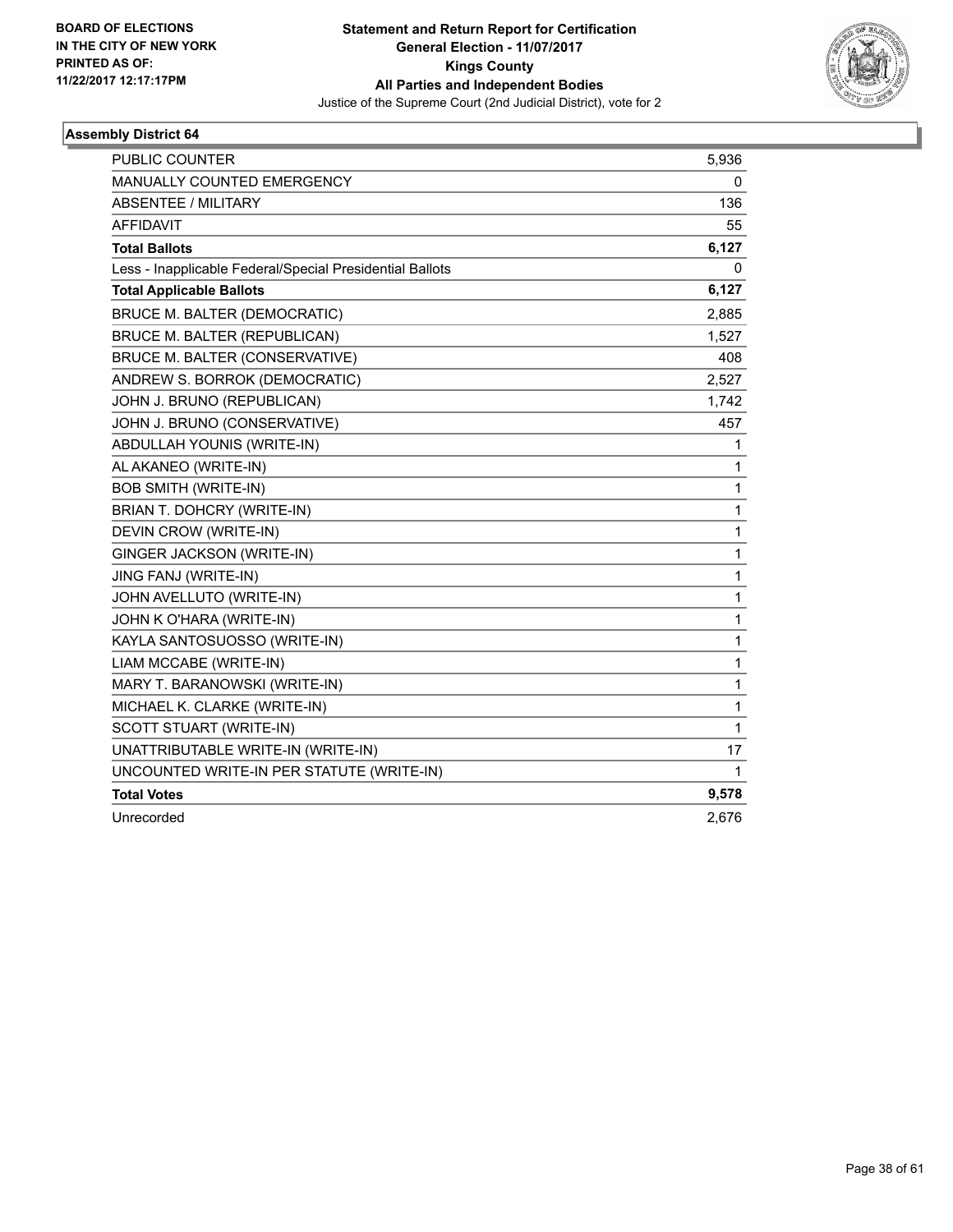

| <b>PUBLIC COUNTER</b>                                    | 347,550 |
|----------------------------------------------------------|---------|
| MANUALLY COUNTED EMERGENCY                               | 95      |
| <b>ABSENTEE / MILITARY</b>                               | 6,267   |
| AFFIDAVIT                                                | 4,173   |
| <b>Total Ballots</b>                                     | 358,085 |
| Less - Inapplicable Federal/Special Presidential Ballots | 0       |
| <b>Total Applicable Ballots</b>                          | 358,085 |
| BRUCE M. BALTER (DEMOCRATIC)                             | 239,072 |
| BRUCE M. BALTER (REPUBLICAN)                             | 34,045  |
| BRUCE M. BALTER (CONSERVATIVE)                           | 10,164  |
| ANDREW S. BORROK (DEMOCRATIC)                            | 210,212 |
| JOHN J. BRUNO (REPUBLICAN)                               | 42,162  |
| JOHN J. BRUNO (CONSERVATIVE)                             | 11,405  |
| AARON D.NAPARSTEK (WRITE-IN)                             | 1       |
| AARON JUDGE (WRITE-IN)                                   | 2       |
| ABDUL ALHAZRED (WRITE-IN)                                | 1       |
| ABDULLAH YOUNIS (WRITE-IN)                               | 1       |
| ABE MARK (WRITE-IN)                                      | 1       |
| ABID HOSSAIN (WRITE-IN)                                  | 1       |
| ABRAM AEBIOSA (WRITE-IN)                                 | 1       |
| ABREHAM LEICHTER (WRITE-IN)                              | 1       |
| ADAM B COX (WRITE-IN)                                    | 1       |
| ADAM CAROLLA (WRITE-IN)                                  | 1       |
| ADAM DOUGLAS (WRITE-IN)                                  | 1       |
| ADAM SUSS (WRITE-IN)                                     | 1       |
| ADDIE LIM (WRITE-IN)                                     | 1       |
| ADRIAN TECHEIRIA (WRITE-IN)                              | 1       |
| ADRIENNE WELLS (WRITE-IN)                                | 1       |
| AFRIM PRELUVKAJ (WRITE-IN)                               | 1       |
| AIMEA ZELTAS (WRITE-IN)                                  | 1       |
| AKAI GURLEY (WRITE-IN)                                   | 1       |
| AKEEM BROWDER (WRITE-IN)                                 | 2       |
| AL AKANEO (WRITE-IN)                                     | 1       |
| AL BLYER (WRITE-IN)                                      | 1       |
| AL FERRO (WRITE-IN)                                      | 1       |
| AL PACINO (WRITE-IN)                                     | 1       |
| AL SHARPTON (WRITE-IN)                                   | 1       |
| ALAN AJA (WRITE-IN)                                      | 1       |
| ALARIC CONNELL (WRITE-IN)                                | 1       |
| ALEX BERMAN (WRITE-IN)                                   | 1       |
| ALEX CACIOPPO (WRITE-IN)                                 | 1       |
| ALEX KOLINSKI (WRITE-IN)                                 | 1       |
| ALEX LEORNARD (WRITE-IN)                                 | 1       |
| ALEX MERCED (WRITE-IN)                                   | 1       |
| ALEX PAREENE (WRITE-IN)                                  | 1       |
| ALEXANDER PICEL (WRITE-IN)                               | 1       |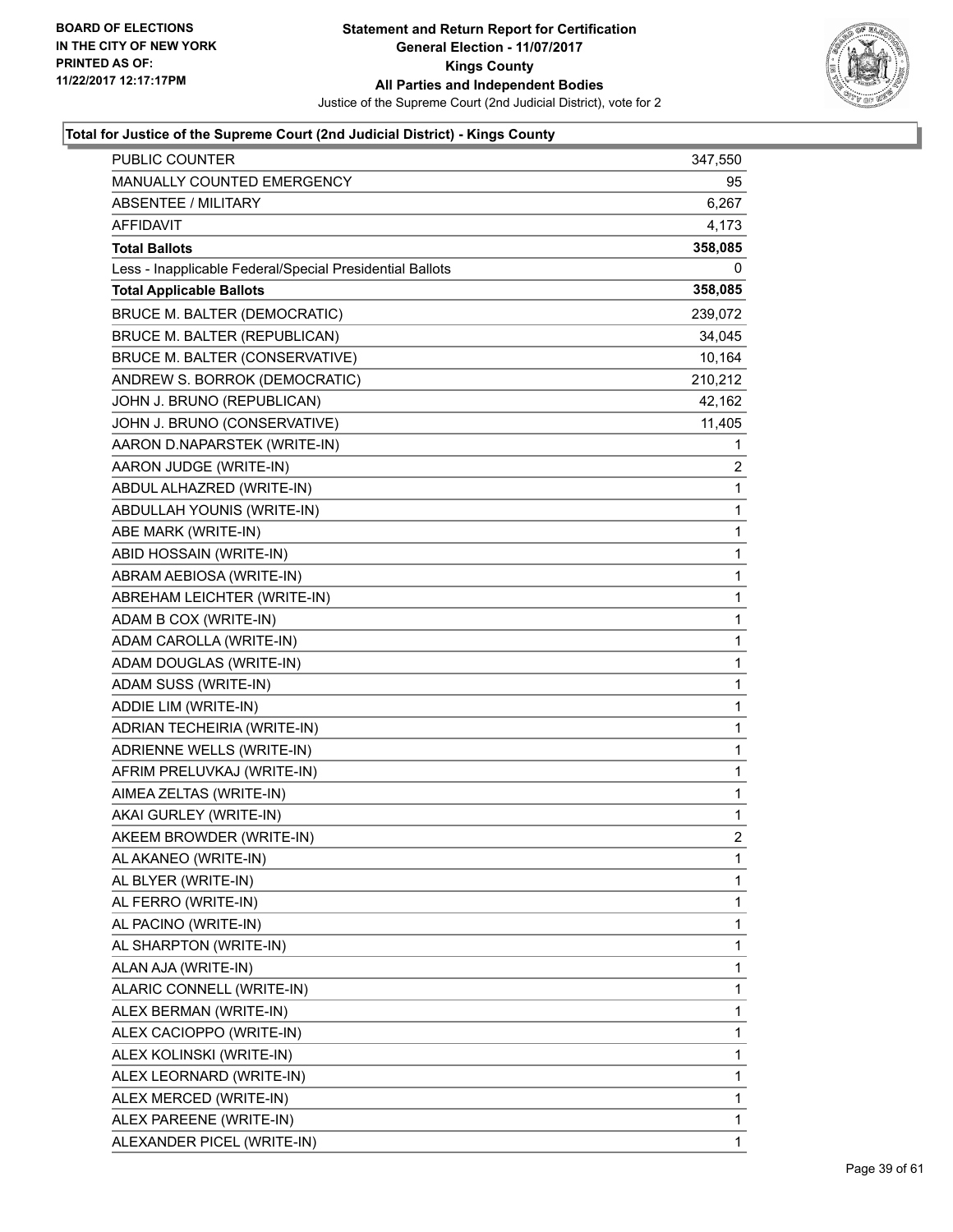

| ALEXANDER T. JONSSON (WRITE-IN) | 1            |
|---------------------------------|--------------|
| ALEXI SHALOM (WRITE-IN)         | 1            |
| ALFONSO DEACCO (WRITE-IN)       | 1            |
| ALFRED E. NEWMAN (WRITE-IN)     | 1            |
| ALLEN TATE (WRITE-IN)           | 1            |
| ALLISON FRAZA (WRITE-IN)        | 1            |
| ALMA DOGGART (WRITE-IN)         | 1            |
| ALTON MADDOX (WRITE-IN)         | 10           |
| ALYSON CAIAZZO (WRITE-IN)       | 1            |
| AMA DWOMO (WRITE-IN)            | 1            |
| AMEET KABRAWALA (WRITE-IN)      | 1            |
| AMMA MASSEIM (WRITE-IN)         | 1            |
| AMROM HEIMFELD (WRITE-IN)       | 1            |
| AMY SEDARIS (WRITE-IN)          | 1            |
| ANDRE SOLEIL (WRITE-IN)         | 1            |
| ANDREA HILL (WRITE-IN)          | 1            |
| ANDREW BORNOR (WRITE-IN)        | 1            |
| ANDREW DONIGER (WRITE-IN)       | 1            |
| ANDREW J MATHIS (WRITE-IN)      | 1            |
| ANDREW KRISEL (WRITE-IN)        | 1            |
| ANDREW MUCHMORE (WRITE-IN)      | 1            |
| ANDREW NAPOLITANO (WRITE-IN)    | 1            |
| ANDREW NEPACITANO (WRITE-IN)    | 1            |
| ANDREW ORROK (WRITE-IN)         | 1            |
| ANDREW Q KOLLER (WRITE-IN)      | 1            |
| ANDREW STENGEL (WRITE-IN)       | 1            |
| ANDREW WOODWORTH (WRITE-IN)     | 1            |
| ANDREW ZAPATA (WRITE-IN)        | 1            |
| ANGECO GUISADO (WRITE-IN)       | 1            |
| ANGELA DAVIS (WRITE-IN)         | 3            |
| ANGELA M. PEREZ (WRITE-IN)      | $\mathbf{1}$ |
| ANNA CARLSEN (WRITE-IN)         | 1            |
| ANNE FELDMAN (WRITE-IN)         | 1            |
| ANNE SWERN (WRITE-IN)           | 1            |
| ANNIE BURNS (WRITE-IN)          | 1            |
| ANTHONY C. MATOS (WRITE-IN)     | 1            |
| ANTHONY CROWELL (WRITE-IN)      | 1            |
| ANTHONY GALLAZZO (WRITE-IN)     | 1            |
| ANTHONY LIAO (WRITE-IN)         | 1            |
| ANTHONY LOCAGEO (WRITE-IN)      | 1            |
| ANTHONY PACCARANO (WRITE-IN)    | 1            |
| ANTHONY SERLIA (WRITE-IN)       | 1            |
| ANTHONY WEINER (WRITE-IN)       | 1            |
| ANTONIETTA FUCEIO (WRITE-IN)    | 1            |
| ANTONIO REYNOSO (WRITE-IN)      | 1            |
| AOIFE PETITGAND (WRITE-IN)      | 1            |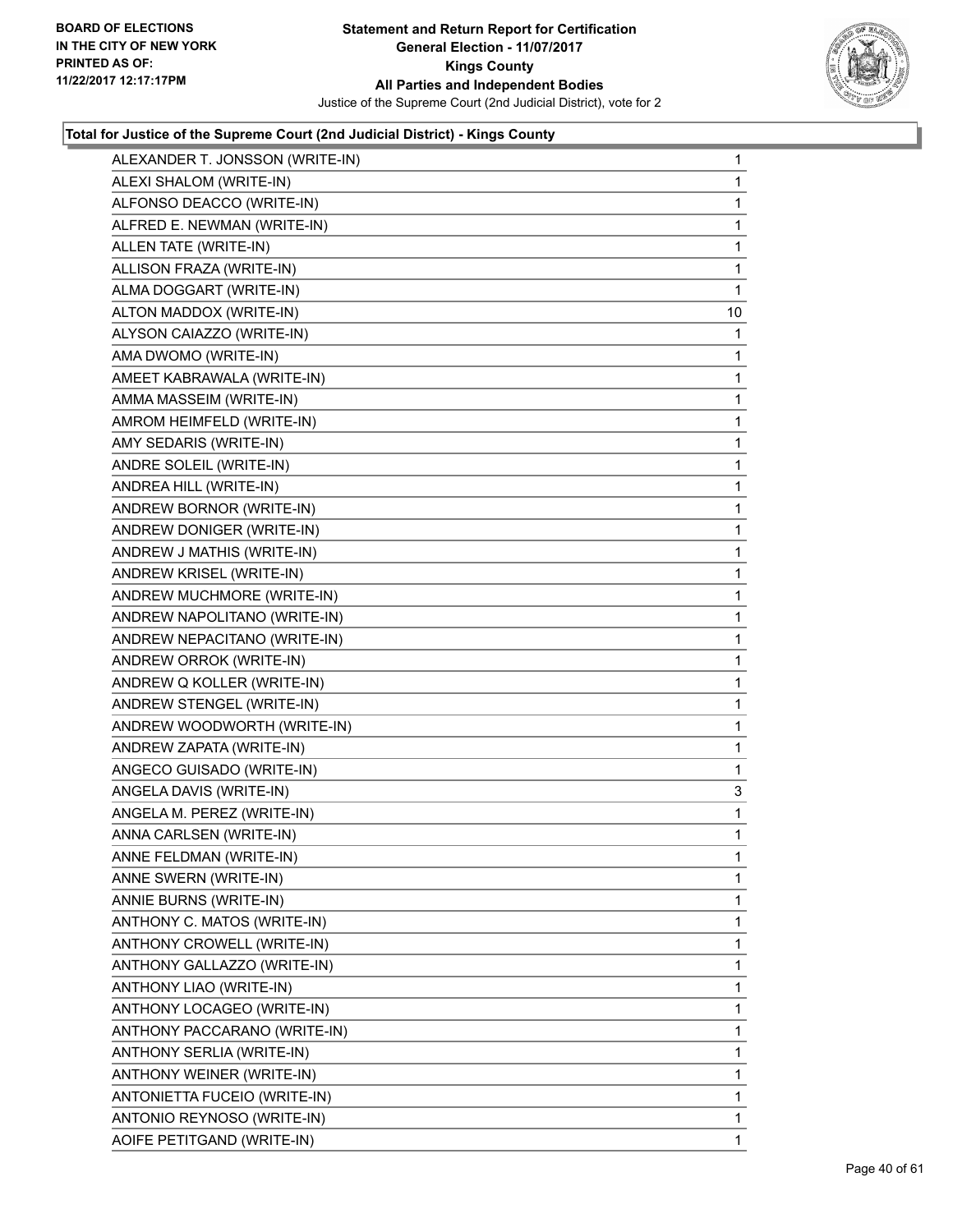

| ARETHA CAMPBELL (WRITE-IN)         | 1           |
|------------------------------------|-------------|
| ARJAY YAO (WRITE-IN)               | 2           |
| ARLENE DUCAO (WRITE-IN)            | 1           |
| ARNAV SNAN (WRITE-IN)              | $\mathbf 1$ |
| ARNOLD KINGSTON (WRITE-IN)         | 1           |
| ARON STROH (WRITE-IN)              | 1           |
| ARRON MORTIN (WRITE-IN)            | 2           |
| ARSENIA REILLY COLLINS (WRITE-IN)  | 1           |
| ARTHUR EDWARDS (WRITE-IN)          | 1           |
| ARTHUR GOLDMAN (WRITE-IN)          | $\mathbf 1$ |
| ARTHUR GRVENER (WRITE-IN)          | 1           |
| ARTHUR KATZ (WRITE-IN)             | 1           |
| ARTHUR M. GOODRIDGE (WRITE-IN)     | 1           |
| ARYE HERSLKOWITZ (WRITE-IN)        | 1           |
| ASSATA SHAKAR (WRITE-IN)           | 1           |
| <b>ASSATA SHAKUR (WRITE-IN)</b>    | $\mathbf 1$ |
| ATHEN GULICK (WRITE-IN)            | 1           |
| AUDREY-JANE MORGAN (WRITE-IN)      | 1           |
| AUNI JARIWALA (WRITE-IN)           | 1           |
| AVI LEW (WRITE-IN)                 | 1           |
| AVROHAM YAAKOV CHAIFETZ (WRITE-IN) | 1           |
| AYN DUCAO (WRITE-IN)               | 1           |
| BARACK OBAMA (WRITE-IN)            | 9           |
| BARBARA LACE (WRITE-IN)            | 1           |
| BEET BLANDENBAUM (WRITE-IN)        | 1           |
| BELL PAM (WRITE-IN)                | 1           |
| BEN CHADWICK (WRITE-IN)            | 1           |
| <b>BEN GILBERT (WRITE-IN)</b>      | $\mathbf 1$ |
| BEN J. WILLIAMS (WRITE-IN)         | 1           |
| BENEDICT COSGROVE (WRITE-IN)       | 1           |
| BENJAMIN CARDOZO (WRITE-IN)        | 1           |
| BENJAMIN FRANKLIN (WRITE-IN)       | 1           |
| BENJAMIN G. KIESEL (WRITE-IN)      | 1           |
| BENTZION HALBERMAN (WRITE-IN)      | 1           |
| BENYAMIN KAHN (WRITE-IN)           | 1           |
| BERNIE SANDERS (WRITE-IN)          | 12          |
| BESS STIFLEMAN (WRITE-IN)          | 1           |
| BETH BALTIMORE (WRITE-IN)          | 4           |
| BETH CALCATERRA (WRITE-IN)         | 1           |
| BETH YOUNG (WRITE-IN)              | 1           |
| BETSY TODD (WRITE-IN)              | 1           |
| BEVEL WEISS (WRITE-IN)             | 1           |
| BEYONCE KNOWLES (WRITE-IN)         | 2           |
| BEYONCE KNOWLES-CORTES (WRITE-IN)  | 1           |
| BILL GARTNER (WRITE-IN)            | 1           |
| BILL GUDDEMMI (WRITE-IN)           | $\mathbf 1$ |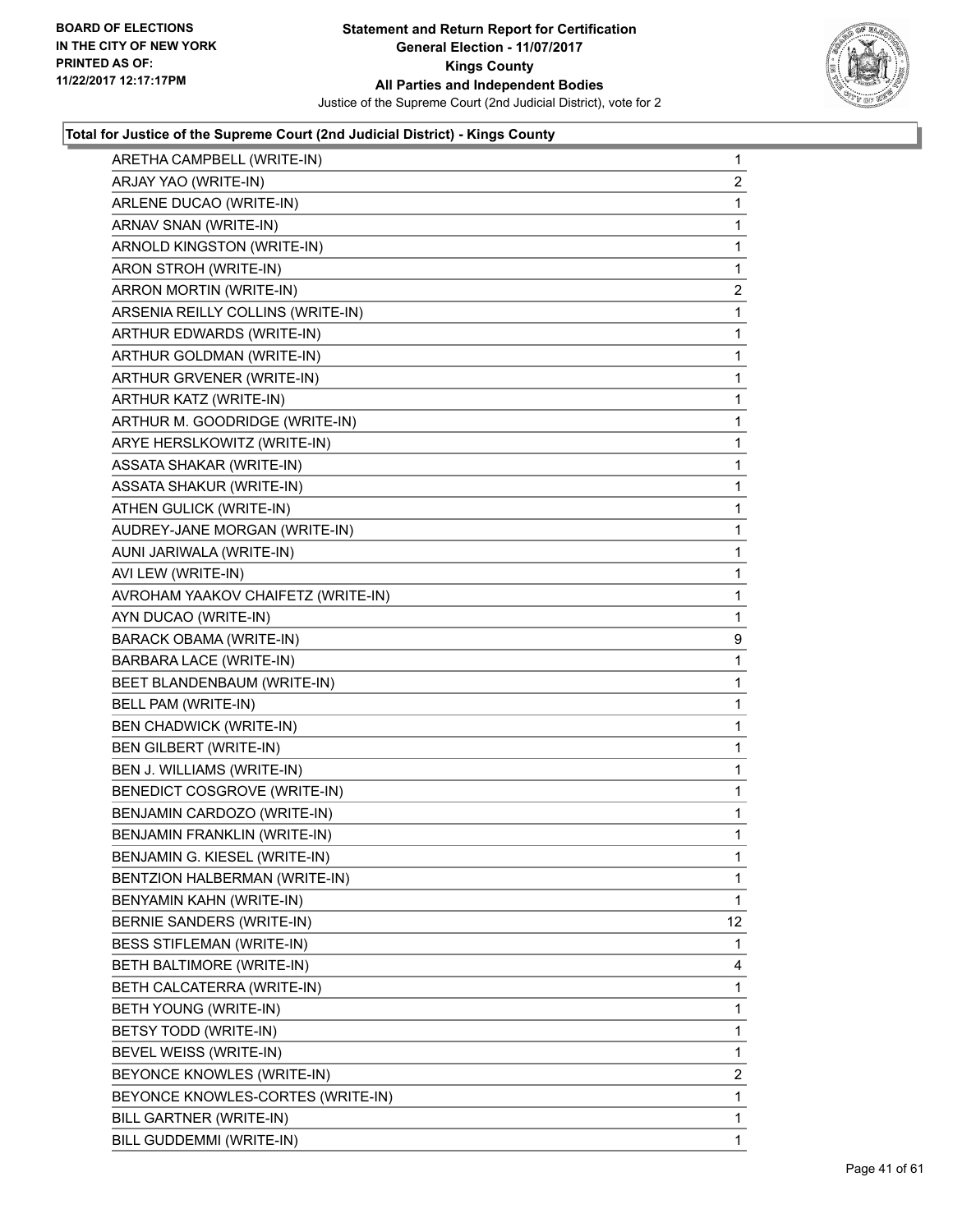

| BILL NOVELLO (WRITE-IN)            | $\mathbf 1$    |
|------------------------------------|----------------|
| BLAINE FORD (WRITE-IN)             | $\overline{2}$ |
| <b>BO DIETL (WRITE-IN)</b>         | 5              |
| BOB ALLEN DEAL (WRITE-IN)          | 1              |
| <b>BOB DYLAN (WRITE-IN)</b>        | 1              |
| <b>BOB SMITH (WRITE-IN)</b>        | 1              |
| <b>BOBBIE QUINT (WRITE-IN)</b>     | 1              |
| <b>BOONE STERN (WRITE-IN)</b>      | 1              |
| BORIS BROWNSTON (WRITE-IN)         | 1              |
| BORUCH STERNLANTZ (WRITE-IN)       | 1              |
| <b>BRAD GURAL (WRITE-IN)</b>       | 1              |
| BRADFORD S. LANDER (WRITE-IN)      | 1              |
| <b>BRADLEY GUNYOU (WRITE-IN)</b>   | 1              |
| BRETT C CAMPBALL (WRITE-IN)        | 1              |
| <b>BRETTON BERMAN (WRITE-IN)</b>   | 2              |
| <b>BRIAN ADAMS (WRITE-IN)</b>      | 1              |
| BRIAN FIGEROUX (WRITE-IN)          | 1              |
| BRIAN LEHRER (WRITE-IN)            | 1              |
| BRIAN LUTHER (WRITE-IN)            | 1              |
| BRIAN M. COGAN (WRITE-IN)          | 1              |
| BRIAN T. DOHCRY (WRITE-IN)         | 1              |
| BRIAN ZIMMERMAN ESQUIRE (WRITE-IN) | 1              |
| BRIT POOLER (WRITE-IN)             | 1              |
| BRUCE MC MARION WRISHT (WRITE-IN)  | 1              |
| BRUCE ROBERT PETROFF (WRITE-IN)    | 1              |
| <b>BRUCE WRIGHT (WRITE-IN)</b>     | 1              |
| CALVIN JOHNSON (WRITE-IN)          | 1              |
| CAM FRIEDMAN (WRITE-IN)            | 1              |
| CAMARA ABRAMS (WRITE-IN)           | 1              |
| CAREY BERNSTEIN (WRITE-IN)         | 1              |
| CARLOS MALGAR (WRITE-IN)           | 1              |
| CARMELYN M. MALALIS (WRITE-IN)     | 1              |
| CAROL LIPTON (WRITE-IN)            | 1              |
| CAROLINA MCKEE (WRITE-IN)          | 1              |
| CAROLYN SMITH (WRITE-IN)           | 1              |
| CAROLYN WADE (WRITE-IN)            | 2              |
| CAROLYN WAETON DIOLLO (WRITE-IN)   | 1              |
| CAROLYN WALKER (WRITE-IN)          | 1              |
| CARY MAY (WRITE-IN)                | 1              |
| CARY NOSOWITZ (WRITE-IN)           | 1              |
| CASEY DALPORTO (WRITE-IN)          | 1              |
| CASSIUS CARPIO (WRITE-IN)          | 1              |
| CATHERINE CHRISTIAN (WRITE-IN)     | 1              |
| CATHERINE GONZALES (WRITE-IN)      | 1              |
| CHAIM A VAIL (WRITE-IN)            | 1              |
| CHAIM MEIR (WRITE-IN)              | 1.             |
|                                    |                |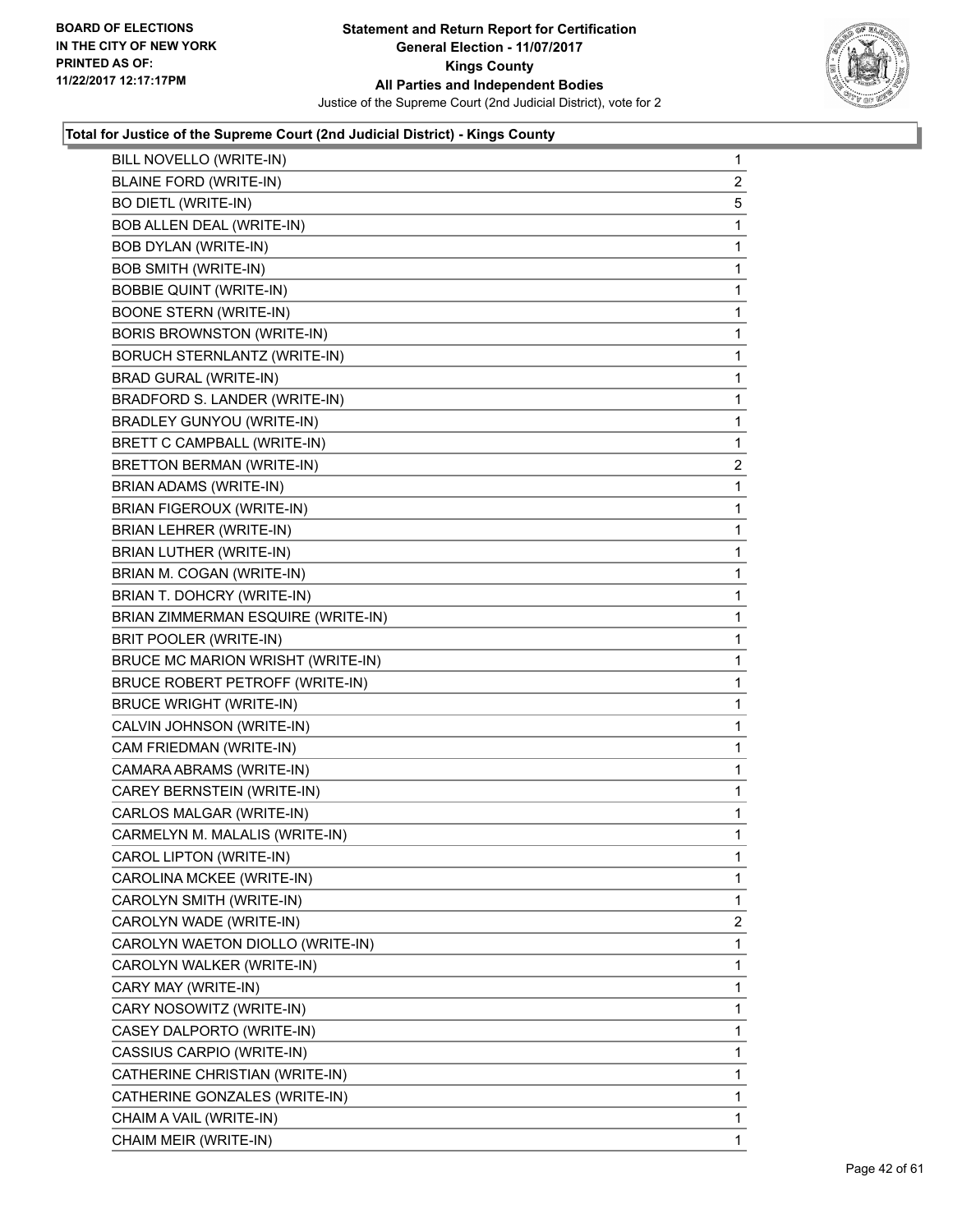

| CHAIM YESHOYA LEINER (WRITE-IN)    | $\mathbf{1}$ |
|------------------------------------|--------------|
| CHANA COOPER ZUCKIER (WRITE-IN)    | 1            |
| CHANA SCHAFFER (WRITE-IN)          | 1            |
| CHARITY BRADY (WRITE-IN)           | 1            |
| CHARLES THEEHNY (WRITE-IN)         | 1            |
| CHARLIE TAFOYA (WRITE-IN)          | 1            |
| CHARLOTTE BUSH (WRITE-IN)          | 1            |
| CHAYA PEREL WEINBERG (WRITE-IN)    | 1            |
| CHAYA ZIBRORENBRAUM (WRITE-IN)     | 1            |
| CHEE H. TANG (WRITE-IN)            | 1            |
| CHELSEA HIGGINS (WRITE-IN)         | 1            |
| CHERYL GONZALEZ (WRITE-IN)         | 1            |
| CHESKY GREEN (WRITE-IN)            | 1            |
| CHINLEYU UDOH (WRITE-IN)           | 1            |
| CHRIS BANKS (WRITE-IN)             | 2            |
| CHRIS BYRD (WRITE-IN)              | 1            |
| CHRIS KRCULIC (WRITE-IN)           | 3            |
| CHRISTI J. ACKERS (WRITE-IN)       | 1            |
| CHRISTINE QUINN (WRITE-IN)         | 2            |
| CHRISTOPHER D'EMIC (WRITE-IN)      | 1            |
| CHRISTOPHER FLOOD (WRITE-IN)       | 1            |
| CHRISTOPHER J ALVAREZ (WRITE-IN)   | 1            |
| CHRISTOPHER L. BONEY SR (WRITE-IN) | 1            |
| CHRISTOPHER M. BERNDT (WRITE-IN)   | 1            |
| CHRISTOPHER NEFF (WRITE-IN)        | 2            |
| CHRISTOPHER REID (WRITE-IN)        | 1            |
| CLARENCE THOMAS (WRITE-IN)         | 1            |
| COLIN LIVERPOOL (WRITE-IN)         | 1            |
| COLIN P. ASHLEY (WRITE-IN)         | 1            |
| CONNER RATLIF (WRITE-IN)           | 1            |
| COURTNEY C. NICHOLSON (WRITE-IN)   | 1            |
| CRAIG GUTERWILL (WRITE-IN)         | 1            |
| CRAIG HAMMERMAN (WRITE-IN)         | 1            |
| CRYSTAL KAYIZA (WRITE-IN)          | 1            |
| CURT IIAMS (WRITE-IN)              | 1            |
| CURTIS C. CLARKE (WRITE-IN)        | 1            |
| CUTIS ODEN (WRITE-IN)              | 1            |
| CYNTHIA HAMMOND (WRITE-IN)         | 1            |
| CYNTHIA NIXON (WRITE-IN)           | 1            |
| DAMELI LONDON (WRITE-IN)           | 1            |
| DAMON DORSEY (WRITE-IN)            | 1            |
| DAN BONANNO (WRITE-IN)             | 1            |
| DAN HOGERIK (WRITE-IN)             | 1            |
| DANA NELSON (WRITE-IN)             | 1            |
| DANAE ORATOWSKI (WRITE-IN)         | 1            |
| DANCTH VADEN (WRITE-IN)            | 1.           |
|                                    |              |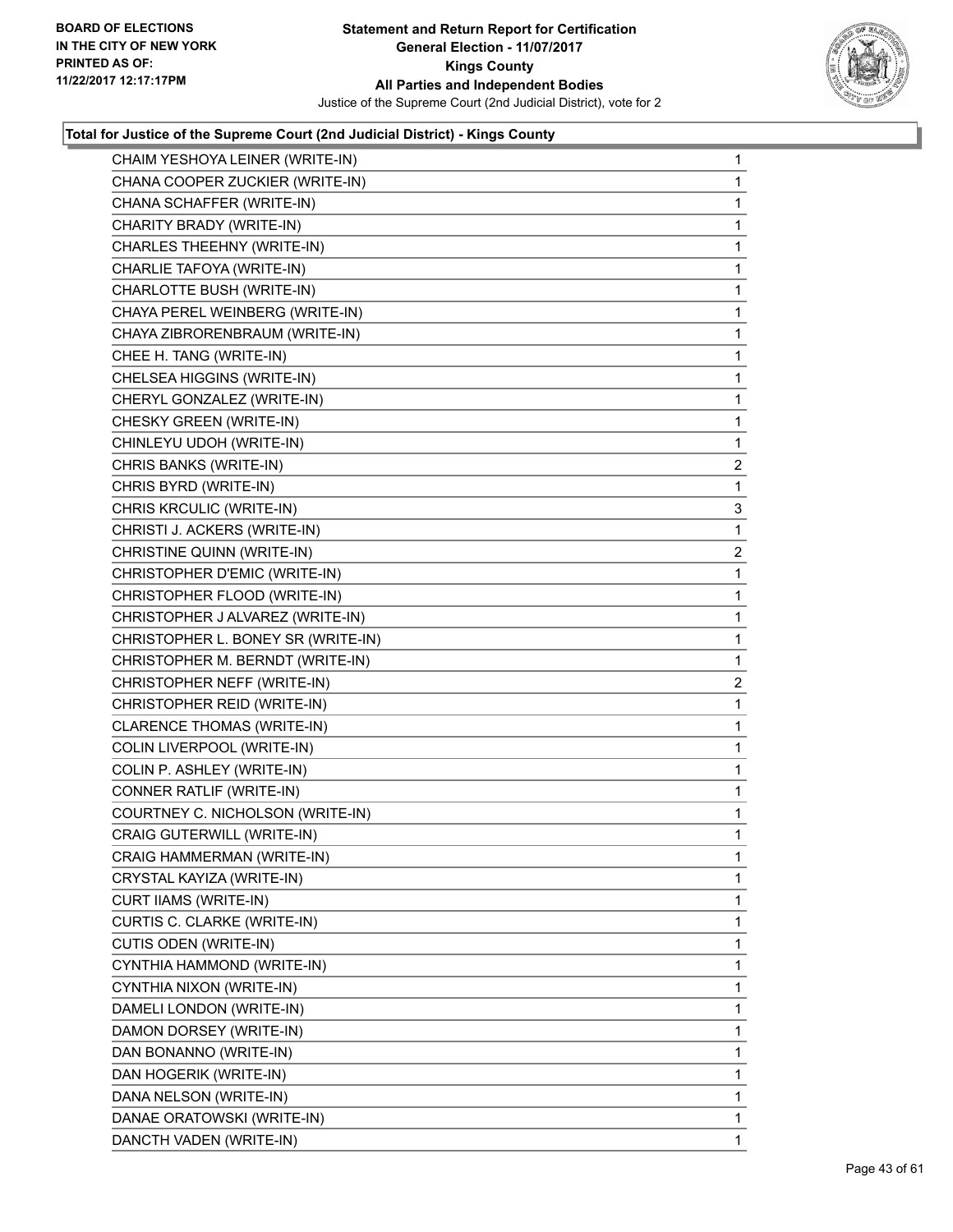

| DANIEL DINGERSON (WRITE-IN)     | $\mathbf{1}$   |
|---------------------------------|----------------|
| DANIEL FRY (WRITE-IN)           | 1              |
| DANIEL KINCH (WRITE-IN)         | 1              |
| DANIEL MCNIEL (WRITE-IN)        | 1              |
| DANIEL OWENS (WRITE-IN)         | 1              |
| DANIEL SIMON (WRITE-IN)         | 1              |
| DANIELE CHINEA (WRITE-IN)       | 1              |
| DARIUS WADIA (WRITE-IN)         | 1              |
| DARYL GATES (WRITE-IN)          | 1              |
| DAVID AHELNA (WRITE-IN)         | 1              |
| DAVID AUGUSTUS BALL (WRITE-IN)  | 2              |
| DAVID BALL (WRITE-IN)           | 1              |
| DAVID BILLINGSLEY (WRITE-IN)    | 1              |
| DAVID BLOOMFIELD (WRITE-IN)     | 1              |
| DAVID BOOKSTAVER (WRITE-IN)     | 1              |
| DAVID BRYAN (WRITE-IN)          | 1              |
| DAVID CASSATO (WRITE-IN)        | 1              |
| DAVID COMSTOCK (WRITE-IN)       | 1              |
| DAVID DANUITZ (WRITE-IN)        | 1              |
| DAVID FALCON (WRITE-IN)         | 1              |
| DAVID FRASER (WRITE-IN)         | 1              |
| DAVID FROMARTZ (WRITE-IN)       | 1              |
| DAVID GREENFIELD (WRITE-IN)     | 1              |
| DAVID PERKIN (WRITE-IN)         | 1              |
| DAVID PERL (WRITE-IN)           | 1              |
| DAVID R. KWIMTKOWSKI (WRITE-IN) | 1              |
| DAVID STROBIN (WRITE-IN)        | 1              |
| DAVID W. LARRIER (WRITE-IN)     | 1              |
| DAVID ZELIKOVITZ (WRITE-IN)     | 1              |
| DEAN FORREST (WRITE-IN)         | 1              |
| DEANNA LOGAN (WRITE-IN)         | $\overline{c}$ |
| DEBRA A. JAMES (WRITE-IN)       | 1              |
| DEBRA SILBER (WRITE-IN)         | 1              |
| <b>DEBURAN OCURS (WRITE-IN)</b> | 1              |
| DELRAWN SMALL (WRITE-IN)        | 1              |
| DEN PEDRO (WRITE-IN)            | 1              |
| DENISE SCHULMAN (WRITE-IN)      | 1              |
| DEREK JETER (WRITE-IN)          | 1              |
| DERRIN BRADLEY (WRITE-IN)       | 1              |
| DESIREE HAMILTON (WRITE-IN)     | 1              |
| DEVIN CROW (WRITE-IN)           | 1              |
| DEVON PETELY (WRITE-IN)         | 1              |
| DIANA GLIEDMAN (WRITE-IN)       | 1              |
| DIANE CASNER (WRITE-IN)         | 1              |
| DIDI GREGORIUS (WRITE-IN)       | 1              |
| DJENANE DYROSIER (WRITE-IN)     | 1              |
|                                 |                |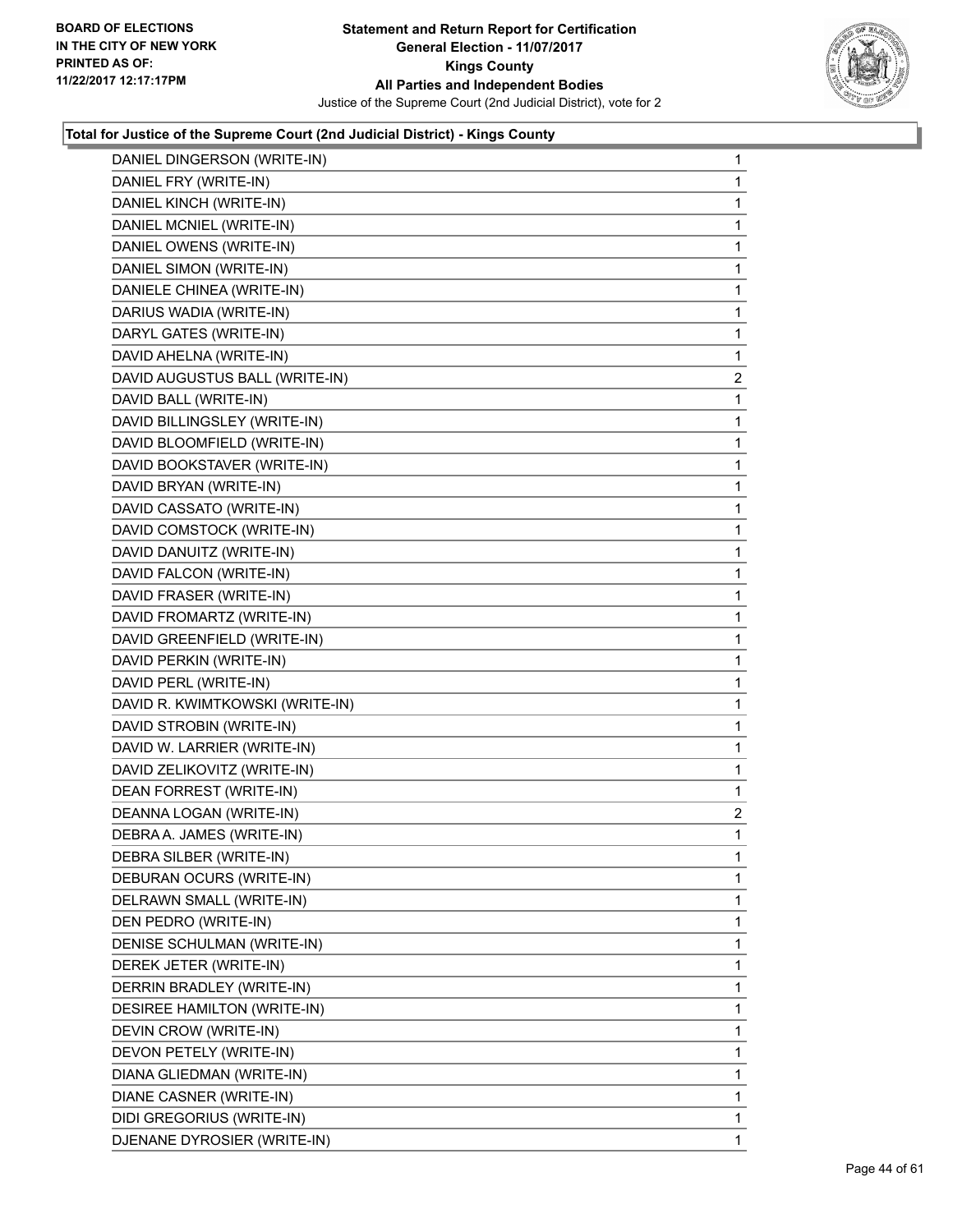

| DODAI STEWART (WRITE-IN)            | 1                       |
|-------------------------------------|-------------------------|
| DONALD GREEN JR. (WRITE-IN)         | 1                       |
| DONALD J TRUMP (WRITE-IN)           | 3                       |
| DONNA BAMBURRY (WRITE-IN)           | 1                       |
| DORA L. IRIZZARY (WRITE-IN)         | 1                       |
| DOROTHY FYFE (WRITE-IN)             | 1                       |
| DOROTHY SIEGEL (WRITE-IN)           | 1                       |
| DOUG SCHNEIDER (WRITE-IN)           | 1                       |
| DOUGLAS LIPARI (WRITE-IN)           | 1                       |
| DOV BAKON (WRITE-IN)                | 1                       |
| DOV HIKIND (WRITE-IN)               | 1                       |
| DREW AKASON (WRITE-IN)              | 1                       |
| DUNCAN GRANT (WRITE-IN)             | 1                       |
| DWAYNE JOHNSON (WRITE-IN)           | 1                       |
| DWIGHT KENWOOD (WRITE-IN)           | 1                       |
| EDWARD KORSINSKY (WRITE-IN)         | $\mathbf{1}$            |
| EDWARD MCGOWEN (WRITE-IN)           | 1                       |
| EDWARD OPPER (WRITE-IN)             | $\mathbf{2}$            |
| EDWIN FRIAS (WRITE-IN)              | 1                       |
| EDWIN PALN (WRITE-IN)               | $\overline{\mathbf{c}}$ |
| EDWIN RAYMOND (WRITE-IN)            | 1                       |
| EILEEN MCKENNA (WRITE-IN)           | 1                       |
| EILEEN MYLES (WRITE-IN)             | 1                       |
| EL SCHWEITZER (WRITE-IN)            | 1                       |
| ELEANOR ADELSTEIN (WRITE-IN)        | 1                       |
| ELENA BARON (WRITE-IN)              | 1                       |
| ELI KLIEN (WRITE-IN)                | 1                       |
| ELIOT SPITZER (WRITE-IN)            | 2                       |
| ELIZA SAMPSON (WRITE-IN)            | 1                       |
| ELIZABETH DANIEL (WRITE-IN)         | 1                       |
| ELIZABETH FRANQUI (WRITE-IN)        | 1                       |
| ELIZABETH ROPER (WRITE-IN)          | 1                       |
| ELIZABETH SCHNEIDER (WRITE-IN)      | 1                       |
| ELIZABETH SISUL (WRITE-IN)          | 1                       |
| ELKA F. KUPCZYK (WRITE-IN)          | 1                       |
| ELLEN EDWARDS (WRITE-IN)            | 4                       |
| ELLEN JONES (WRITE-IN)              | 1                       |
| ELLYANA MARCANTONIO (WRITE-IN)      | 1                       |
| ELTON WEISS (WRITE-IN)              | 1                       |
| EMILY ANISTON (WRITE-IN)            | 1                       |
| EMILY HORLY (WRITE-IN)              | 1                       |
| EMILY LEONARD (WRITE-IN)            | 1                       |
| EMMA ELIZABETH GUAMBARDO (WRITE-IN) | 1                       |
| EMMA RAMOS (WRITE-IN)               | 1                       |
| EMMET KATZ (WRITE-IN)               | 2                       |
| ERESTIE MINGS (WRITE-IN)            | 1.                      |
|                                     |                         |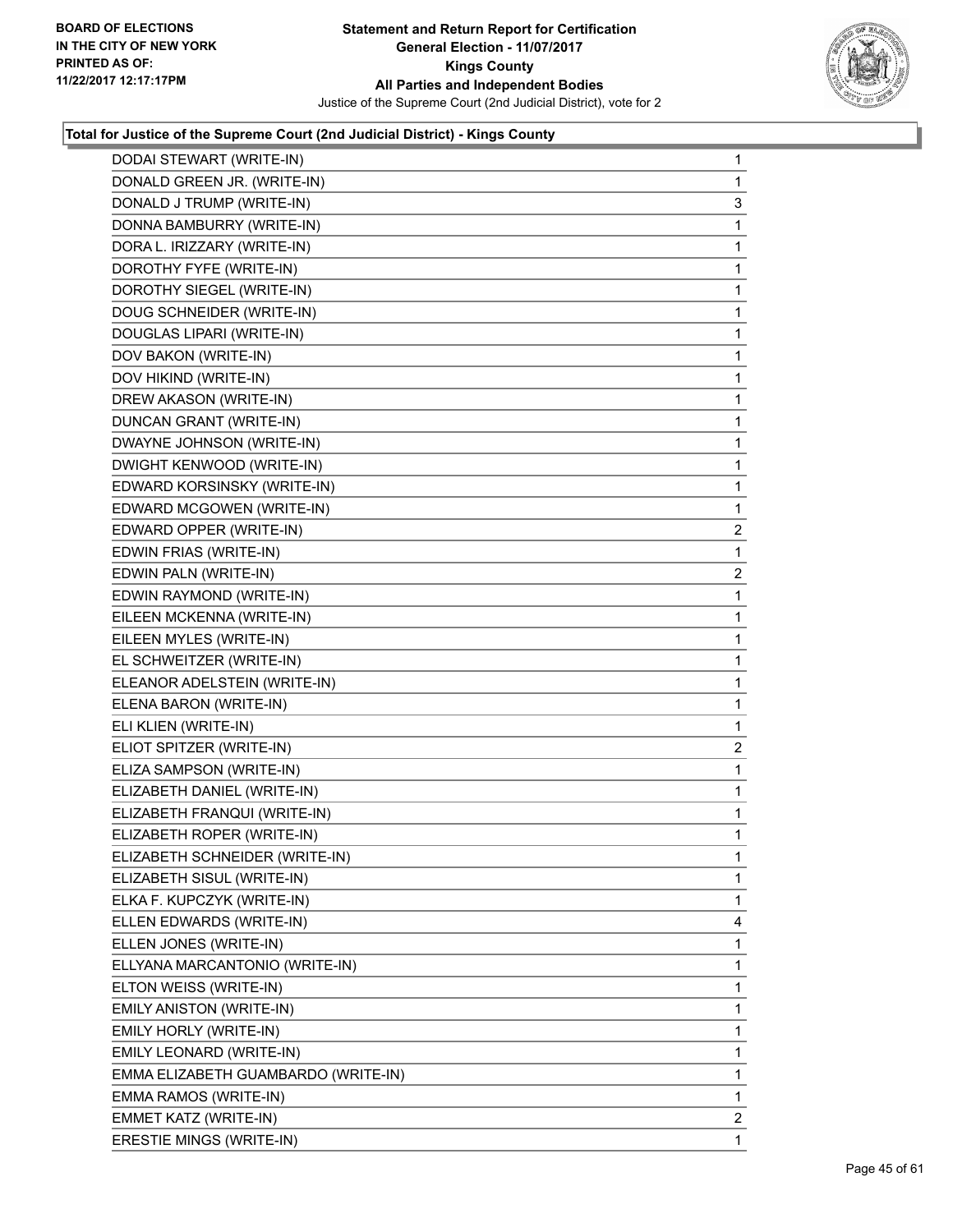

| ERIC GONZALEZ (WRITE-IN)           | 1                       |
|------------------------------------|-------------------------|
| ERIC KOMITEE (WRITE-IN)            | 1                       |
| ERIC LEB (WRITE-IN)                | 1                       |
| ERIC THOMSON (WRITE-IN)            | 2                       |
| ERIC TRUMP (WRITE-IN)              | 1                       |
| ERICA DORN (WRITE-IN)              | 1                       |
| ERIK JOHNSON (WRITE-IN)            | 1                       |
| ERIN GREEN (WRITE-IN)              | 1                       |
| ERROL LOUIS (WRITE-IN)             | $\overline{\mathbf{c}}$ |
| ESTER EISENBERG (WRITE-IN)         | 1                       |
| ESTHER BORNSTEIN (WRITE-IN)        | 1                       |
| ESTHER STACHELL (WRITE-IN)         | 1                       |
| ETTY AUSCH (WRITE-IN)              | 1                       |
| EUGENE DEBS (WRITE-IN)             | 1                       |
| EUGENE STRUPKINSKI (WRITE-IN)      | 1                       |
| EVAN FLASCHEN (WRITE-IN)           | 1                       |
| EVAN REISER (WRITE-IN)             | 1                       |
| EVELYN GARCIA (WRITE-IN)           | 1                       |
| FELICE SONTIPE (WRITE-IN)          | 1                       |
| FORD HOYT (WRITE-IN)               | 1                       |
| FORD JOACHIM (WRITE-IN)            | 1                       |
| FOREST ALMASI (WRITE-IN)           | 1                       |
| FRANCESCA CUTRONE (WRITE-IN)       | 2                       |
| FRANK A. MUZIO (WRITE-IN)          | 1                       |
| FRANK BAIO (WRITE-IN)              | 1                       |
| FRANK DADDATO (WRITE-IN)           | 1                       |
| FRANK SCACALESST (WRITE-IN)        | 1                       |
| FRANK WEISSE (WRITE-IN)            | 1                       |
| FRANK X ITELLER (WRITE-IN)         | 1                       |
| FRANKIE RUSSO (WRITE-IN)           | 1                       |
| FRANKLIN STONE (WRITE-IN)          | 1                       |
| FRED AMIAGG (WRITE-IN)             | 1                       |
| FREDERICK ARRIAGA (WRITE-IN)       | 4                       |
| FREDERIK DUMAS BONNIER (WRITE-IN)  | 1                       |
| FREIDY GOLDSTEIN (WRITE-IN)        | 1                       |
| <b>GABRIEL AERI (WRITE-IN)</b>     | 1                       |
| <b>GABRIEL FRIEDMAN (WRITE-IN)</b> | 1                       |
| GABRIELA TULLY (WRITE-IN)          | 3                       |
| <b>GARY DUNN (WRITE-IN)</b>        | 1                       |
| GARY SHAFFER (WRITE-IN)            | 1                       |
| <b>GARY TILZER (WRITE-IN)</b>      | 1                       |
| <b>GENE RUSSIANOFF (WRITE-IN)</b>  | 1                       |
| GEOFFERY EDWARDS (WRITE-IN)        | 1                       |
| <b>GEORGE ALBRO (WRITE-IN)</b>     | 1                       |
| <b>GEORGE BOGDAN (WRITE-IN)</b>    | 1                       |
| GEORGE GUTIEREZ JR. (WRITE-IN)     | 1                       |
|                                    |                         |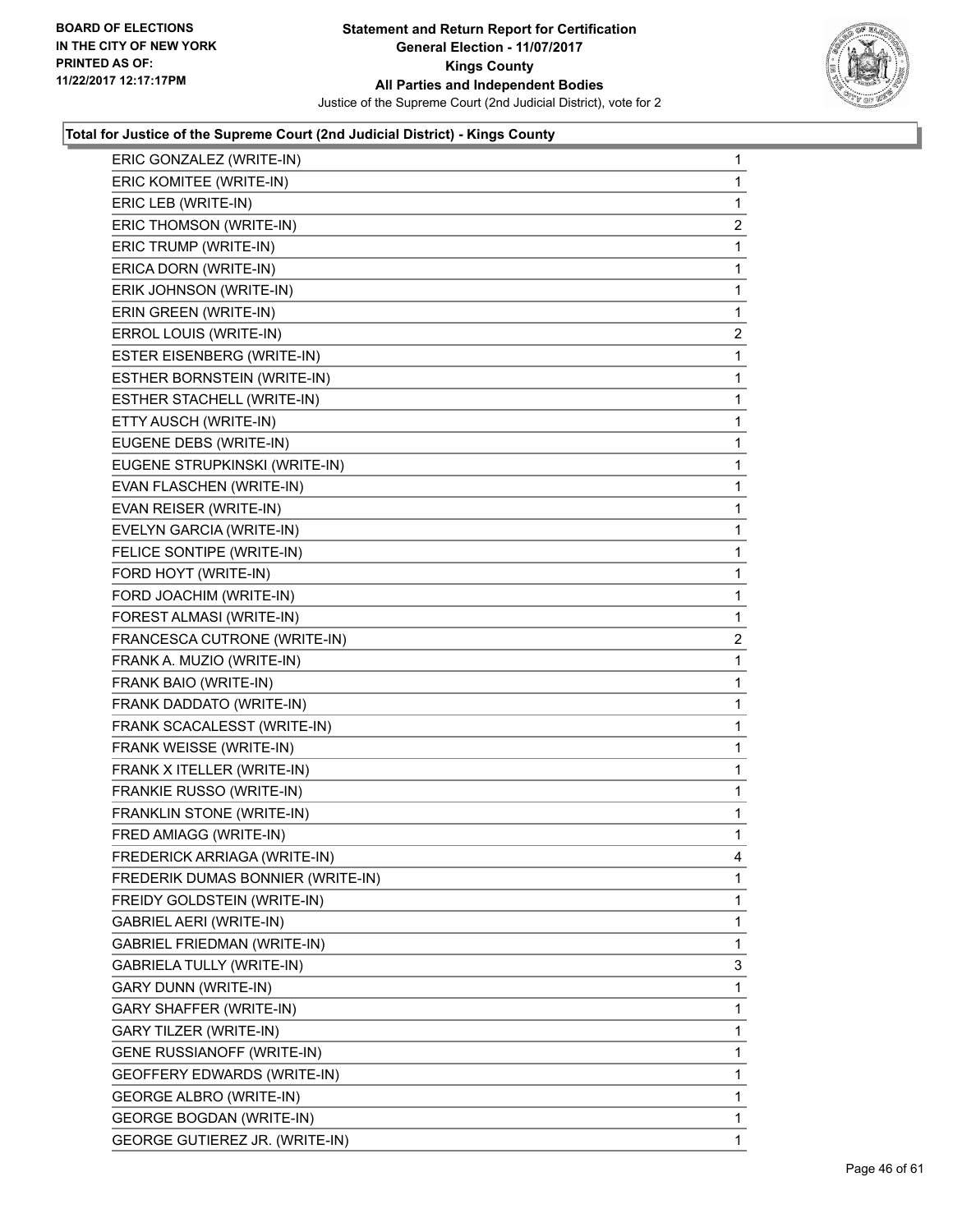

| <b>GEORGE PETROS (WRITE-IN)</b>     | $\mathbf 1$             |
|-------------------------------------|-------------------------|
| <b>GEORGE WEISGERBER (WRITE-IN)</b> | $\mathbf{1}$            |
| <b>GERSON KUNTCHEN (WRITE-IN)</b>   | $\mathbf 1$             |
| GINGER JACKSON (WRITE-IN)           | 1                       |
| GLENN GREENWALD (WRITE-IN)          | $\mathbf{1}$            |
| <b>GLENN KUSHEL (WRITE-IN)</b>      | $\mathbf 1$             |
| <b>GLENN MITCHELL (WRITE-IN)</b>    | 1                       |
| <b>GLORIA STEINEM (WRITE-IN)</b>    | $\mathbf 1$             |
| <b>GRACE MENG (WRITE-IN)</b>        | $\overline{2}$          |
| <b>GRANT TOMPSON (WRITE-IN)</b>     | $\mathbf{2}$            |
| GRIFFITH R. IFFITH (WRITE-IN)       | $\overline{\mathbf{c}}$ |
| GUY IDEFONZO (WRITE-IN)             | $\mathbf 1$             |
| HANNAH ALEXANDER (WRITE-IN)         | $\mathbf{2}$            |
| HARRY RUBEN FALCONE (WRITE-IN)      | $\mathbf 1$             |
| HARRY STONE (WRITE-IN)              | $\mathbf 1$             |
| HARVEY WIENSTIEN (WRITE-IN)         | 1                       |
| HASSON BARKSDALE (WRITE-IN)         | 1                       |
| HEIDI C CESARE (WRITE-IN)           | $\mathbf 1$             |
| HEMALEE PATEL (WRITE-IN)            | 1                       |
| HENRY CREECH (WRITE-IN)             | $\mathbf{1}$            |
| HERBERT WASTON (WRITE-IN)           | $\mathbf 1$             |
| HERSHEL EICHENSTEIN (WRITE-IN)      | 1                       |
| HERSHEL WALDNER (WRITE-IN)          | 1                       |
| HERSHY SILBERSTEIN (WRITE-IN)       | $\mathbf 1$             |
| HERSINER LEFTIWIT (WRITE-IN)        | 1                       |
| HILLARY CLINTON (WRITE-IN)          | 7                       |
| HINDE EISENBERG (WRITE-IN)          | 1                       |
| HOLLY PALMEIRI (WRITE-IN)           | 1                       |
| HOMER RICHARDSON (WRITE-IN)         | 1                       |
| HOWARD ENGEL (WRITE-IN)             | $\mathbf 1$             |
| HOWARD STERN (WRITE-IN)             | 1                       |
| IAN D. GIRSHEK (WRITE-IN)           | $\mathbf{1}$            |
| IAN KELLY (WRITE-IN)                | 1                       |
| IAN MACALLEN (WRITE-IN)             | 1                       |
| IAN MARCUS AMERKIN (WRITE-IN)       | 1                       |
| IAN MINER (WRITE-IN)                | 1                       |
| IAN RANDAL STROCK (WRITE-IN)        | 1                       |
| <b>ISAAC RATSNER (WRITE-IN)</b>     | 1                       |
| ISIRIS ISELA ISAAC (WRITE-IN)       | 3                       |
| ISN D. GIRSHEK (WRITE-IN)           | 1                       |
| <b>ISRAEL GLASSER (WRITE-IN)</b>    | 1                       |
| ISRAEL GOLDBERG (WRITE-IN)          | 1                       |
| JACK JRADA (WRITE-IN)               | 2                       |
| JACK WENBERGER (WRITE-IN)           | 1                       |
| JACOB KOHL (WRITE-IN)               | $\mathbf 1$             |
| JACOB LANDAU (WRITE-IN)             | 1                       |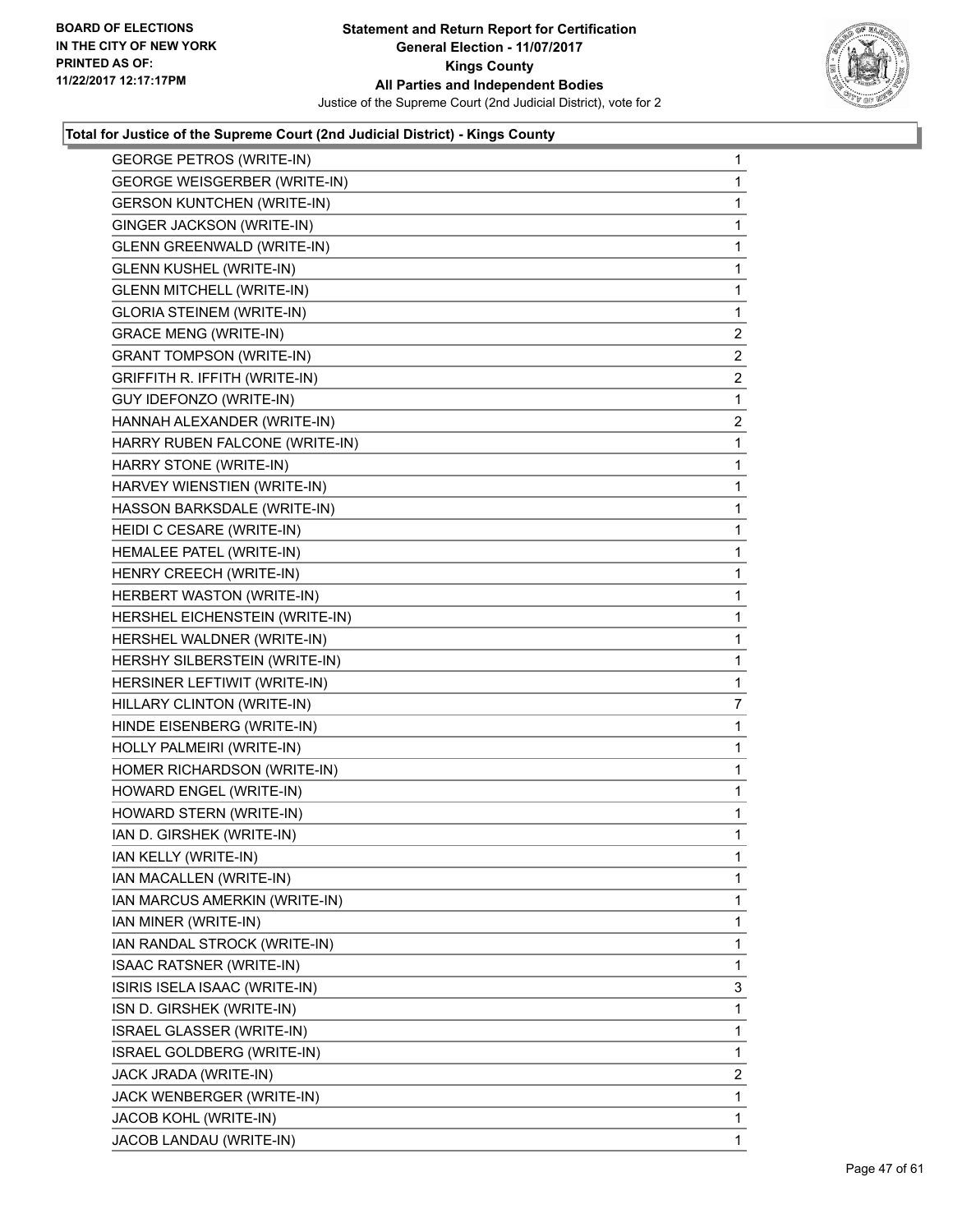

| JACOB REISMAN (WRITE-IN)           | 2                       |
|------------------------------------|-------------------------|
| JACOB ROLLS (WRITE-IN)             | 1                       |
| JACOB ROTH (WRITE-IN)              | 1                       |
| JACQUELINE POINT DUJOUR (WRITE-IN) | $\mathbf{1}$            |
| JAHLIYAH DESIREE (WRITE-IN)        | 1                       |
| JAINOOL RAMJOHN (WRITE-IN)         | 1                       |
| JAKE BERTANZA (WRITE-IN)           | $\overline{c}$          |
| JAMEL JOHNSON (WRITE-IN)           | 1                       |
| JAMES BEDWACK (WRITE-IN)           | 1                       |
| JAMES CURISER (WRITE-IN)           | $\mathbf{1}$            |
| JAMES EDWARD TUCKER (WRITE-IN)     | 1                       |
| JAMES FLEMING (WRITE-IN)           | 1                       |
| JAMES LANE (WRITE-IN)              | 1                       |
| JAMES ZAMONETT (WRITE-IN)          | 1                       |
| JAMILA J. WILLIS (WRITE-IN)        | 1                       |
| JAN W. NICHOLSON (WRITE-IN)        | $\mathbf{1}$            |
| JANDS DEV MORTON (WRITE-IN)        | 1                       |
| JANE GOODALL (WRITE-IN)            | 1                       |
| JANE SAMPEUR (WRITE-IN)            | 1                       |
| JANOS MARTON (WRITE-IN)            | $\overline{\mathbf{c}}$ |
| JAQUELINE WOOLCOTT (WRITE-IN)      | 1                       |
| <b>JASON GOTTLIEB (WRITE-IN)</b>   | 1                       |
| JASON PROVER (WRITE-IN)            | 1                       |
| JASON SALMER (WRITE-IN)            | 1                       |
| JEAN FRACOIS BIASSOU (WRITE-IN)    | 1                       |
| JEANINE PIRRO (WRITE-IN)           | 3                       |
| JEANNE FIORILLO (WRITE-IN)         | 1                       |
| JEANNE MCCABE (WRITE-IN)           | 1                       |
| JEFF FAERBER (WRITE-IN)            | 1                       |
| JEFFERY BERKE (WRITE-IN)           | 1                       |
| JEFFERY FRANKEL (WRITE-IN)         | 1                       |
| JEFFREY MCDUFFIE (WRITE-IN)        | 1                       |
| JENN BORCHETTA (WRITE-IN)          | 1                       |
| JENN HUGH GALLAGHER (WRITE-IN)     | 1                       |
| JENNIFER KENNEDY (WRITE-IN)        | 1                       |
| JENNIFER LEVY (WRITE-IN)           | 1                       |
| JERRY GARCIA (WRITE-IN)            | 1                       |
| JERRY HALL (WRITE-IN)              | 1                       |
| JESSE JACKSON (WRITE-IN)           | 1                       |
| JESSICA A. HORANI (WRITE-IN)       | 1                       |
| JESSICA REED (WRITE-IN)            | 1                       |
| JILL EPSTEIN (WRITE-IN)            | $\overline{2}$          |
| JIM EPSTEIN (WRITE-IN)             | 1                       |
| <b>JIM MORRISON (WRITE-IN)</b>     | 1                       |
| JIM ST. GERMAIN (WRITE-IN)         | 1                       |
| JING FANJ (WRITE-IN)               | 1                       |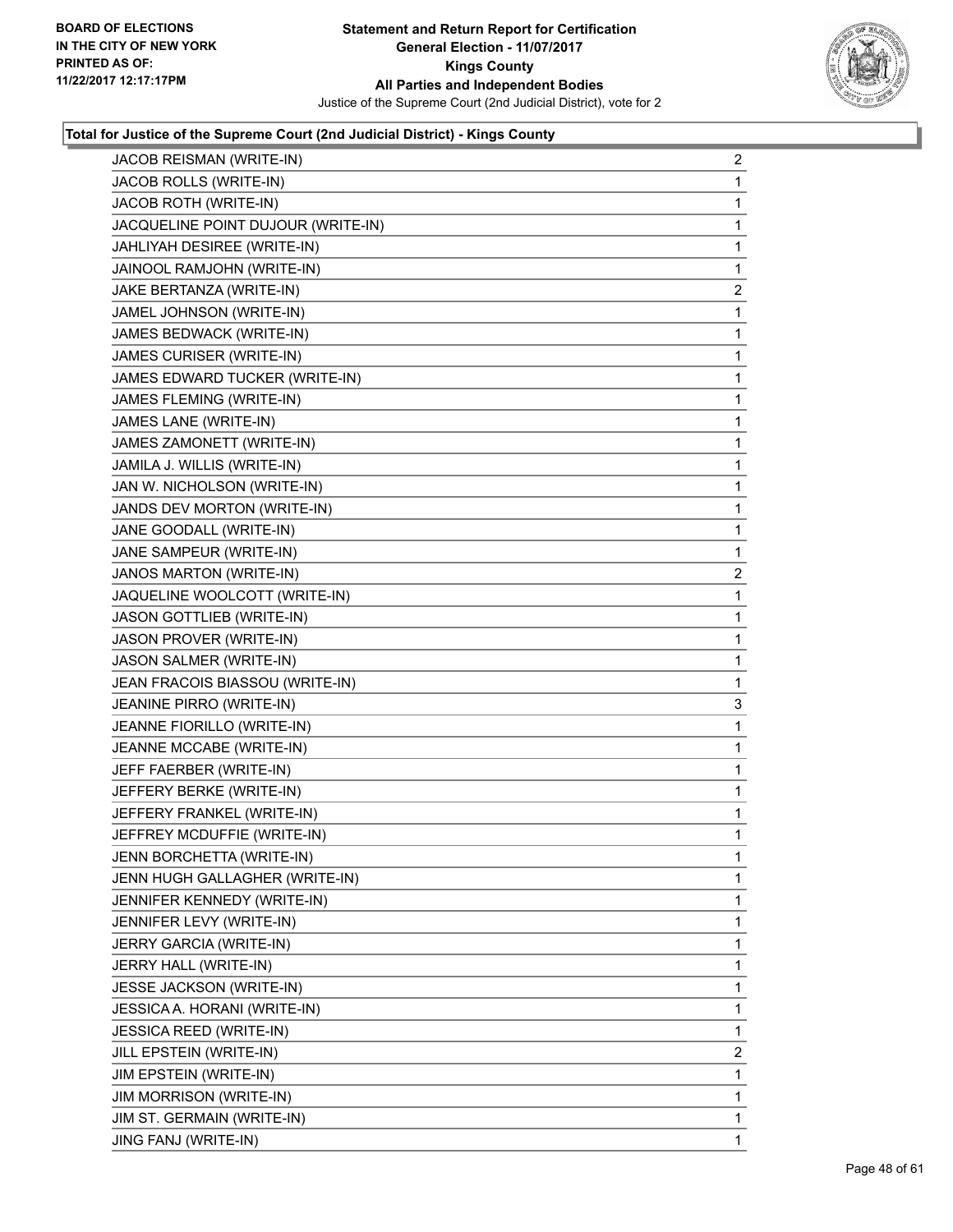

| JOANNE SEMINARA (WRITE-IN)   | 1                       |
|------------------------------|-------------------------|
| JOE GIBBONS (WRITE-IN)       | 1                       |
| JOE MANSOUR (WRITE-IN)       | 1                       |
| JOE PERRY (WRITE-IN)         | 1                       |
| JOEL KUPFORMAN (WRITE-IN)    | 1                       |
| JOEL SCHUNUR (WRITE-IN)      | 1                       |
| JOEL WERTHEINER (WRITE-IN)   | 1                       |
| JOEL WORTHMAN (WRITE-IN)     | 1                       |
| JOEY KELLY (WRITE-IN)        | 1                       |
| JOHN ADAMS (WRITE-IN)        | 1                       |
| JOHN AES-NIHIL (WRITE-IN)    | 1                       |
| JOHN ASHBERY (WRITE-IN)      | 1                       |
| JOHN AVELLUTO (WRITE-IN)     | 1                       |
| JOHN CALE (WRITE-IN)         | 1                       |
| JOHN F RODDY (WRITE-IN)      | 1                       |
| JOHN FINAN (WRITE-IN)        | 1                       |
| JOHN HEIDA (WRITE-IN)        | 1                       |
| JOHN HENRY (WRITE-IN)        | 1                       |
| JOHN HODGMAN (WRITE-IN)      | 1                       |
| JOHN K O'HARA (WRITE-IN)     | 1                       |
| JOHN LIONS (WRITE-IN)        | 1                       |
| JOHN LIU (WRITE-IN)          | $\overline{\mathbf{c}}$ |
| JOHN OLIVER (WRITE-IN)       | 2                       |
| JOHN QUAGLIONE (WRITE-IN)    | 1                       |
| JOHN RIDGE (WRITE-IN)        | 1                       |
| JOHN SMITH (WRITE-IN)        | 3                       |
| JOHN WALSH (WRITE-IN)        | 2                       |
| JON GOLBE (WRITE-IN)         | 1                       |
| JON JAY (WRITE-IN)           | 1                       |
| JON L PEACOCK (WRITE-IN)     | 1                       |
| JON STEWART (WRITE-IN)       | 1                       |
| JON T. MERUIM (WRITE-IN)     | 1                       |
| JONAH BRUNO (WRITE-IN)       | 1                       |
| JONATHAN FRAC (WRITE-IN)     | 1                       |
| JONATHAN HAGLER (WRITE-IN)   | 3                       |
| JONATHAN HOWL (WRITE-IN)     | 1                       |
| JONATHAN SALTZMAN (WRITE-IN) | 1                       |
| JONATHON MUELLER (WRITE-IN)  | 1                       |
| JORDAN TYSON (WRITE-IN)      | 2                       |
| JOSE F. MAINON (WRITE-IN)    | 1                       |
| JOSEPH BRATT (WRITE-IN)      | 1                       |
| JOSEPH ESPOSITO (WRITE-IN)   | 1                       |
| JOSEPH GUBBAY (WRITE-IN)     | 1                       |
| JOSEPH HAWTHORNE (WRITE-IN)  | 2                       |
| JOSEPH JOYNER JR (WRITE-IN)  | 1                       |
| JOSEPH KEMTE (WRITE-IN)      | 1                       |
|                              |                         |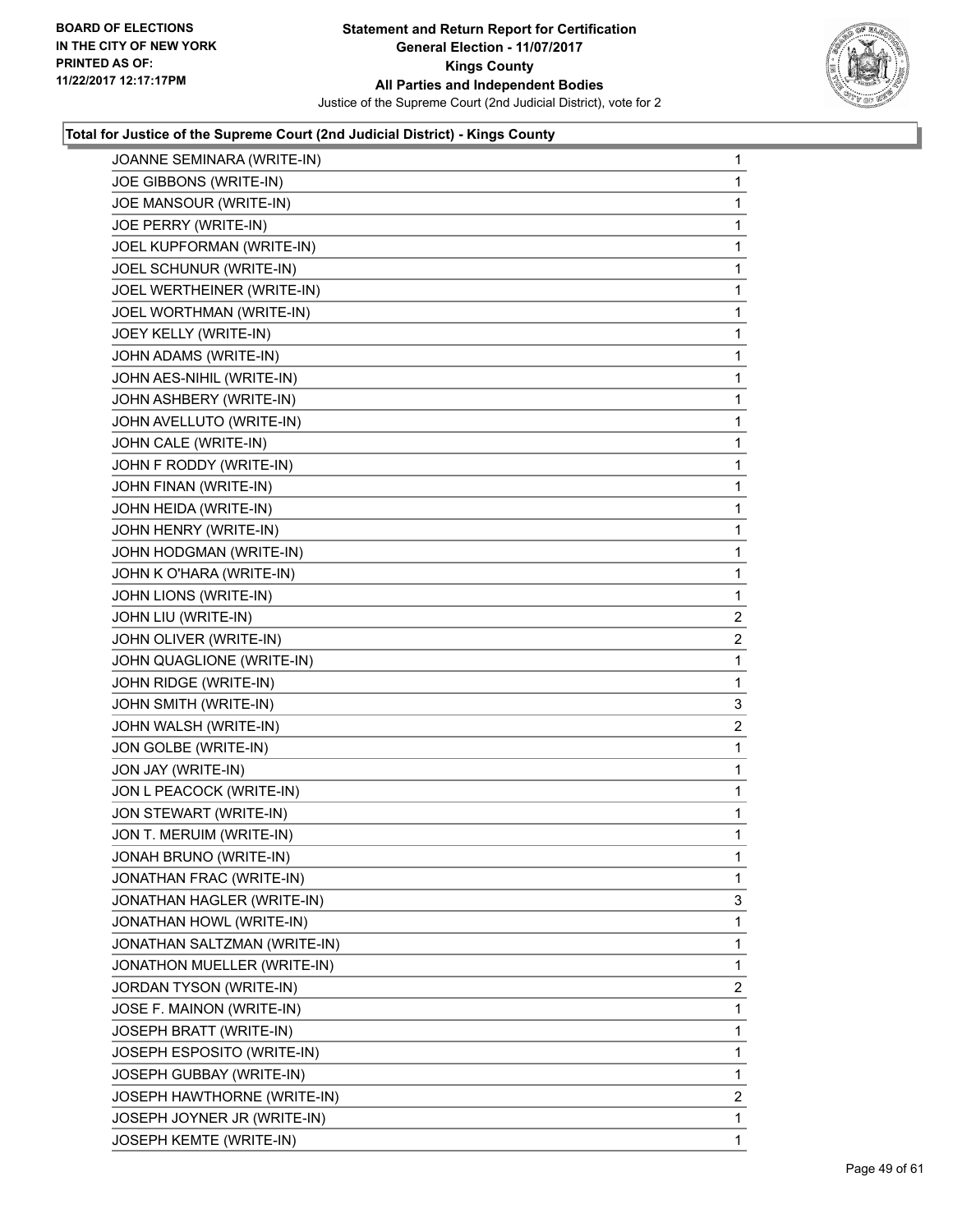

| JOSEPH MACK (WRITE-IN)<br>JOSEPH S. AMSEL (WRITE-IN)<br>JOSEPH S. MARTNCCI, SR. (WRITE-IN)<br>JOSH GOLDFEIN (WRITE-IN)<br>JOSHUA KESNER (WRITE-IN)<br>JOSHUA WEISSKOLPF (WRITE-IN)<br>JOSLYN CARTER (WRITE-IN)<br>JOY SIMMONS (WRITE-IN)<br>JOYCE KORN (WRITE-IN)<br>JOYCE ZETIANI (WRITE-IN)<br>JUAN BENCOSME (WRITE-IN)<br><b>JUAN GROSS (WRITE-IN)</b><br>JUDGE GILBERT HONG (WRITE-IN)<br>JUDITH BLUMENTHOL (WRITE-IN)<br>JUDITH KARPATKIN (WRITE-IN)<br>JULIAN ASSANGE (WRITE-IN)<br><b>JULIAN LUCAS (WRITE-IN)</b><br>JULIO CUEVAS (WRITE-IN)<br>JULIUS MARTOU (WRITE-IN)<br>JULUAN BARING (WRITE-IN)<br>JUNO TURNER (WRITE-IN)<br><b>JUSTIN RISERVATO (WRITE-IN)</b><br><b>JUSTINE BREN (WRITE-IN)</b><br>KAI BARKSDALE (WRITE-IN)<br>KALA NG (WRITE-IN)<br>KALIEF BROWDER (WRITE-IN)<br>KALMAN YEGER (WRITE-IN)<br>KAREEM MUHAMMAD (WRITE-IN)<br>KAREME BROWN (WRITE-IN)<br>KAREN THOMPSON (WRITE-IN)<br>KARL MARX (WRITE-IN)<br>KASRIEL MENDELBAUM (WRITE-IN)<br>KATE SHAW (WRITE-IN)<br>KATHERIN MCNEILL (WRITE-IN)<br>KATIA KELLY (WRITE-IN)<br>KATIE POOR (WRITE-IN)<br>KATIN MALONEY (WRITE-IN)<br>KAYLA SANTOSUOSSO (WRITE-IN)<br>KAYLA SIMPSON (WRITE-IN)<br>KELLY ARMSTRONG (WRITE-IN)<br>KELLY KRAVET (WRITE-IN)<br>KENDA JOHNSON (WRITE-IN)<br>KENDALL DELLAGATTA (WRITE-IN)<br>KENDEA JOHNSON (WRITE-IN) | JOSEPH LUHRS (WRITE-IN)  | $\mathbf{1}$   |
|-----------------------------------------------------------------------------------------------------------------------------------------------------------------------------------------------------------------------------------------------------------------------------------------------------------------------------------------------------------------------------------------------------------------------------------------------------------------------------------------------------------------------------------------------------------------------------------------------------------------------------------------------------------------------------------------------------------------------------------------------------------------------------------------------------------------------------------------------------------------------------------------------------------------------------------------------------------------------------------------------------------------------------------------------------------------------------------------------------------------------------------------------------------------------------------------------------------------------------------------------------------------------------------------------------------------------------|--------------------------|----------------|
|                                                                                                                                                                                                                                                                                                                                                                                                                                                                                                                                                                                                                                                                                                                                                                                                                                                                                                                                                                                                                                                                                                                                                                                                                                                                                                                             |                          | 1              |
|                                                                                                                                                                                                                                                                                                                                                                                                                                                                                                                                                                                                                                                                                                                                                                                                                                                                                                                                                                                                                                                                                                                                                                                                                                                                                                                             |                          | 1              |
|                                                                                                                                                                                                                                                                                                                                                                                                                                                                                                                                                                                                                                                                                                                                                                                                                                                                                                                                                                                                                                                                                                                                                                                                                                                                                                                             |                          | 1              |
|                                                                                                                                                                                                                                                                                                                                                                                                                                                                                                                                                                                                                                                                                                                                                                                                                                                                                                                                                                                                                                                                                                                                                                                                                                                                                                                             |                          | 1              |
|                                                                                                                                                                                                                                                                                                                                                                                                                                                                                                                                                                                                                                                                                                                                                                                                                                                                                                                                                                                                                                                                                                                                                                                                                                                                                                                             |                          | 1              |
|                                                                                                                                                                                                                                                                                                                                                                                                                                                                                                                                                                                                                                                                                                                                                                                                                                                                                                                                                                                                                                                                                                                                                                                                                                                                                                                             |                          | 1              |
|                                                                                                                                                                                                                                                                                                                                                                                                                                                                                                                                                                                                                                                                                                                                                                                                                                                                                                                                                                                                                                                                                                                                                                                                                                                                                                                             |                          | 1              |
|                                                                                                                                                                                                                                                                                                                                                                                                                                                                                                                                                                                                                                                                                                                                                                                                                                                                                                                                                                                                                                                                                                                                                                                                                                                                                                                             |                          | 1              |
|                                                                                                                                                                                                                                                                                                                                                                                                                                                                                                                                                                                                                                                                                                                                                                                                                                                                                                                                                                                                                                                                                                                                                                                                                                                                                                                             |                          | 1              |
|                                                                                                                                                                                                                                                                                                                                                                                                                                                                                                                                                                                                                                                                                                                                                                                                                                                                                                                                                                                                                                                                                                                                                                                                                                                                                                                             |                          | 2              |
|                                                                                                                                                                                                                                                                                                                                                                                                                                                                                                                                                                                                                                                                                                                                                                                                                                                                                                                                                                                                                                                                                                                                                                                                                                                                                                                             |                          | 1              |
|                                                                                                                                                                                                                                                                                                                                                                                                                                                                                                                                                                                                                                                                                                                                                                                                                                                                                                                                                                                                                                                                                                                                                                                                                                                                                                                             |                          | $\mathbf 1$    |
|                                                                                                                                                                                                                                                                                                                                                                                                                                                                                                                                                                                                                                                                                                                                                                                                                                                                                                                                                                                                                                                                                                                                                                                                                                                                                                                             |                          | 1              |
|                                                                                                                                                                                                                                                                                                                                                                                                                                                                                                                                                                                                                                                                                                                                                                                                                                                                                                                                                                                                                                                                                                                                                                                                                                                                                                                             |                          | 2              |
|                                                                                                                                                                                                                                                                                                                                                                                                                                                                                                                                                                                                                                                                                                                                                                                                                                                                                                                                                                                                                                                                                                                                                                                                                                                                                                                             |                          | 1              |
|                                                                                                                                                                                                                                                                                                                                                                                                                                                                                                                                                                                                                                                                                                                                                                                                                                                                                                                                                                                                                                                                                                                                                                                                                                                                                                                             |                          | 2              |
|                                                                                                                                                                                                                                                                                                                                                                                                                                                                                                                                                                                                                                                                                                                                                                                                                                                                                                                                                                                                                                                                                                                                                                                                                                                                                                                             |                          | 1              |
|                                                                                                                                                                                                                                                                                                                                                                                                                                                                                                                                                                                                                                                                                                                                                                                                                                                                                                                                                                                                                                                                                                                                                                                                                                                                                                                             |                          | $\mathbf 1$    |
|                                                                                                                                                                                                                                                                                                                                                                                                                                                                                                                                                                                                                                                                                                                                                                                                                                                                                                                                                                                                                                                                                                                                                                                                                                                                                                                             |                          | 1              |
|                                                                                                                                                                                                                                                                                                                                                                                                                                                                                                                                                                                                                                                                                                                                                                                                                                                                                                                                                                                                                                                                                                                                                                                                                                                                                                                             |                          | 1              |
|                                                                                                                                                                                                                                                                                                                                                                                                                                                                                                                                                                                                                                                                                                                                                                                                                                                                                                                                                                                                                                                                                                                                                                                                                                                                                                                             |                          | 1              |
|                                                                                                                                                                                                                                                                                                                                                                                                                                                                                                                                                                                                                                                                                                                                                                                                                                                                                                                                                                                                                                                                                                                                                                                                                                                                                                                             |                          | 1              |
|                                                                                                                                                                                                                                                                                                                                                                                                                                                                                                                                                                                                                                                                                                                                                                                                                                                                                                                                                                                                                                                                                                                                                                                                                                                                                                                             |                          | 1              |
|                                                                                                                                                                                                                                                                                                                                                                                                                                                                                                                                                                                                                                                                                                                                                                                                                                                                                                                                                                                                                                                                                                                                                                                                                                                                                                                             |                          | 1              |
|                                                                                                                                                                                                                                                                                                                                                                                                                                                                                                                                                                                                                                                                                                                                                                                                                                                                                                                                                                                                                                                                                                                                                                                                                                                                                                                             |                          | 1              |
|                                                                                                                                                                                                                                                                                                                                                                                                                                                                                                                                                                                                                                                                                                                                                                                                                                                                                                                                                                                                                                                                                                                                                                                                                                                                                                                             |                          | 1              |
|                                                                                                                                                                                                                                                                                                                                                                                                                                                                                                                                                                                                                                                                                                                                                                                                                                                                                                                                                                                                                                                                                                                                                                                                                                                                                                                             |                          | 2              |
|                                                                                                                                                                                                                                                                                                                                                                                                                                                                                                                                                                                                                                                                                                                                                                                                                                                                                                                                                                                                                                                                                                                                                                                                                                                                                                                             |                          | 1              |
|                                                                                                                                                                                                                                                                                                                                                                                                                                                                                                                                                                                                                                                                                                                                                                                                                                                                                                                                                                                                                                                                                                                                                                                                                                                                                                                             |                          | 1              |
|                                                                                                                                                                                                                                                                                                                                                                                                                                                                                                                                                                                                                                                                                                                                                                                                                                                                                                                                                                                                                                                                                                                                                                                                                                                                                                                             |                          | 1              |
|                                                                                                                                                                                                                                                                                                                                                                                                                                                                                                                                                                                                                                                                                                                                                                                                                                                                                                                                                                                                                                                                                                                                                                                                                                                                                                                             |                          | $\overline{2}$ |
|                                                                                                                                                                                                                                                                                                                                                                                                                                                                                                                                                                                                                                                                                                                                                                                                                                                                                                                                                                                                                                                                                                                                                                                                                                                                                                                             |                          | 1              |
|                                                                                                                                                                                                                                                                                                                                                                                                                                                                                                                                                                                                                                                                                                                                                                                                                                                                                                                                                                                                                                                                                                                                                                                                                                                                                                                             |                          | 1              |
|                                                                                                                                                                                                                                                                                                                                                                                                                                                                                                                                                                                                                                                                                                                                                                                                                                                                                                                                                                                                                                                                                                                                                                                                                                                                                                                             |                          | 1              |
|                                                                                                                                                                                                                                                                                                                                                                                                                                                                                                                                                                                                                                                                                                                                                                                                                                                                                                                                                                                                                                                                                                                                                                                                                                                                                                                             |                          | 1              |
|                                                                                                                                                                                                                                                                                                                                                                                                                                                                                                                                                                                                                                                                                                                                                                                                                                                                                                                                                                                                                                                                                                                                                                                                                                                                                                                             |                          | 1              |
|                                                                                                                                                                                                                                                                                                                                                                                                                                                                                                                                                                                                                                                                                                                                                                                                                                                                                                                                                                                                                                                                                                                                                                                                                                                                                                                             |                          | 1              |
|                                                                                                                                                                                                                                                                                                                                                                                                                                                                                                                                                                                                                                                                                                                                                                                                                                                                                                                                                                                                                                                                                                                                                                                                                                                                                                                             |                          | 1              |
|                                                                                                                                                                                                                                                                                                                                                                                                                                                                                                                                                                                                                                                                                                                                                                                                                                                                                                                                                                                                                                                                                                                                                                                                                                                                                                                             |                          | 1              |
|                                                                                                                                                                                                                                                                                                                                                                                                                                                                                                                                                                                                                                                                                                                                                                                                                                                                                                                                                                                                                                                                                                                                                                                                                                                                                                                             |                          | 1              |
|                                                                                                                                                                                                                                                                                                                                                                                                                                                                                                                                                                                                                                                                                                                                                                                                                                                                                                                                                                                                                                                                                                                                                                                                                                                                                                                             |                          | 1              |
|                                                                                                                                                                                                                                                                                                                                                                                                                                                                                                                                                                                                                                                                                                                                                                                                                                                                                                                                                                                                                                                                                                                                                                                                                                                                                                                             |                          | 1              |
|                                                                                                                                                                                                                                                                                                                                                                                                                                                                                                                                                                                                                                                                                                                                                                                                                                                                                                                                                                                                                                                                                                                                                                                                                                                                                                                             |                          | 1              |
|                                                                                                                                                                                                                                                                                                                                                                                                                                                                                                                                                                                                                                                                                                                                                                                                                                                                                                                                                                                                                                                                                                                                                                                                                                                                                                                             |                          | $\mathbf 1$    |
|                                                                                                                                                                                                                                                                                                                                                                                                                                                                                                                                                                                                                                                                                                                                                                                                                                                                                                                                                                                                                                                                                                                                                                                                                                                                                                                             | KENNETH COOKE (WRITE-IN) | $\mathbf{1}$   |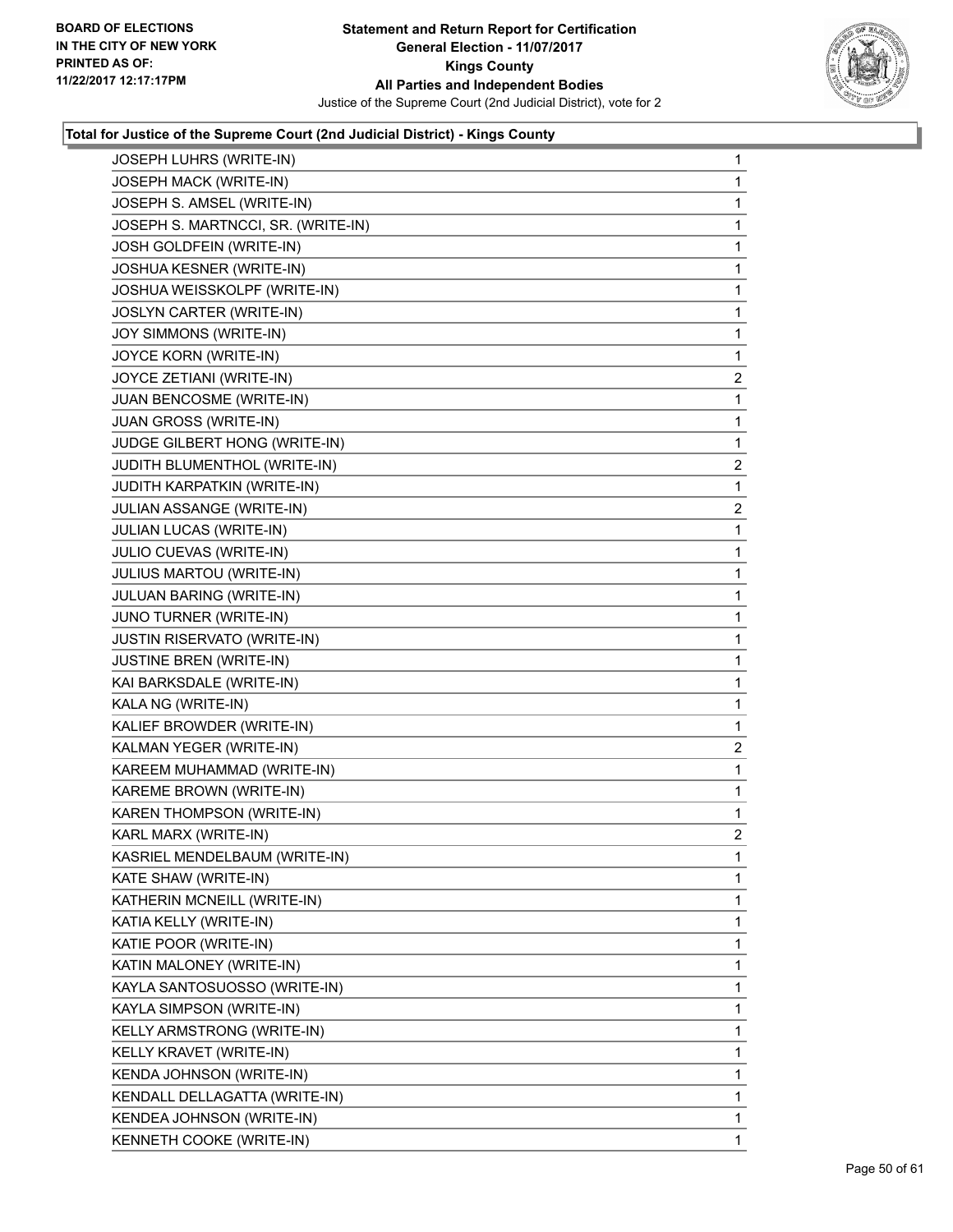

| <b>KENNY DIGGS (WRITE-IN)</b>     | 1                       |
|-----------------------------------|-------------------------|
| KENYA JEFFERIES (WRITE-IN)        | 1                       |
| KERVY WARD ESQ. (WRITE-IN)        | 1                       |
| KEVIN KELLY (WRITE-IN)            | 3                       |
| KEVIN MOORE (WRITE-IN)            | 1                       |
| KEVIN O'CONNELL (WRITE-IN)        | 1                       |
| KIIRU GICHURA (WRITE-IN)          | $\overline{\mathbf{c}}$ |
| KIM MUENCH (WRITE-IN)             | 1                       |
| KIRK OLIVER (WRITE-IN)            | 1                       |
| KIRK SUNDAY (WRITE-IN)            | 1                       |
| KIRSTIN GALLAGHER (WRITE-IN)      | 1                       |
| KRISTAN PORCHES (WRITE-IN)        | 1                       |
| KRISTOPS PORSINGIS (WRITE-IN)     | 1                       |
| KRISTOPS PORZINGIS (WRITE-IN)     | 1                       |
| KRZYSZTAF LACH (WRITE-IN)         | 1                       |
| KURT HOKE (WRITE-IN)              | 1                       |
| KWARI MENSAH (WRITE-IN)           | 1                       |
| KYLO REN (WRITE-IN)               | 1                       |
| LAN FISHER (WRITE-IN)             | 1                       |
| LANDRY ROSE (WRITE-IN)            | 1                       |
| LARA ESHKENAZI (WRITE-IN)         | 1                       |
| LARRY FINE (WRITE-IN)             | 1                       |
| LATOYA HEADLEY (WRITE-IN)         | 2                       |
| LAURA JACOBSON (WRITE-IN)         | 4                       |
| LAURA MUMM (WRITE-IN)             | 1                       |
| LAURAN A. JONES (WRITE-IN)        | 1                       |
| LAUREN JONES (WRITE-IN)           | 1                       |
| LAURIE K FURDYNA (WRITE-IN)       | 2                       |
| LAWRENCE BRENNER (WRITE-IN)       | $\mathbf{1}$            |
| LAWRENCE GREGG (WRITE-IN)         | 1                       |
| LAWRENCE M. STERN (WRITE-IN)      | 1                       |
| LAWRENCE ROTHBART (WRITE-IN)      | $\overline{2}$          |
| LEARUED HAMD (WRITE-IN)           | 1                       |
| LEE FRANCIS LIVINGSTON (WRITE-IN) | 1                       |
| LEE HANK ELKINS (WRITE-IN)        | 1                       |
| LEIA ORGANA (WRITE-IN)            | 1                       |
| LEILA WILLIAMS TUCKER (WRITE-IN)  | 1                       |
| LEON OFMAN (WRITE-IN)             | 2                       |
| LEON TROTSKY (WRITE-IN)           | 1                       |
| LEONARD NOISETTE (WRITE-IN)       | 1                       |
| LEROY BRANCH (WRITE-IN)           | 1                       |
| LETITIA JAMES (WRITE-IN)          | 2                       |
| LEVI SCHNECK (WRITE-IN)           | 1                       |
| LIAM MCCABE (WRITE-IN)            | 1                       |
| LILA JHAVER (WRITE-IN)            | 1                       |
| LILLIANO. LARRIER (WRITE-IN)      | 1                       |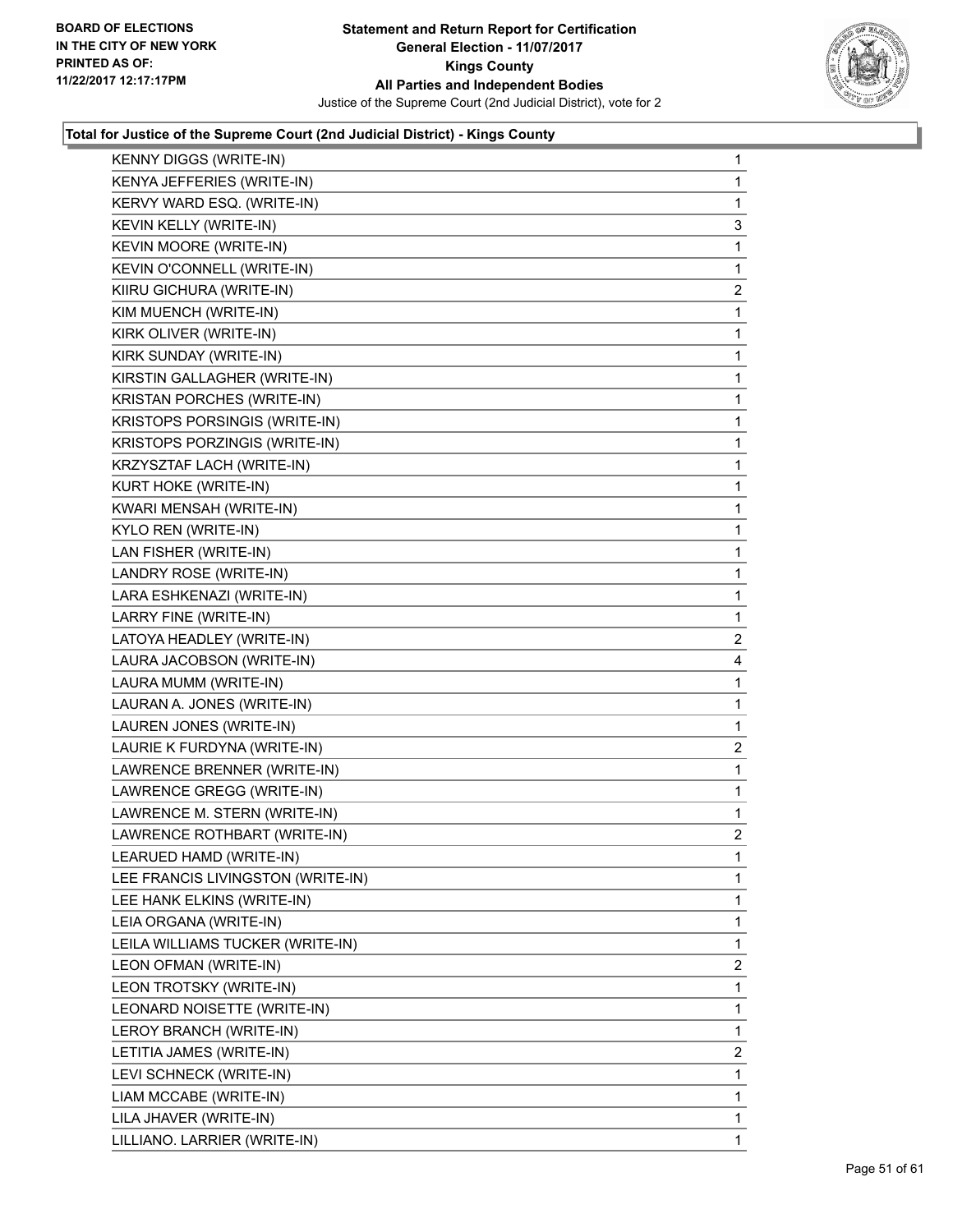

| LIN MANUEL MIRANDA (WRITE-IN)     | $\mathbf{1}$   |
|-----------------------------------|----------------|
| LINCOLN ACHILLI (WRITE-IN)        | 1              |
| LINDA MARCIANO (WRITE-IN)         | 1              |
| LINDA SARSOUR (WRITE-IN)          | 2              |
| LISA GIBBS (WRITE-IN)             | 1              |
| LISA SCHRIEBEVSORF (WRITE-IN)     | 1              |
| LOMRADE SHLIN (WRITE-IN)          | 1              |
| LOREAL MONROE (WRITE-IN)          | 1              |
| LOUIS CRESPO (WRITE-IN)           | 1              |
| LOUIS GORTON (WRITE-IN)           | 1              |
| LOUIS MARISTRATE (WRITE-IN)       | 1              |
| LOURDES A. RIVERA (WRITE-IN)      | 1              |
| LUCIEN CHALFIN (WRITE-IN)         | 1              |
| LUCRETIA REGINA-POTTER (WRITE-IN) | $\overline{2}$ |
| LUCUS WOZNY (WRITE-IN)            | 1              |
| LUKE SCHRAM (WRITE-IN)            | 1              |
| LUKE SHRAM (WRITE-IN)             | 1              |
| LUMI M.ROLLTY (WRITE-IN)          | 1              |
| LYDIA SAMLAL (WRITE-IN)           | 1              |
| MAGOALENA MCKEE (WRITE-IN)        | 1              |
| MAIRA MELTZER-COHEN (WRITE-IN)    | 2              |
| MANUEL WAN (WRITE-IN)             | 1              |
| MARC FLIEDNER (WRITE-IN)          | 11             |
| MARC LAMONT HILL (WRITE-IN)       | 1              |
| MARC NATION (WRITE-IN)            | 1              |
| MARC SNYDER (WRITE-IN)            | 1              |
| MARCUS PARKS (WRITE-IN)           | 1              |
| MARGARET LARKIN WATSON (WRITE-IN) | 1              |
| MARGARET WATSON (WRITE-IN)        | 1              |
| MARGARITA LOPEZ TORRES (WRITE-IN) | $\overline{c}$ |
| MARIA RUSCIO (WRITE-IN)           | 1              |
| MARIANNE V ITAK (WRITE-IN)        | 1              |
| MARIEW NDIAYE (WRITE-IN)          | 1              |
| MARILYN MANSON (WRITE-IN)         | 1              |
| MARIO GREYMIST (WRITE-IN)         | 1              |
| MARION CORNE (WRITE-IN)           | 1              |
| MARISSA A. AGIN (WRITE-IN)        | 1              |
| MARISSA SHERMAN (WRITE-IN)        | 1              |
| MARIUS ANGELONI (WRITE-IN)        | 1              |
| MARK AXINN (WRITE-IN)             | 1              |
| MARK BUTLER (WRITE-IN)            | 1              |
| MARK DUNLEA (WRITE-IN)            | 1              |
| MARK KASAN (WRITE-IN)             | 1              |
| MARK PETERS ESQ. (WRITE-IN)       | 1              |
| MARK SIMONE (WRITE-IN)            | 1              |
| MARK WEINER (WRITE-IN)            | 1              |
|                                   |                |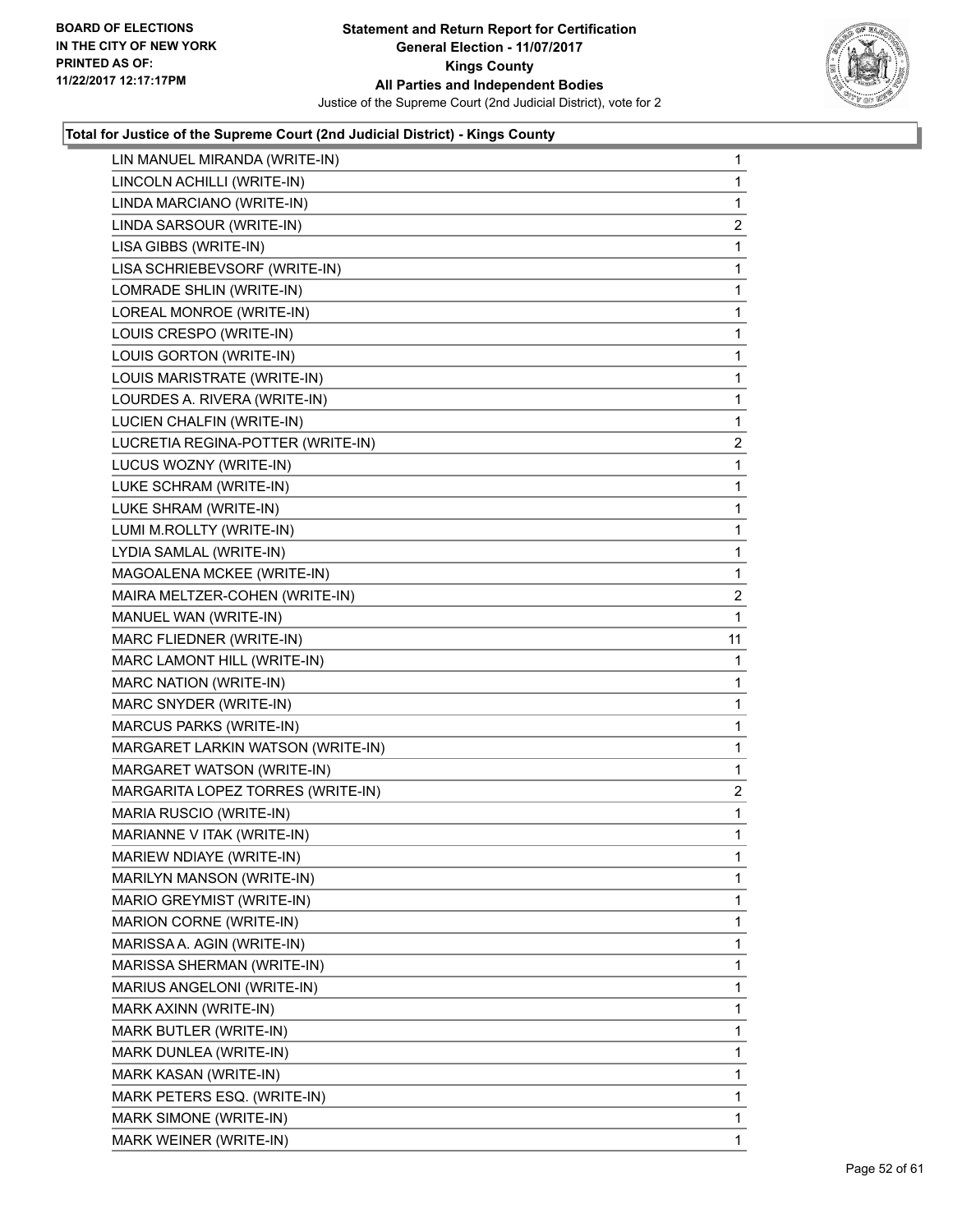

| MARRY APPLE (WRITE-IN)           | $\mathbf 1$  |
|----------------------------------|--------------|
| MARTIN FALCE (WRITE-IN)          | $\mathbf{1}$ |
| MARTIN GORFINKEL (WRITE-IN)      | 6            |
| MARTIN NEADLEMAN (WRITE-IN)      | 1            |
| MARVIN HOLLAND (WRITE-IN)        | 1            |
| MARY CUEN FITZMAURICE (WRITE-IN) | 1            |
| MARY E. LITE (WRITE-IN)          | 1            |
| MARY T. BARANOWSKI (WRITE-IN)    | 1            |
| MATT FLEISCHER BLACK (WRITE-IN)  | 1            |
| MATTHEW CARETTO (WRITE-IN)       | 1            |
| MATTHEW FAIRLEY (WRITE-IN)       | 1            |
| MAUREEN GODWIN (WRITE-IN)        | $\mathbf 1$  |
| MAX FABRICANT (WRITE-IN)         | 1            |
| MAX GERSHWEIS (WRITE-IN)         | $\mathbf{1}$ |
| MAX RICH - MELISSINOS (WRITE-IN) | 1            |
| MAXINE H. PARK (WRITE-IN)        | 1            |
| MAY KYI (WRITE-IN)               | 1            |
| MEC ZELLER (WRITE-IN)            | $\mathbf 1$  |
| <b>MEGAN BROWN (WRITE-IN)</b>    | 1            |
| MEGHAN FINN (WRITE-IN)           | $\mathbf{1}$ |
| MEIR ABOWITZ (WRITE-IN)          | 1            |
| MELINDA SHERSIN (WRITE-IN)       | 1            |
| MELISA J SKINNER (WRITE-IN)      | 1            |
| MENDEL KUGEL (WRITE-IN)          | $\mathbf 1$  |
| MERISA P SKINNER (WRITE-IN)      | 1            |
| MERRICK GARLAND (WRITE-IN)       | 4            |
| MERYL ARNOLD (WRITE-IN)          | 1            |
| MICHAEL BEST (WRITE-IN)          | 1            |
| MICHAEL BLOOMBERG (WRITE-IN)     | 6            |
| MICHAEL BRADLEY (WRITE-IN)       | $\mathbf 1$  |
| MICHAEL CHIAIA (WRITE-IN)        | 1            |
| MICHAEL CHRISEMER (WRITE-IN)     | 1            |
| MICHAEL EINHORN (WRITE-IN)       | 1            |
| MICHAEL FASHAS (WRITE-IN)        | 1            |
| MICHAEL GORDBERGER (WRITE-IN)    | 1            |
| MICHAEL JACKSON (WRITE-IN)       | 1            |
| MICHAEL K. CLARKE (WRITE-IN)     | 1            |
| MICHAEL KITIS (WRITE-IN)         | 1            |
| MICHAEL MAGLOIRE (WRITE-IN)      | 1            |
| MICHAEL MCFARLAND (WRITE-IN)     | 1            |
| MICHAEL PISEM (WRITE-IN)         | 1            |
| MICHAEL RYAN (WRITE-IN)          | 1            |
| MICHAEL SANDCHEZ (WRITE-IN)      | 1            |
| MICHAEL SCOTT JR. (WRITE-IN)     | 1            |
| MICHAEL SHADE (WRITE-IN)         | $\mathbf 1$  |
| MICHAEL TEITEL (WRITE-IN)        | 1            |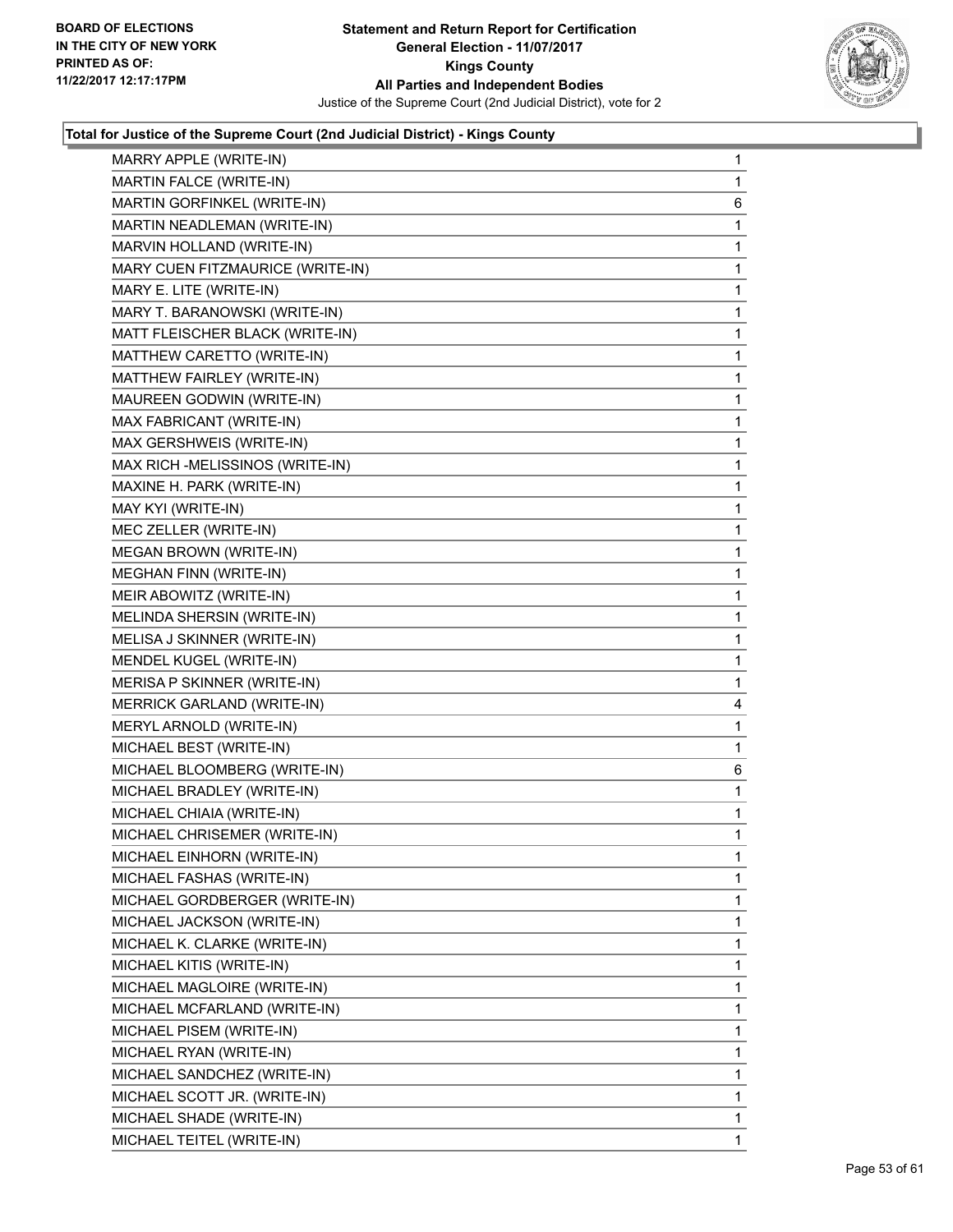

| MICHAEL VINCENT (WRITE-IN)      | $\mathbf{1}$   |
|---------------------------------|----------------|
| MICHELE ALEXANDER (WRITE-IN)    | $\mathbf{1}$   |
| MICHELLE OBAMA (WRITE-IN)       | $\overline{2}$ |
| MICHELLE WARDEN (WRITE-IN)      | 1              |
| MIGUEL LORGA (WRITE-IN)         | 1              |
| MIHIR KSHIRSAGAR (WRITE-IN)     | 1              |
| MIKE BARNETT (WRITE-IN)         | 1              |
| MIKE GARSON (WRITE-IN)          | 1              |
| MIKE MIRANDA (WRITE-IN)         | 1              |
| MIKE MUSE (WRITE-IN)            | 1              |
| MILA ROSATO (WRITE-IN)          | 1              |
| MILES MRIZA (WRITE-IN)          | 1              |
| MILLIE SANCHEZ (WRITE-IN)       | 1              |
| MILTON FRIEDMAN (WRITE-IN)      | 1              |
| MINDY SCHAWARTZ (WRITE-IN)      | 1              |
| MITCHEL COHEN (WRITE-IN)        | 1              |
| MITCHELLREGAN LOGAN (WRITE-IN)  | 1              |
| MITHCEL HOLME (WRITE-IN)        | 1              |
| MIZZEL MOSELY (WRITE-IN)        | 1              |
| MOE HOWARD (WRITE-IN)           | 1              |
| MOISES TAVERA (WRITE-IN)        | 1              |
| MOISHE GOLDBERG (WRITE-IN)      | 2              |
| MOLLY WASHAM (WRITE-IN)         | 1              |
| MONIA ABO-JAMIAL (WRITE-IN)     | 1              |
| MORGAN EVANS (WRITE-IN)         | 1              |
| MORTON AVIGDOR (WRITE-IN)       | 1              |
| MOSHE GRUNFELD (WRITE-IN)       | 1              |
| MOSHE PERLSTEIN (WRITE-IN)      | 1              |
| MOTTY SRUGO (WRITE-IN)          | 1              |
| MUMIA ABU JAMAL (WRITE-IN)      | 2              |
| MUSTAFA A. HASSAN (WRITE-IN)    | 1              |
| NADJWA NORTON (WRITE-IN)        | 1              |
| NAFFULI REINER (WRITE-IN)       | 1              |
| NAFTALI KERSTEIN (WRITE-IN)     | 1              |
| NAFTULI MOSTER (WRITE-IN)       | 1              |
| NAFULL LERNER (WRITE-IN)        | 1              |
| NAHUEL SEKLANY (WRITE-IN)       | 1              |
| NANCY SANCHEZ TAYLOR (WRITE-IN) | 1              |
| NASHAURER PAISE (WRITE-IN)      | 1              |
| NATHANIE BERKE (WRITE-IN)       | 1              |
| NEAL ADELSTEIN (WRITE-IN)       | 1              |
| NEEMA NASSIRI (WRITE-IN)        | 1              |
| NEIL ROSS (WRITE-IN)            | 1              |
| NEK COHEN (WRITE-IN)            | 1              |
| NELINI STAMP (WRITE-IN)         | 1              |
| NEV SCHULMAN (WRITE-IN)         | 1              |
|                                 |                |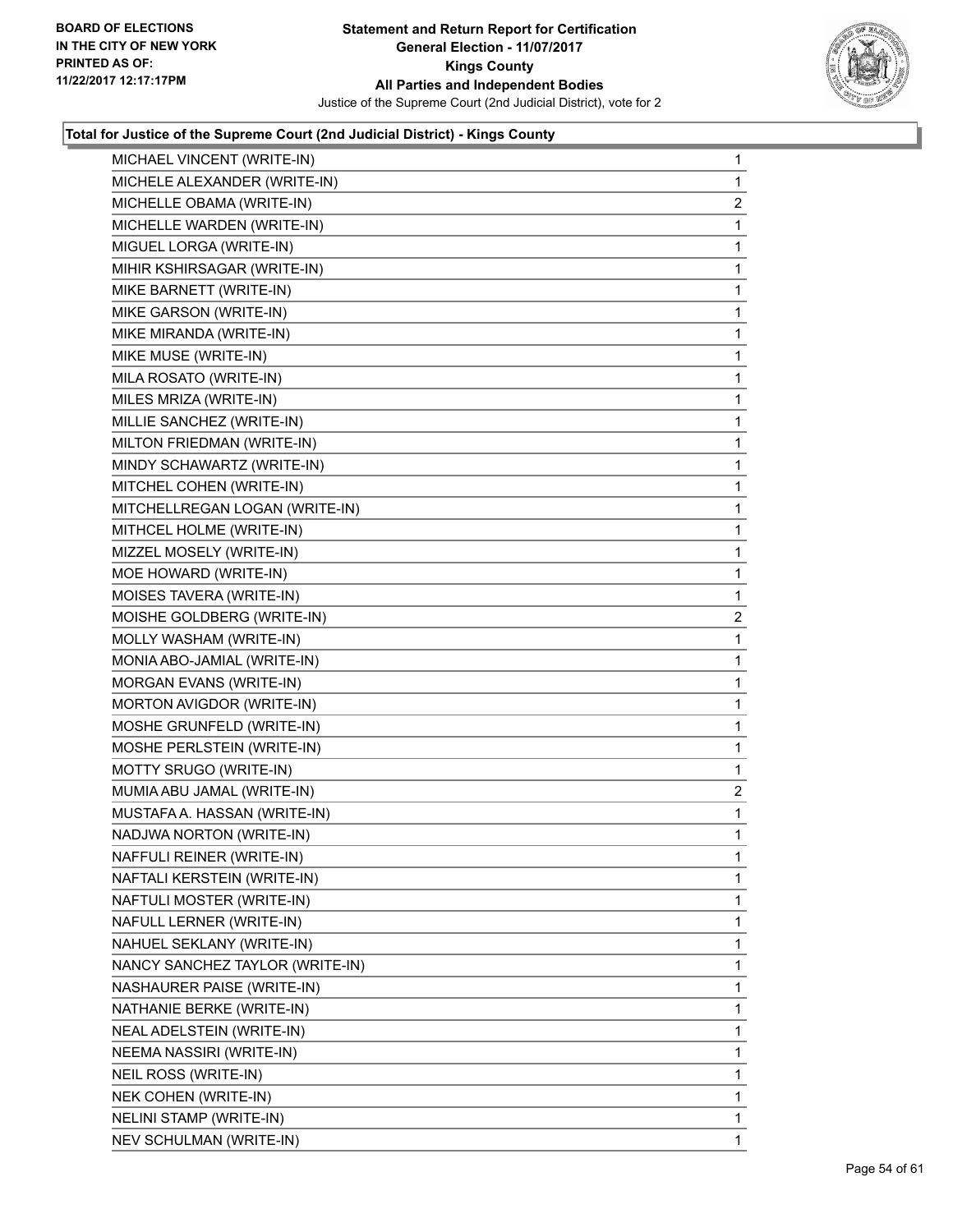

| NICK DAKA (WRITE-IN)                | 1              |
|-------------------------------------|----------------|
| NICK HANAUER (WRITE-IN)             | 1              |
| NICK JAMES (WRITE-IN)               | 1              |
| NICK RIZZO (WRITE-IN)               | 1              |
| NICO HISCHIER (WRITE-IN)            | 1              |
| NIKKI LUCAS (WRITE-IN)              | 1              |
| NOACH DEAR (WRITE-IN)               | 2              |
| NOAH ADAMS (WRITE-IN)               | 1              |
| NOAH LERNER (WRITE-IN)              | 1              |
| NOAH POWLEN ESQUIRE (WRITE-IN)      | 1              |
| <b>NOAM BIALE (WRITE-IN)</b>        | 1              |
| NOLAN A RODDY (WRITE-IN)            | 1              |
| NORA CAMPBELL (WRITE-IN)            | 1              |
| NORA CARRELL (WRITE-IN)             | 1              |
| NORA PETITGAND (WRITE-IN)           | 1              |
| NORAH VAN BURGER (WRITE-IN)         | 1              |
| NORMAN GOLDNER (WRITE-IN)           | 2              |
| NUCHAM GRAUS (WRITE-IN)             | 1              |
| NUSRAT J. CHOUDHURY (WRITE-IN)      | 1              |
| <b>NUSSY SPIREN (WRITE-IN)</b>      | 1              |
| OLIVIA SCHUMER ROSENBAUM (WRITE-IN) | 1              |
| OSCAR ROCKAWAY STERN (WRITE-IN)     | 1              |
| OSLO T. PUP (WRITE-IN)              | 1              |
| PABLO CUMABALLO (WRITE-IN)          | 1              |
| PARDISS KEBIAEI (WRITE-IN)          | 1              |
| PASCALL STEWART (WRITE-IN)          | 1              |
| PAT KIERMAN (WRITE-IN)              | 1              |
| PATRIA FRIAS COLON (WRITE-IN)       | 1              |
| PATRIC JOHNSON (WRITE-IN)           | 1              |
| PATRICIA GATLING (WRITE-IN)         | 1              |
| PATRICIK WALSH (WRITE-IN)           | 1              |
| PATRICK BZBJ (WRITE-IN)             | 1              |
| PATRICK DISEFANC (WRITE-IN)         | 1              |
| PATRICK GARCIA (WRITE-IN)           | 1              |
| PATRICK HAYNES (WRITE-IN)           | 1              |
| PATTY HOLT (WRITE-IN)               | 1              |
| PAUL AQUINO (WRITE-IN)              | 1              |
| PAUL FOX (WRITE-IN)                 | 1              |
| PAUL H. GIUSBURG (WRITE-IN)         | 1              |
| PAUL KEEFE (WRITE-IN)               | 1              |
| PAUL VAYGEN (WRITE-IN)              | $\mathbf{2}$   |
| PETER ITAK (WRITE-IN)               | $\overline{2}$ |
| PETER TOMICKI (WRITE-IN)            | 1              |
| PHILIP KASINITZ (WRITE-IN)          | 1              |
| PHILLIP R. JONO (WRITE-IN)          | 1              |
| PHILLIP SMALLMAN (WRITE-IN)         | 3              |
|                                     |                |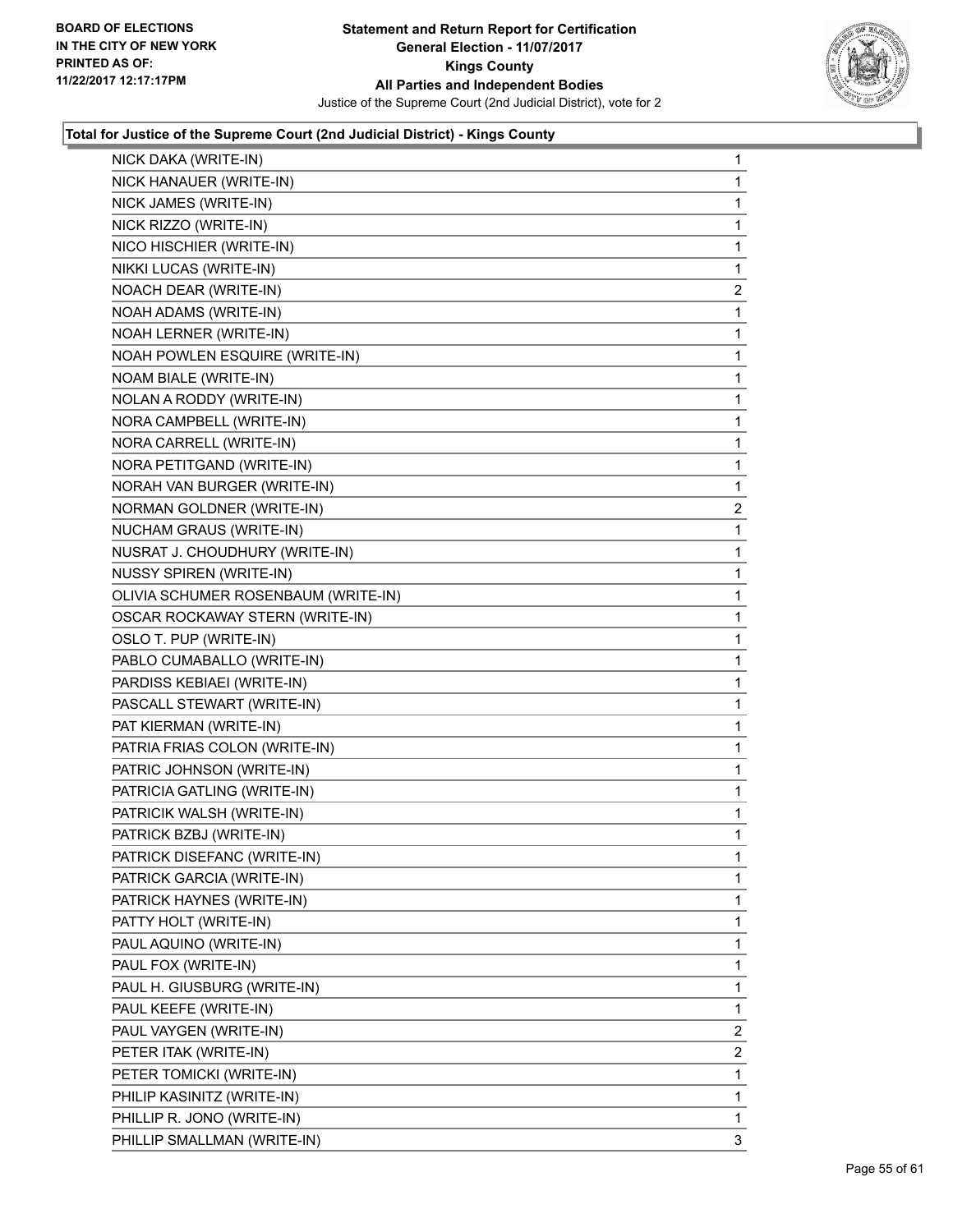

| PHOENIX WRIGHT (WRITE-IN)          | 1              |
|------------------------------------|----------------|
| PINCHAS RINGEL (WRITE-IN)          | $\mathbf 1$    |
| PINCHESS BERKOVITS (WRITE-IN)      | 1              |
| PREET BHARARA (WRITE-IN)           | 7              |
| PREL MRIZA (WRITE-IN)              | 1              |
| RABIA K. SHEARS (WRITE-IN)         | 1              |
| RACHEL BEARDSLEY (WRITE-IN)        | 1              |
| RACHEL GELLE (WRITE-IN)            | 1              |
| RACHEL NICOTRA (WRITE-IN)          | 1              |
| RAIZY GANZ (WRITE-IN)              | 1              |
| RALPH BUTTS (WRITE-IN)             | 1              |
| RALPH MODICA JR (WRITE-IN)         | 1              |
| RALPH NADER (WRITE-IN)             | 2              |
| RAY JONES (WRITE-IN)               | 1              |
| RAY MITCHELL (WRITE-IN)            | $\overline{2}$ |
| REAL PANTY (WRITE-IN)              | 1              |
| REGINA SHPEKFOGER (WRITE-IN)       | 1              |
| RENE DIOSES (WRITE-IN)             | 1              |
| RIC OCASEK (WRITE-IN)              | 1              |
| RICHARD LEVY (WRITE-IN)            | 1              |
| RICHARD LOPES (WRITE-IN)           | 1              |
| RICHMOND J. BROWN (WRITE-IN)       | 1              |
| RICK JONES (WRITE-IN)              | 1              |
| RICO CLEFFI (WRITE-IN)             | 1              |
| ROBECCA MITCHELL (WRITE-IN)        | 1              |
| ROBERT A MARKOFF (WRITE-IN)        | 1              |
| ROBERT CURRYSMITHSON (WRITE-IN)    | 1              |
| ROBERT DOBRISH (WRITE-IN)          | 1              |
| ROBERT GUDDAHL (WRITE-IN)          | 1              |
| ROBERT HARTMAN (WRITE-IN)          | 1              |
| ROBERT JOHNSON (WRITE-IN)          | 3              |
| ROBERT LEIBOWITZ (WRITE-IN)        | 1              |
| ROBERT LIONEL ROSENSWAG (WRITE-IN) | 1              |
| ROBERT LONDON (WRITE-IN)           | 1              |
| ROBERT LOPES (WRITE-IN)            | $\mathbf 1$    |
| ROBERT NEWMAN (WRITE-IN)           | 3              |
| ROBERT SCHWARTZ (WRITE-IN)         | 1              |
| ROBERT VAEBW (WRITE-IN)            | 1              |
| ROBIN GRUBER (WRITE-IN)            | 1              |
| ROBIN K. SHEARES (WRITE-IN)        | 1              |
| ROBIN SHEARES (WRITE-IN)           | 1              |
| ROBY MOULTON (WRITE-IN)            | 1              |
| ROBYN RUCKER (WRITE-IN)            | 1              |
| ROCHEL FRIER (WRITE-IN)            | 1              |
| ROCHEL GRUEN (WRITE-IN)            | $\mathbf 1$    |
| ROCHMA LIPSCHIEL (WRITE-IN)        | 1              |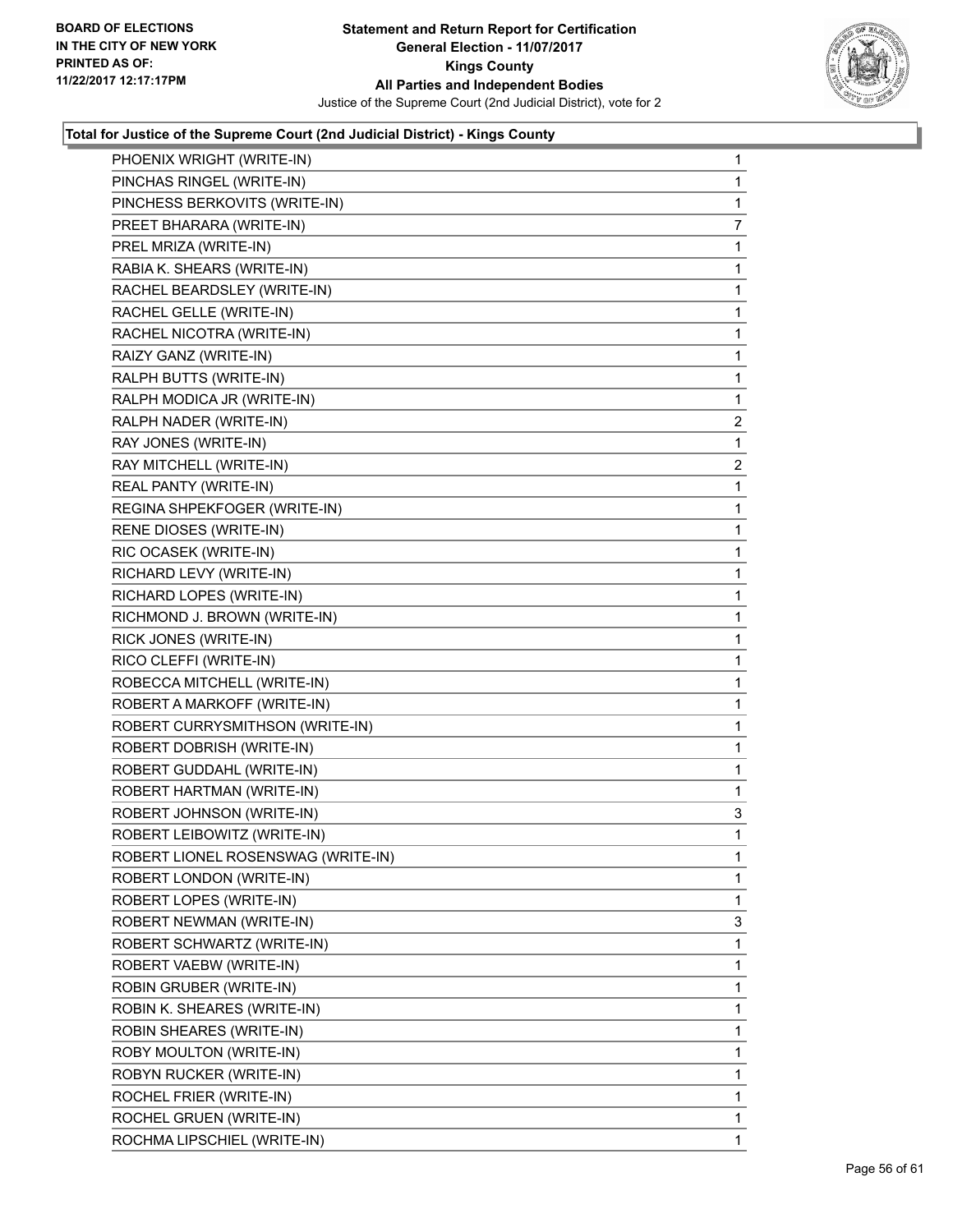

| ROGER EVANS (WRITE-IN)                                      | $\mathbf{1}$ |
|-------------------------------------------------------------|--------------|
| RON KAPLAN (WRITE-IN)                                       | 1            |
| RON PAUL (WRITE-IN)                                         | 1            |
| RONALD MASTRION (WRITE-IN)                                  | 1            |
| ROSALIND CRUSH (WRITE-IN)                                   | 1            |
| ROSE MCGAUAN (WRITE-IN)                                     | 1            |
| RUBIN BAKER (WRITE-IN)                                      | 1            |
| RUCHY HEIMFELD (WRITE-IN)                                   | 1            |
| RUDOLPH GIULIANI (WRITE-IN)                                 | 1            |
| RUDY GIULIANO (WRITE-IN)                                    | 1            |
| RUPERT V BARRY (WRITE-IN)                                   | 3            |
| RUTH BADER GINSBURG (WRITE-IN)                              | 1            |
| RUTH GINSBERG (WRITE-IN)                                    | 1            |
| RUTH MEIX (WRITE-IN)                                        | 1            |
| RUTH WILSON GILMORE (WRITE-IN)                              | 1            |
| RYDER FLEMING JONES (WRITE-IN)                              | 1            |
| SABIRIA JACOBSON (WRITE-IN)                                 | 1            |
| SAIDIYA HARTMAN (WRITE-IN)                                  | 1            |
| SALVADOR MORALES (WRITE-IN)                                 | 1            |
| SAM ALCALF (WRITE-IN)                                       | 1            |
| SAM DONAHUE (WRITE-IN)                                      | 1            |
| SAM HYDE (WRITE-IN)                                         | 1            |
| SAM SMITH (WRITE-IN)                                        | 1            |
| SAMUAL FRIEDENSTEIN (WRITE-IN)                              | 1            |
| SAMUEL AUSCH (WRITE-IN)                                     | 1            |
| SAMUEL EUGENE KIRSTEN FOY (WRITE-IN)                        | 1            |
| SAMUEL FOY (WRITE-IN)                                       | 1            |
| SAMUEL GETZ (WRITE-IN)                                      | 1            |
| SAMUEL LEWIS (WRITE-IN)                                     | 1            |
| SANDFORD MALTER (WRITE-IN)                                  | 1            |
| SANDRA CARLINE (WRITE-IN)                                   | 1            |
| SANDRA ELENA ROPER (WRITE-IN)                               | 1            |
| SARA DIAMOND (WRITE-IN)                                     | 1            |
| SARA MANOUGH (WRITE-IN)                                     | 1            |
| SARA MANQUSH (WRITE-IN)                                     | 1            |
| SARAH GILBERT (WRITE-IN)                                    | 1            |
| SARAH MOLINARO (WRITE-IN)                                   | 1            |
| SARAH NADEAN (WRITE-IN)                                     | 1            |
| SARAH SOLON (WRITE-IN)                                      | 1            |
| SAUL STEIN (WRITE-IN)                                       | 1            |
| SCHELLIE HAGAN (WRITE-IN)                                   | 1            |
| SCOTT STUART (WRITE-IN)                                     | 1            |
| SEAN COWIE (WRITE-IN)                                       |              |
|                                                             |              |
|                                                             | 1            |
| SEAN SULLIVAN (WRITE-IN)                                    | 1            |
| SEBASTIAN DOGGART (WRITE-IN)<br>SEBASTIANO RUSSO (WRITE-IN) | 1<br>1.      |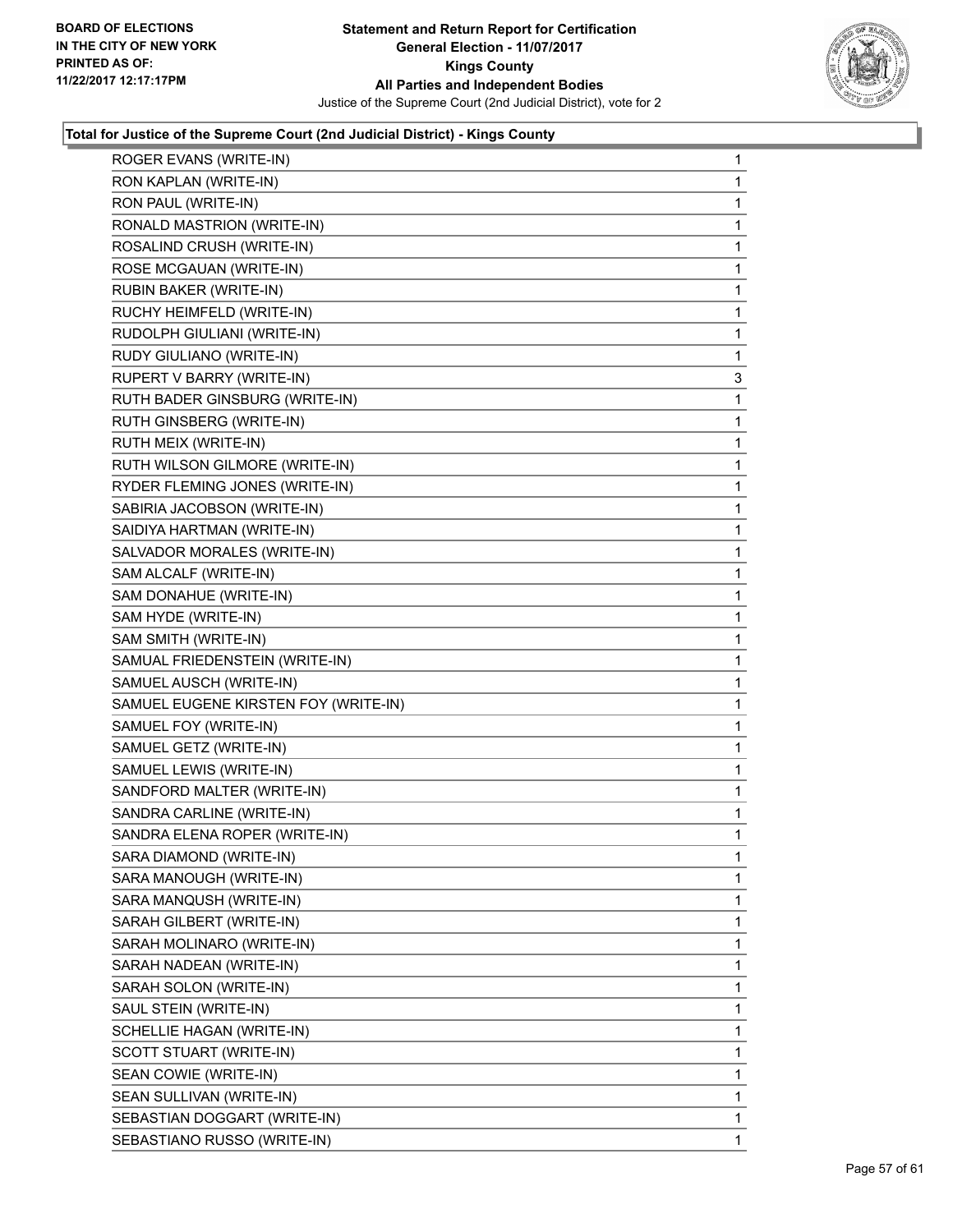

| SELASIE GNU (WRITE-IN)        | 1            |
|-------------------------------|--------------|
| SETH FOY (WRITE-IN)           | 1            |
| SETH GORDON (WRITE-IN)        | 1            |
| SHAMAR THOMAS (WRITE-IN)      | 1            |
| SHANNON INSANA (WRITE-IN)     | 1            |
| SHARON WILLIAMS (WRITE-IN)    | 1            |
| SHATILLY ZUED ESQ (WRITE-IN)  | 1            |
| SHAUL HAFNER (WRITE-IN)       | 1            |
| SHAWN CORTES (WRITE-IN)       | 1            |
| SHELDEN DRUGER (WRITE-IN)     | 1            |
| SHERYL PARKER (WRITE-IN)      | 2            |
| SHIA EISENBERG (WRITE-IN)     | 1            |
| SHIELA RAMESH (WRITE-IN)      | 1            |
| SHIMAN LERNER (WRITE-IN)      | 1            |
| SHIMON EICHENSTEIN (WRITE-IN) | 1            |
| SHIRLEY CHISHOLM (WRITE-IN)   | 1            |
| SHMIEL ROTH (WRITE-IN)        | 1            |
| SHMUEL FREIER (WRITE-IN)      | 1            |
| SIHAME KEGHIDA (WRITE-IN)     | 1            |
| SIMCHA FELDER (WRITE-IN)      | 2            |
| SIMON MAAS (WRITE-IN)         | 1            |
| SIMON WILLETT (WRITE-IN)      | 1            |
| SIMONE BARMOTNROSS (WRITE-IN) | 1            |
| SIRRAH HARRIS (WRITE-IN)      | 1            |
| SOFFAYAH ELYAH (WRITE-IN)     | 1            |
| SOLOMON HANDLER (WRITE-IN)    | 1            |
| SPIKE LEE (WRITE-IN)          | 1            |
| STACIE JOY (WRITE-IN)         | 1            |
| STANICE JOHN (WRITE-IN)       | 1            |
| STEFANIE A. JONES (WRITE-IN)  | 1            |
| STEFANY NICHOLS (WRITE-IN)    | 1            |
| STEPHAN KELLAM (WRITE-IN)     | 1            |
| STEPHARIE SANDLER (WRITE-IN)  | 1            |
| STEPHEN BURGLO (WRITE-IN)     | $\mathbf{1}$ |
| STEPHEN COLBERT (WRITE-IN)    | 2            |
| STEPHEN LAROCCA (WRITE-IN)    | 1            |
| STEPHEN LURIE (WRITE-IN)      | 1            |
| STEPHEN ROSENBAUM (WRITE-IN)  | 1            |
| STEVE BURZIO (WRITE-IN)       | 1            |
| STEVE HOLT (WRITE-IN)         | 1            |
| STEVE REGUS (WRITE-IN)        | 1            |
| STEVE WOZNICK (WRITE-IN)      | 1            |
| STEVEN BLEDSOE (WRITE-IN)     | 1            |
| STEVEN E. SHOVERS (WRITE-IN)  | 1            |
| STEVEN FOX (WRITE-IN)         | 1            |
| STEVEN LANDIN (WRITE-IN)      | $\mathbf{2}$ |
|                               |              |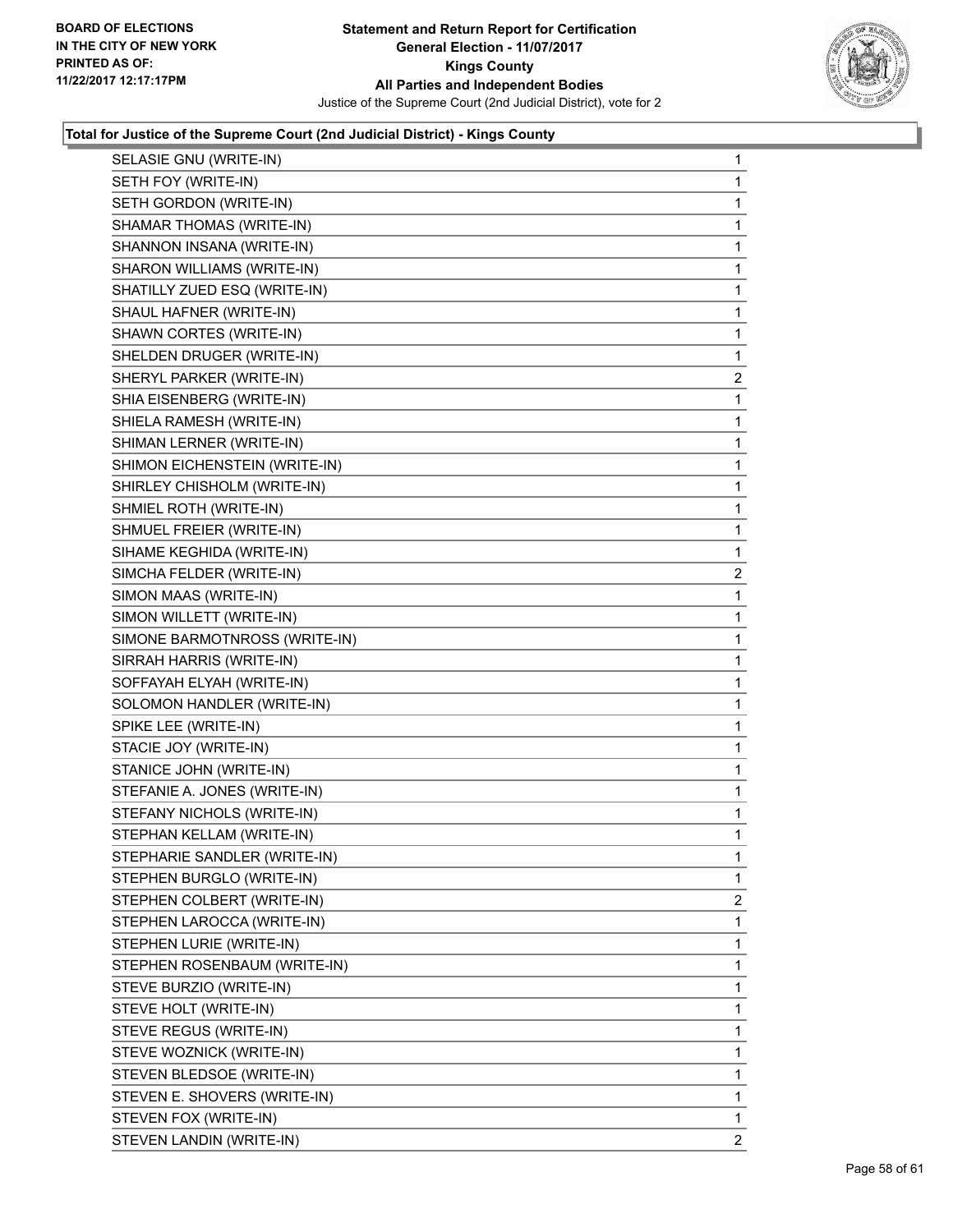

| STEVEN MOSTOFSKY (WRITE-IN)               | $\overline{2}$ |
|-------------------------------------------|----------------|
| STEWART D MILSTEIN (WRITE-IN)             | 1              |
| SUNNY HOLSTEN (WRITE-IN)                  | 1              |
| SUSAN K. SCHEUERER (WRITE-IN)             | 1              |
| SUSAN MITCHELL (WRITE-IN)                 | 1              |
| SUSAN P. COLE (WRITE-IN)                  | 1              |
| SUSAN REBECCA HOLLAND (WRITE-IN)          | 1              |
| SUSAN TATMAN (WRITE-IN)                   | 1              |
| SUSANNA DE LA PAVA (WRITE-IN)             | 1              |
| SYDNEY PECK (WRITE-IN)                    | 1              |
| SYLVIA KINARD (WRITE-IN)                  | 1              |
| SYLVIA SCWEDER (WRITE-IN)                 | 1              |
| TALIA KRAEMER (WRITE-IN)                  | 1              |
| TALIB KWELL (WRITE-IN)                    | 1              |
| TAMARA BRUMMER (WRITE-IN)                 | 1              |
| TAMARA CRONIN (WRITE-IN)                  | $\overline{2}$ |
| TAMISIA ATATSON (WRITE-IN)                | 1              |
| TANYA ACKER (WRITE-IN)                    | 1              |
| TANYA M. BLOCKER (WRITE-IN)               | 1              |
| TAT PICOTT (WRITE-IN)                     | 1              |
| TATUM BARNES (WRITE-IN)                   | 1              |
| TAYLOR ANUID (WRITE-IN)                   | 1              |
| TAYLOR BUNDY (WRITE-IN)                   | 1              |
| TED BOROWIEC (WRITE-IN)                   | 1              |
| TED CRUZ (WRITE-IN)                       | 1              |
| TERRI SASANOW (WRITE-IN)                  | 1              |
| TERRY WILLIAMS (WRITE-IN)                 | 1              |
| THADDEUS BOUSKA (WRITE-IN)                | 1              |
| THEODORE HAMM (WRITE-IN)                  | 1              |
| THERESA D'AMBROSI (WRITE-IN)              | 1              |
| THERESA JAMPOL (WRITE-IN)                 | 1              |
| THOMAS A. BEHRENS (WRITE-IN)              | 1              |
| THOMAS BROOK (WRITE-IN)                   | 1              |
| THOMAS J. KENNEDY (WRITE-IN)              | 1              |
| TIANA WALTION (WRITE-IN)                  | 1              |
| TIMOTHY FOY (WRITE-IN)                    | 1              |
| TOM HANKS (WRITE-IN)                      | 1              |
| TOM LUBERTO (WRITE-IN)                    | 1              |
| TOMASZ J PLOTROWSKI (WRITE-IN)            | 2              |
| TOSHI REAGON (WRITE-IN)                   | 1              |
| TREY GAUDY (WRITE-IN)                     | 1              |
| TULSI BABBARD (WRITE-IN)                  | 1              |
| TYLER HOPPE (WRITE-IN)                    | 1              |
| TZILA KLIEN (WRITE-IN)                    | 1              |
| UNATTRIBUTABLE WRITE-IN (WRITE-IN)        | 723            |
| UNCOUNTED WRITE-IN PER STATUTE (WRITE-IN) | 39             |
|                                           |                |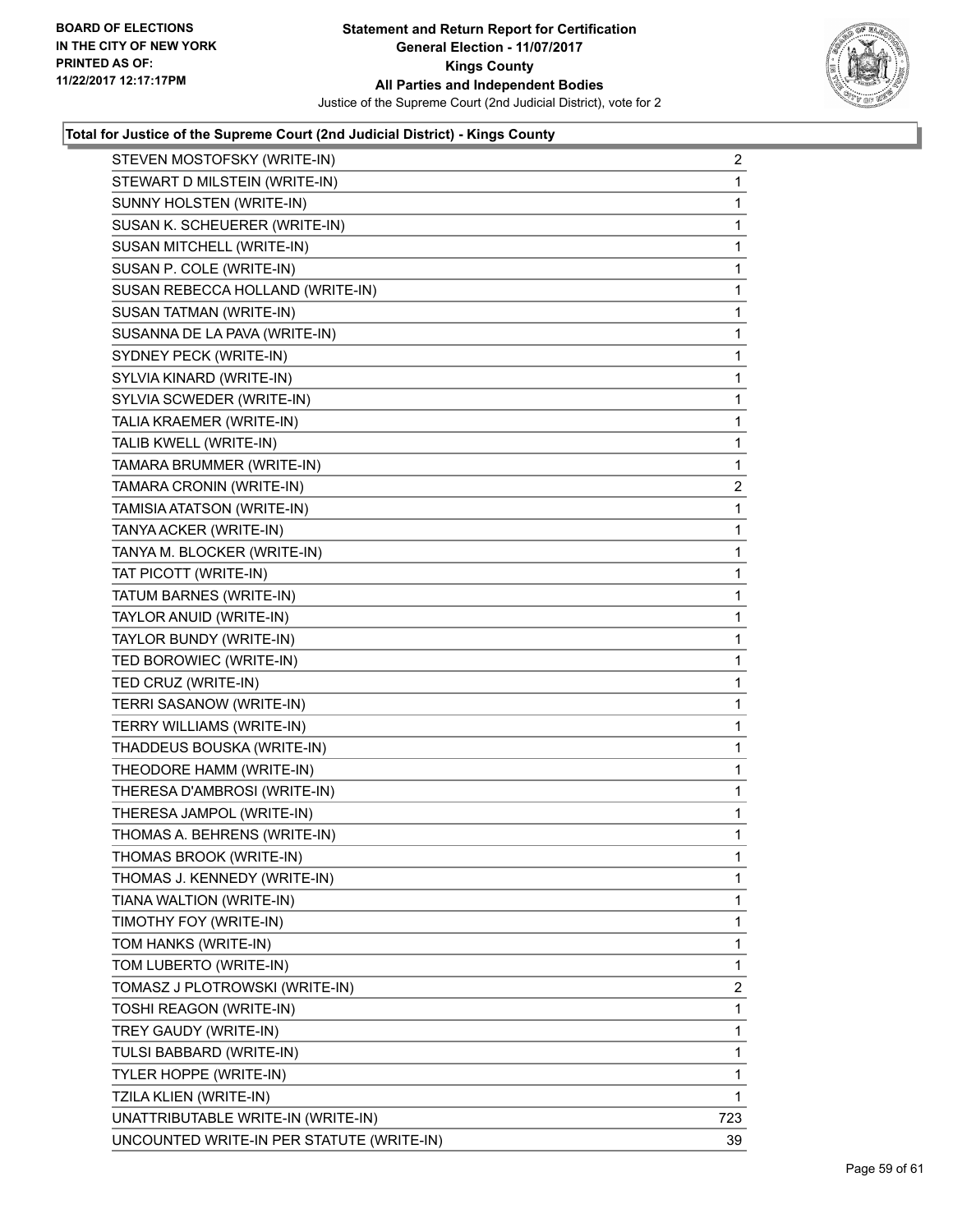

| VANESSA STAIR (WRITE-IN)        | 1            |
|---------------------------------|--------------|
| VEDA JHAVER (WRITE-IN)          | 1            |
| VERONICA GARVEY (WRITE-IN)      | 1            |
| VICKY VASSEN (WRITE-IN)         | 1            |
| VICTORIA MENSINA (WRITE-IN)     | 1            |
| VILMA REINHARDT (WRITE-IN)      | 1            |
| <b>VINCE WARREN (WRITE-IN)</b>  | 1            |
| VINCENT MARTUSCIELLO (WRITE-IN) | 2            |
| VINCENT PINELLO (WRITE-IN)      | 1            |
| VINCENZA IBARI (WRITE-IN)       | 1            |
| VIRGINIA LU (WRITE-IN)          | 1            |
| VITA STEINER (WRITE-IN)         | 1            |
| VITO J BRUNO (WRITE-IN)         | 1            |
| <b>VLAD TALTOS (WRITE-IN)</b>   | 1            |
| W.E.B DUBOIS (WRITE-IN)         | 1            |
| WARREN W. SHAW (WRITE-IN)       | $\mathbf{1}$ |
| WENDELL BERRY (WRITE-IN)        | 1            |
| WERSINEL LEFTOWITZ1 (WRITE-IN)  | 1            |
| WESLEY JOSEPH (WRITE-IN)        | 1            |
| WILE E. COYOTE (WRITE-IN)       | 1            |
| WILL HAMZA GIRON (WRITE-IN)     | 1            |
| WILL LUHRS (WRITE-IN)           | $\mathbf{1}$ |
| WILL PAGE (WRITE-IN)            | 1            |
| WILLIAM CAPARALE (WRITE-IN)     | 1            |
| WILLIAM COLTON (WRITE-IN)       | 1            |
| WILLIAM DIMARIA (WRITE-IN)      | 1            |
| WILLIAM J BERG (WRITE-IN)       | 1            |
| WILLIAM ROTH (WRITE-IN)         | $\mathbf{1}$ |
| WILLIAM SANTAGATA (WRITE-IN)    | 1            |
| WILLY RHIEL (WRITE-IN)          | 1            |
| WINIFRED GOURDING (WRITE-IN)    | 1            |
| XAVI LEEIUNG (WRITE-IN)         | 1            |
| YAKOV KORPEL (WRITE-IN)         | 1            |
| YAKOV YOSEF HARTMAN (WRITE-IN)  | 1            |
| YANKY SCHLA (WRITE-IN)          | 1            |
| YECHEZKEL L. PILLER (WRITE-IN)  | 1            |
| YENFENIM DRIKMAN (WRITE-IN)     | 1            |
| YISROEL LANGSAIN (WRITE-IN)     | 1            |
| YITZCHOK KRAKOVER (WRITE-IN)    | 1            |
| YITZY PILLER (WRITE-IN)         | 1            |
| YOSEF GOLDSTEIN (WRITE-IN)      | 1            |
| YOSEF GRUEN (WRITE-IN)          | 1            |
| YOSEF MORTERL (WRITE-IN)        | 1            |
| YUDELE KLIEN (WRITE-IN)         | 2            |
| YURIY YAKOULEV (WRITE-IN)       | 1            |
| YVES ANTENOR (WRITE-IN)         | 1            |